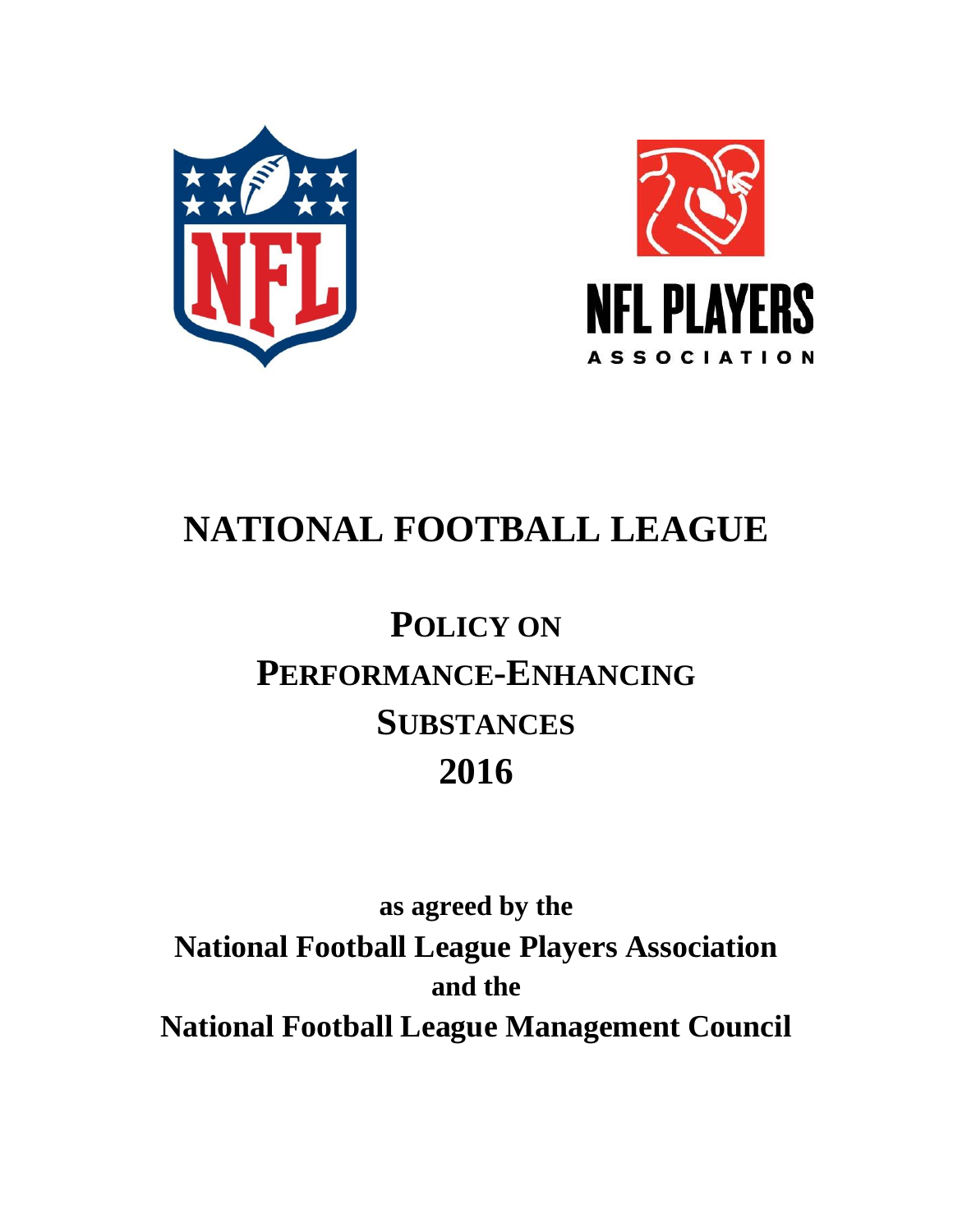# NATIONAL FOOTBALL LEAGUE POLICY ON PERFORMANCE-ENHANCING SUBSTANCES

# TABLE OF CONTENTS

#### Page

| 1.               |                                                                                   |    |
|------------------|-----------------------------------------------------------------------------------|----|
| $\overline{2}$ . |                                                                                   |    |
|                  | 2.1                                                                               |    |
|                  | 2.2                                                                               |    |
|                  | 2.3                                                                               |    |
|                  | 2.4                                                                               |    |
| 3.               |                                                                                   |    |
|                  | 3.1                                                                               |    |
|                  | 3.2                                                                               |    |
|                  | Failure or Refusal to Test/Efforts to Manipulate Specimen or Test Result 7<br>3.3 |    |
|                  | 3.4                                                                               |    |
|                  | 3.5                                                                               |    |
| $\overline{4}$ . |                                                                                   |    |
|                  | 4.1                                                                               |    |
|                  | 4.2                                                                               |    |
|                  | 4.3                                                                               |    |
| 5.               | DISCIPLINE FOR VIOLATIONS OF LAW AND OTHER DOCUMENTED EVIDENCE-BASED              |    |
|                  |                                                                                   |    |
| 6.               |                                                                                   |    |
| 7.               |                                                                                   |    |
| 8.               |                                                                                   |    |
| 9.               |                                                                                   |    |
| 10.              |                                                                                   |    |
| 11.              |                                                                                   |    |
| 12.              |                                                                                   |    |
|                  |                                                                                   |    |
|                  |                                                                                   |    |
| 13.              |                                                                                   |    |
| 14.              |                                                                                   |    |
| 15.              |                                                                                   |    |
| 16.              |                                                                                   |    |
|                  |                                                                                   |    |
|                  |                                                                                   |    |
|                  | Appendix B                                                                        | 28 |
|                  | Appendix C                                                                        |    |
|                  | Appendix D<br>$\overline{\phantom{0}}$                                            |    |
|                  | Appendix E                                                                        |    |
|                  | Appendix F                                                                        |    |
|                  | Appendix G<br>$\overline{\phantom{0}}$                                            |    |
|                  | Appendix H                                                                        |    |
|                  |                                                                                   |    |
|                  | Appendix I                                                                        |    |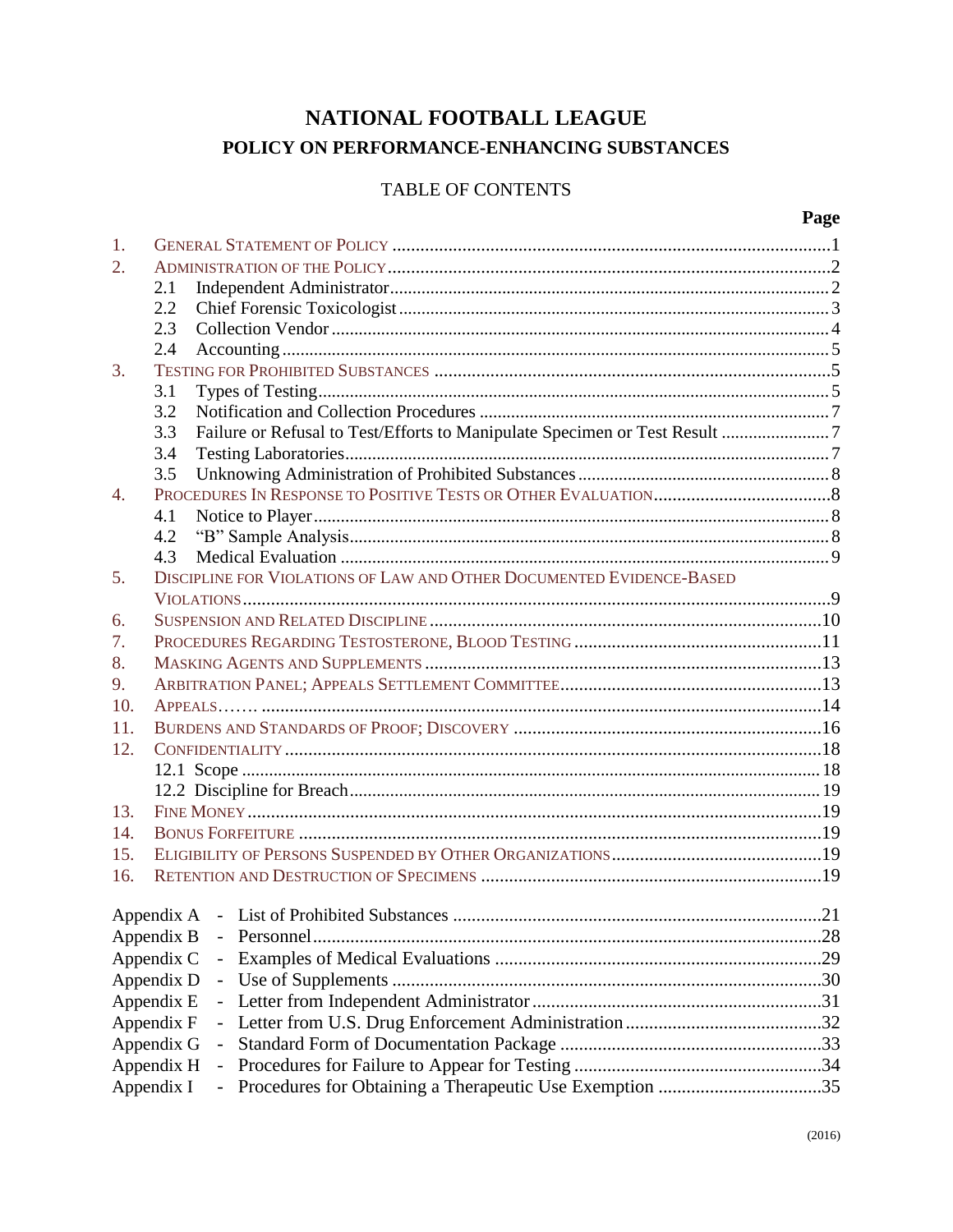# **NATIONAL FOOTBALL LEAGUE POLICY ON PERFORMANCE-ENHANCING SUBSTANCES**

#### <span id="page-2-0"></span>**1. GENERAL STATEMENT OF POLICY**

 $\overline{a}$ 

The National Football League Management Council and NFL Players Association ("NFLPA") (collectively, the "Parties") have jointly developed this Policy on Performance-Enhancing Substances (the "Policy") to prohibit and prevent the use of anabolic/androgenic steroids (including exogenous testosterone), stimulants, human or animal growth hormones, whether natural or synthetic, and related or similar substances. For convenience, these substances, as well as masking agents or diuretics used to hide their presence, will be referred to as "Prohibited Substances." <sup>1</sup> These substances have no legitimate place in professional football. This Policy specifically means that:

- **-- Players**<sup>2</sup> may not, in the absence of a valid therapeutic use exemption (*see* Appendix I), have Prohibited Substances in their systems or supply or facilitate the distribution of Prohibited Substances to other Players.
- **-- Coaches, Athletic Trainers, Club Personnel, or Certified Contract Advisors** may not condone, encourage, supply, or otherwise facilitate in any way the use of Prohibited Substances.
- **-- Team Physicians** may not prescribe, supply, or otherwise facilitate a Player's use of Prohibited Substances.
- **-- All Persons**, including Players, are subject to discipline for violation of this Policy.

The Parties are concerned with the use of Prohibited Substances based on three primary factors:

*First*, these substances threaten the fairness and integrity of the athletic competition on the playing field. Players may use these substances for the purpose of becoming bigger, stronger, and faster than they otherwise would be. As a result, their use threatens to distort the results of games and League standings. Moreover, Players who do not wish to use these substances may feel forced to do so in order to compete effectively with those who do. This is obviously unfair to those Players and provides sufficient reason to prohibit their use.

*Second*, the Parties are concerned with the adverse health effects of using Prohibited Substances. Although research is continuing, steroid use has been linked to a number of physiological, psychological, orthopedic, reproductive, and other serious health problems, including heart disease, liver cancer, musculoskeletal growth defects, strokes, and infertility.

<sup>&</sup>lt;sup>1</sup> The list of Prohibited Substances is attached to this Policy at Appendix A. If the Parties mutually agree to modify the Prohibited Substances under this Policy, the Parties will immediately amend the list at Appendix A.

<sup>&</sup>lt;sup>2</sup> Unless specified otherwise herein, the term Player shall include the categories set forth in the Preamble to the Collective Bargaining Agreement as well as Players attending the annual scouting combines.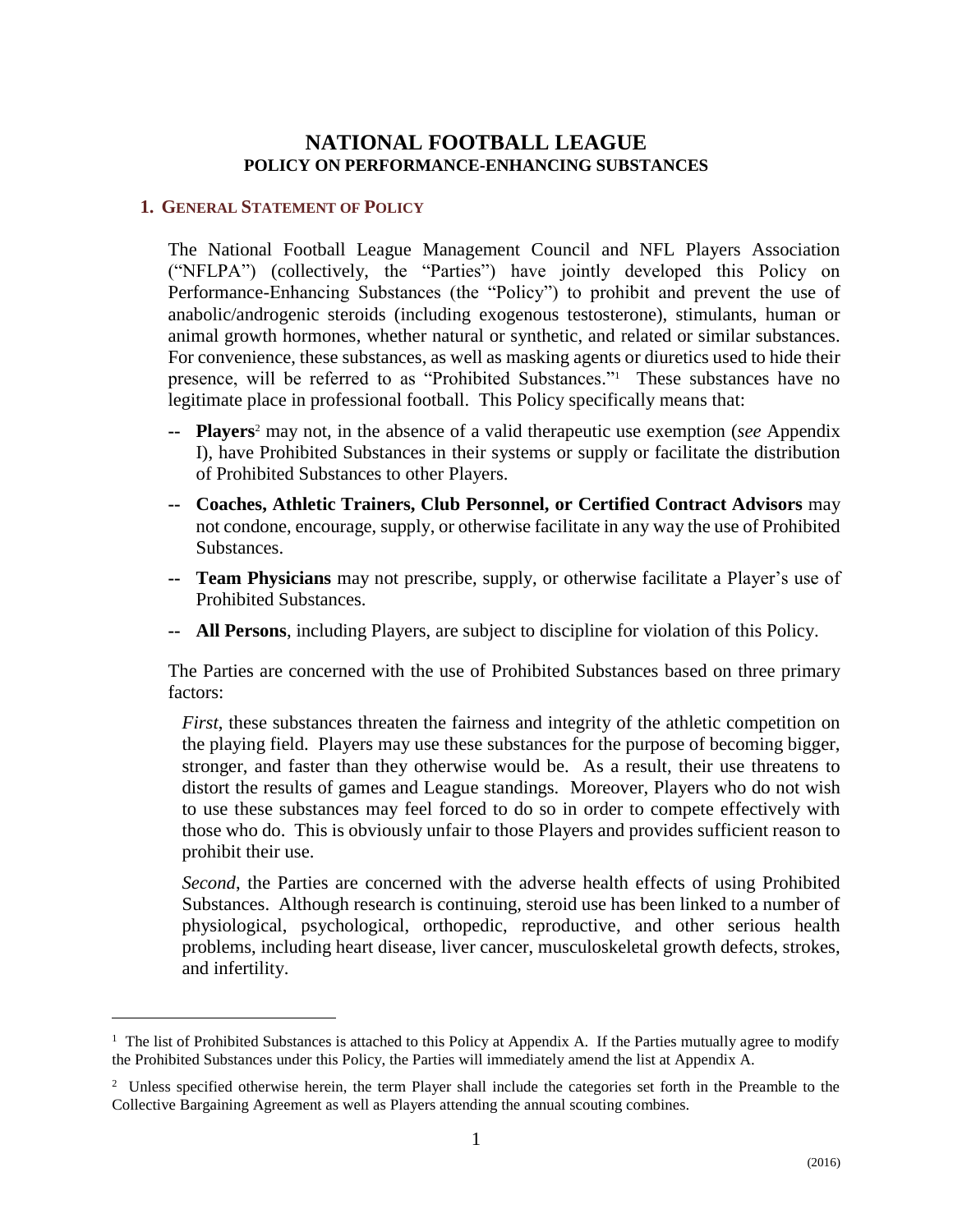*Third*, the use of Prohibited Substances by Players sends the wrong message to young people who may be tempted to use them. NFL Players should not by their own conduct suggest that such use is either acceptable or safe, whether in the context of sports or otherwise.

The NFL Player Contract specifically prohibits the use of drugs in an effort to alter or enhance performance. The NFL Player Contract and the League's Constitution and Bylaws require each Player to avoid conduct detrimental to the NFL and professional football or to public confidence in the game or its Players. The use of Prohibited Substances violates both these provisions. In addition, the Commissioner is authorized to protect the integrity of and public confidence in the game. This authorization includes the authority to forbid use of the substances prohibited by this Policy.

The Parties recognize that maintaining competitive balance among NFL clubs requires that all NFL Players be subject to the same rules and procedures regarding drug testing. The rules and procedures set forth herein are designed to protect the confidentiality of information associated with this Policy and to ensure the accuracy of test results, and the Parties intend that the Policy meets or exceeds all applicable laws and regulations related thereto. The Parties also recognize the importance of transparency in the Policy's procedures, including the scientific methodologies that underlie the Policy, the appeals process and the basis for discipline imposed, and reaffirm their commitment to deterrence, discipline and a fair system of adjudication.

# <span id="page-3-1"></span><span id="page-3-0"></span>**2. ADMINISTRATION OF THE POLICY**

# **2.1 Independent Administrator**

The Policy is conducted under the auspices of the NFL Management Council. It will be directed by the Independent Administrator on Performance-Enhancing Substances ("Independent Administrator"), a person or entity to be jointly selected by the Parties and for whose compensation (salary) the Parties shall have equal responsibility. Unless the Parties mutually determine otherwise, the Independent Administrator shall serve an initial one-year term, followed by a minimum three-year term. The Independent Administrator may be discharged by either Party at any time provided that written notice is given by the discharging party one year prior to discharge.

As soon as practicable, but no later than within six months of issuance of a notice of intent to discharge the Independent Administrator, the Parties will each identify a minimum of three successor candidates. The identified candidates will then be ranked by the Parties, the Chief Forensic Toxicologist and the Medical Advisor for the Policy and Program on Substances of Abuse. The top three candidates will be interviewed by the ranking group. Absent agreement on a successor, the Parties will alternately strike names from said list. The Party to strike a name first will be determined by the flip of a coin.

Subject to the terms of this Policy, the Independent Administrator shall have the sole discretion to make determinations, consistent with the terms of this Policy, concerning the:

- (a) method by which Players will be subjected to testing each week;
- (b) selection of Players to be tested each week and the dates on which tests will be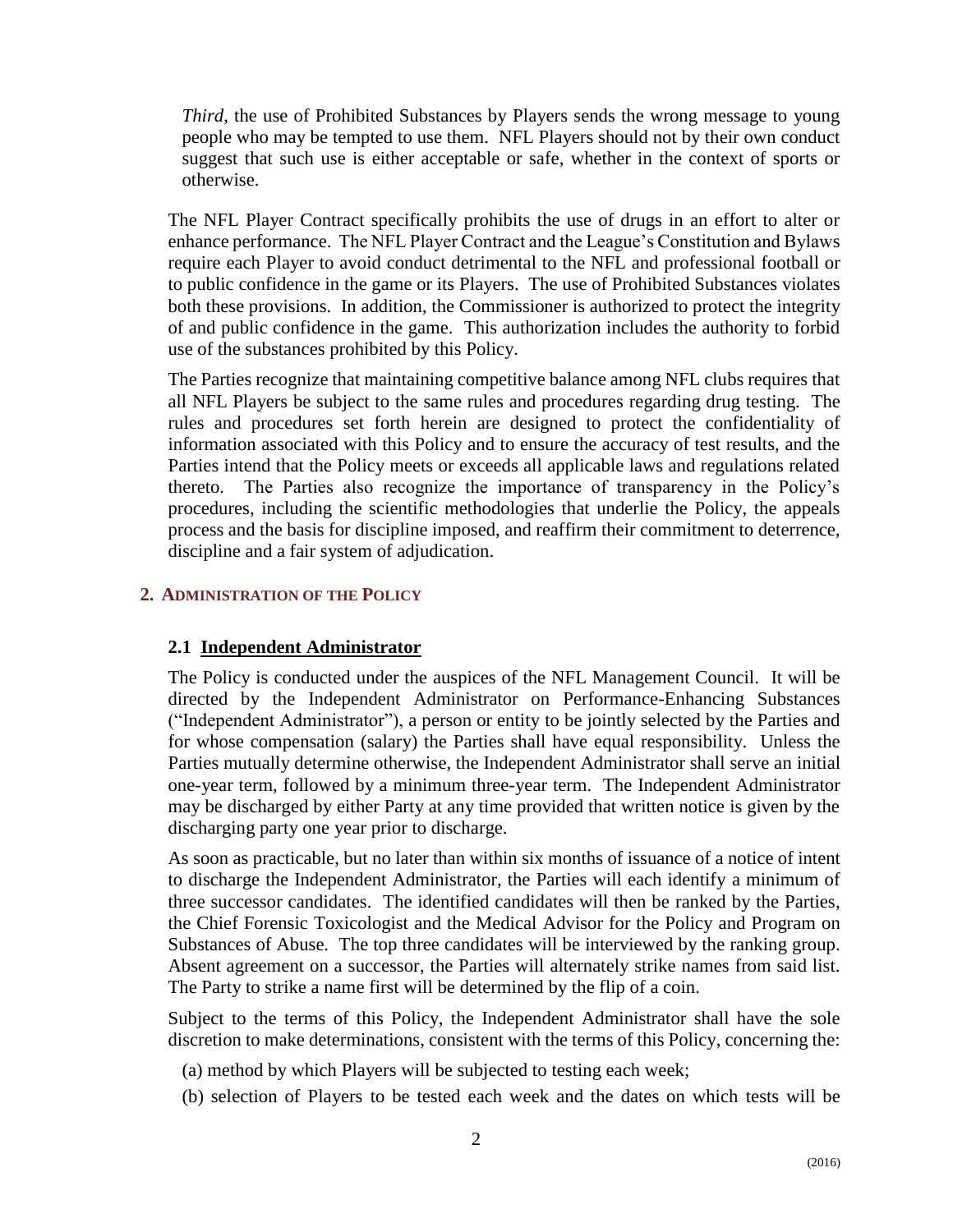administered;

- (c) number and frequency of reasonable cause tests to be administered (subject to a maximum of 24 urine and/or blood tests per Player per year);
- (d) number and timing of off-season tests to be administered (subject to a maximum of six urine and/or blood tests per Player);
- (e) analysis of test results data over time;
- (f) scheduling of medical evaluations associated with the possible use of Prohibited Substances;
- (g) review and approval of "therapeutic use exemptions;" 3
- (h) communication with and oversight of the Collection Vendor;
- (i) finding that a Player has failed to cooperate with testing, attempted to dilute, tamper with, or substitute a specimen to defeat testing, or otherwise violated protocols; and
- (j) certification of violations for disciplinary or administrative action.

In addition, the Independent Administrator will be available for consultation with Players and Club physicians; oversee the development of educational materials; participate in antidoping research; and confer with the Chief Forensic Toxicologist.

Neither the NFL, the NFLPA, nor any NFL Member Club shall direct the specific testing schedule, decide which Players will be tested, or influence the Independent Administrator's determination whether a potential violation has occurred and should be referred for further action.

The Independent Administrator (and any persons employed thereby) shall be a neutral party, and shall act in good faith and with equal obligation to the NFLPA and NFL. The Independent Administrator shall report equally, promptly and contemporaneously to both the NFLPA and NFL regarding all correspondence and relevant information, and seek guidance from both parties when exercising responsibilities under the Policy.

See Appendix B for further information on the Policy's personnel.

# <span id="page-4-0"></span>**2.2 Chief Forensic Toxicologist**

The Chief Forensic Toxicologist shall be jointly selected by the Parties, and the Parties shall have equal responsibility for his or her compensation (salary). Unless the Parties mutually determine otherwise, the Chief Forensic Toxicologist shall serve an initial oneyear term, followed by a minimum three-year term. The Chief Forensic Toxicologist may be discharged by either Party at any time provided that written notice is given by the discharging party one year prior to discharge.

As soon as practicable, but no later than within six months of issuance of a notice of intent to discharge the Chief Forensic Toxicologist, the Parties will each identify a minimum of three successor candidates. The identified candidates will then be ranked by the Parties, the Independent Administrator and the Medical Advisor for the Policy and Program on Substances of Abuse, and the top three candidates will be interviewed by the ranking group. Absent agreement on a successor, the Parties alternately will strike candidates from said

 $\overline{a}$ 

<sup>&</sup>lt;sup>3</sup> See Appendix I.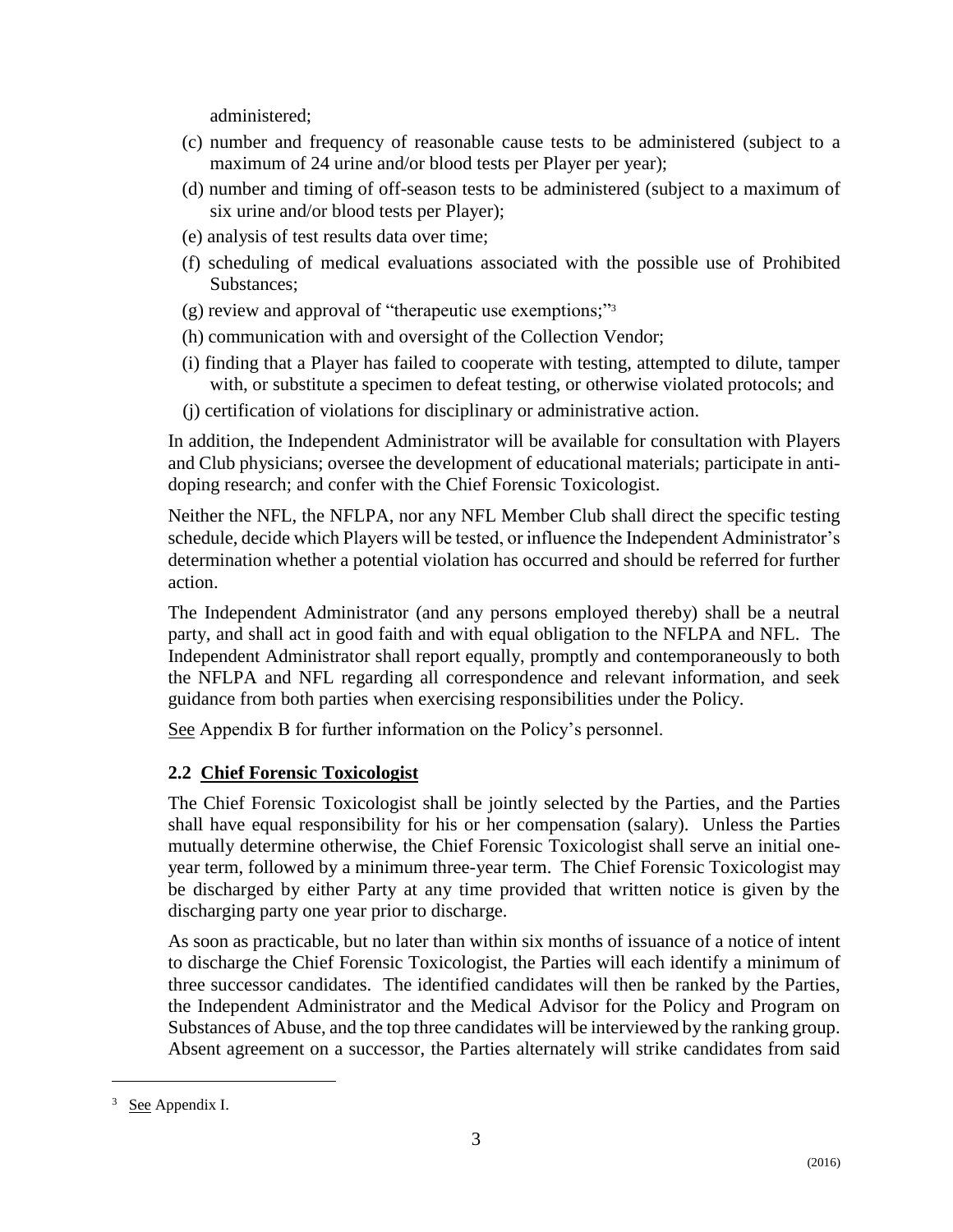list. The party to strike a name first will be determined by the flip of a coin.

Consistent with the terms of this Policy, the Chief Forensic Toxicologist shall:

- (a) audit the operation of the testing laboratories, including the implementation of procedures, laboratory analysis of specimens and documentation;
- (b) consult with the Independent Administrator and Collection Vendor as appropriate;
- (c) review and certify laboratory results; and
- (d) provide advice and consultation to the Parties in connection with other matters including existing and proposed analytical methods and anti-doping research.

At the request of either Party, and upon notice to and approval from the other Party, the Chief Forensic Toxicologist may direct laboratory analysis of sports nutrition products or other substances. The Chief Forensic Toxicologist shall ensure that the results of such analysis shall be made known promptly, equally and contemporaneously to both the NFL and NFLPA. The Chief Forensic Toxicologist may also request permission from the Parties to direct laboratory analysis of sports nutrition products or other substances, and upon approval from the Parties, direct such analysis. The Chief Forensic Toxicologist shall ensure that the results of such analysis shall be made known promptly, equally and contemporaneously to both the NFL and NFLPA.

The Chief Forensic Toxicologist (and any persons employed thereby) shall be a neutral party, and shall act in good faith and with equal obligation to the NFLPA and NFL. The Chief Forensic Toxicologist shall report equally, promptly and contemporaneously to both the NFLPA and NFL regarding all correspondence and relevant information, and seek guidance from both parties when exercising responsibilities under the Policy.

<span id="page-5-0"></span>See Appendix B for further information on the Policy's personnel.

# **2.3 Collection Vendor**

The NFL and NFLPA shall jointly agree upon a Collection Vendor to be responsible for specimen collection, storage and transportation to the designated laboratory. The Collection Vendor's written protocols and chain-of-custody documents must ensure that best practices are utilized at all times in a manner consistent with generally accepted scientific principles relevant to the collection and storage of the types of substances tested for under this Policy. These collection protocols and chain-of-custody documents shall be reviewed and approved annually by the Parties, the Chief Forensic Toxicologist and Independent Administrator and may not be changed without approval of both Parties. Once approved, if the Chief Forensic Toxicologist or Independent Administrator seeks to make any additional modifications, he or she must immediately inform the Parties.

<span id="page-5-1"></span>The Collection Vendor shall implement a training and certification process for all employees or agents involved in the collection of any sample under this Policy. For serum (blood) collection, such employee or agent of the Collection Vendor must be a properly trained and experienced phlebotomist with the appropriate certifications to draw blood under applicable laws and regulations. Upon request of either Party, the Collection Vendor shall provide the Parties with all information regarding its training and certification processes.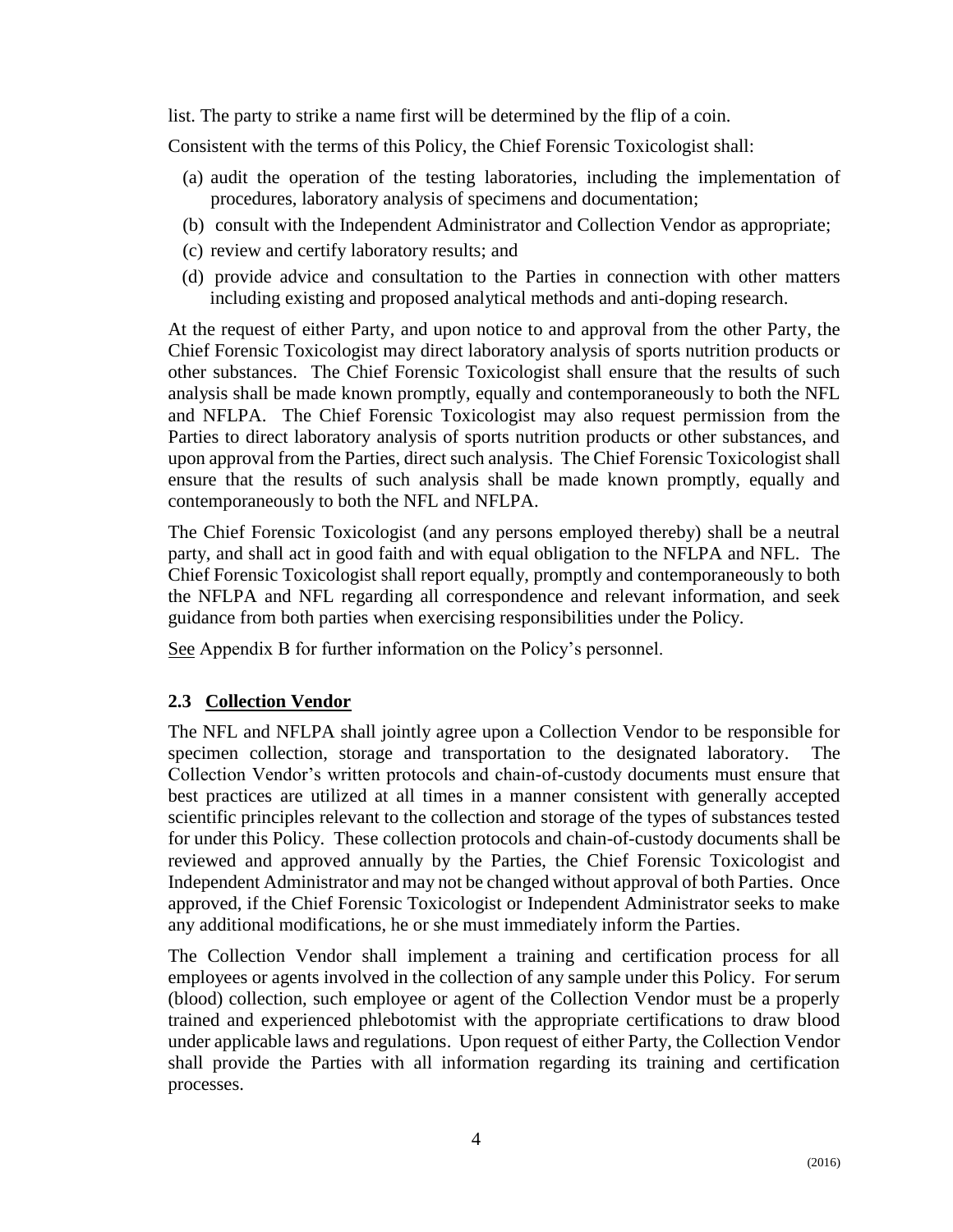# **2.4 Accounting**

Any service provider whose fees are shared by the Parties shall have an agreement setting forth with specificity the services being provided, the persons providing the services and any related fees or costs. The providers for which the NFLPA will equally share the salary costs are the Independent Administrator and the Chief Forensic Toxicologist. The Parties will equally share the costs and fees of the independent arbitrators. Each provider will periodically furnish the Parties with an itemization of the services provided and fees incurred. In addition, the NFL Management Council will provide on an annual basis documentation verifying that all fines imposed under the Policy were applied to the costs of the Policy.

## <span id="page-6-1"></span><span id="page-6-0"></span>**3. TESTING FOR PROHIBITED SUBSTANCES**

# **3.1 Types of Testing**

All testing of Players for Prohibited Substances, including any pre-employment testing, is to be conducted pursuant to this Policy. All specimens will be collected by an authorized specimen collector under the authority of the Collection Vendor and analyzed at the appropriate laboratory (see Sections 3.2 and 3.4). As is the case in the employment setting, Players testing positive in a pre-employment setting will be subject to medical evaluation and clinical monitoring as set forth in Sections 3.1 and 4.3, and to the disciplinary steps outlined in Section 6.

Urine testing will take place under the following circumstances:

**Pre-Employment:** Pre-employment tests may be administered to free agent Players (whether rookies or veterans). In addition, testing will be conducted at the annual scouting combines.

**Annual:** All Players will be tested for Prohibited Substances at least once per League Year. Such testing will occur at training camp or whenever the Player reports thereafter, and will be deemed a part of his preseason physical.

**Preseason/Regular Season:** Each week during the preseason and regular season, ten (10) Players on every Club will be tested. By means of a computer program, the Independent Administrator will randomly select the Players to be tested from the Club's active roster, practice squad list, and reserve list who are not otherwise subject to ongoing reasonable cause testing for performance-enhancing substances. The number of Players selected for testing on a particular day will be determined in advance on a uniform basis. Players will be required to provide a specimen whenever they are selected, without regard to the number of times they have previously been tested consistent with the limits set forth in the Policy.

**Postseason:** Ten (10) Players on every Club qualifying for the playoffs will be tested weekly so long as the Club remains active in the postseason. Players to be tested during the postseason will be selected on the same basis as during the regular season.

**Off-Season:** Players under contract who are not otherwise subject to reasonable cause testing may be tested during the off-season months at the discretion of the Independent Administrator, subject to the collectively bargained maximum of six (including blood tests) off-season tests. Players to be tested in the off-season will be selected on the same basis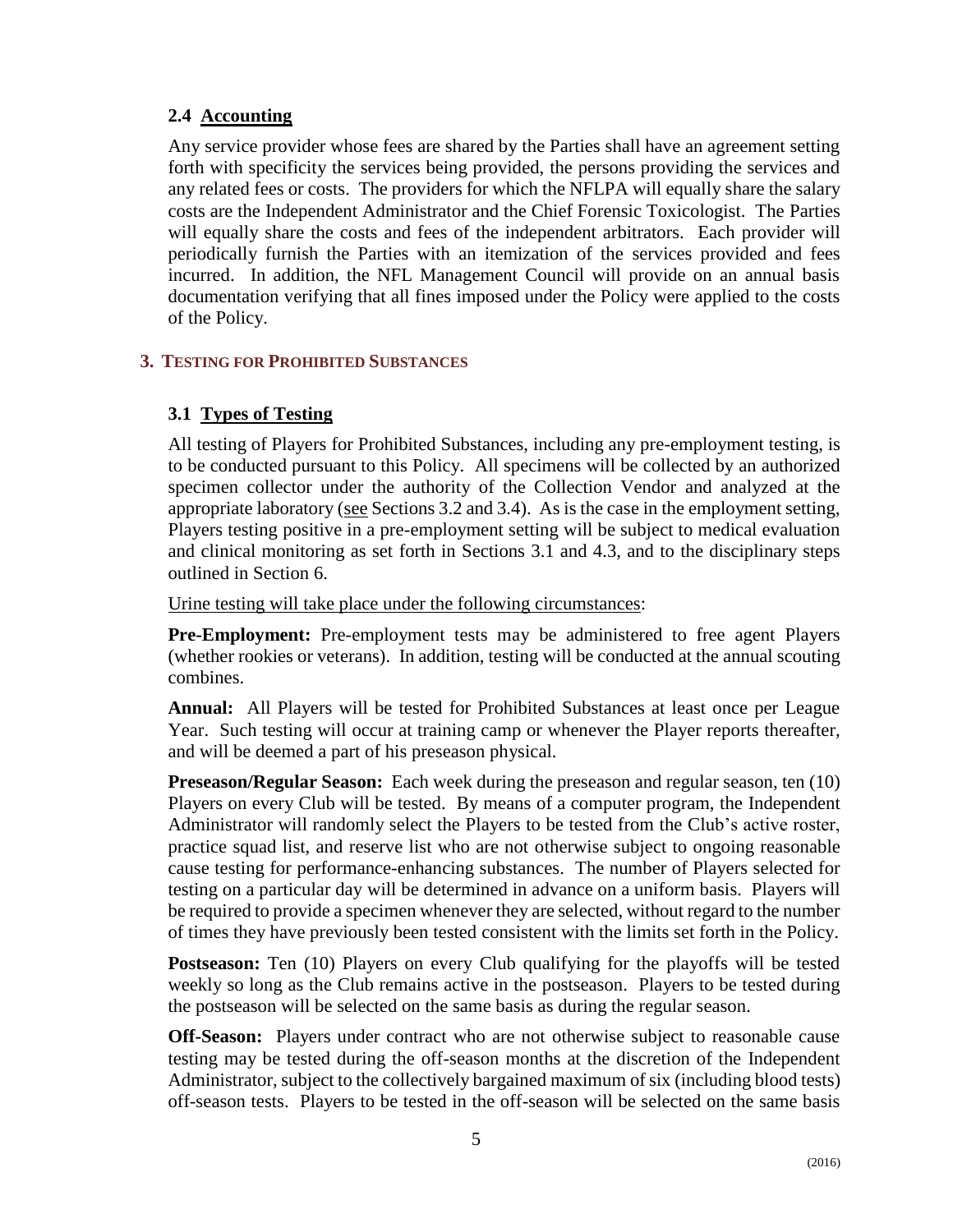as during the regular season, irrespective of their off-season locations. Any Player selected for testing during the off-season will be required to furnish a urine specimen at a convenient location acceptable to the Independent Administrator, subject to the qualification set forth in Section 3.2 for specimen collections occurring away from the Club facility. Only Players who advise in writing that they have retired from the NFL will be removed from the testing pool. If, however, a Player thereafter signs a contract with a Club, he will be placed back in the testing pool.

**Reasonable Cause Testing For Players With Prior Positive Tests Or Under Other Circumstances:** Any Player testing positive for a Prohibited Substance, including a Player who tested positive or for whom there is sufficient credible evidence<sup>4</sup> of steroid involvement up to two football seasons prior to his applicable college draft or at a scouting combine, will be subject to evaluation by the Independent Administrator, after which the Independent Administrator may in his or her discretion place the Player into the reasonable cause testing program. Players placed into the program will be subject to testing both inseason and during the off-season at a frequency and duration determined by the Independent Administrator consistent with this Policy. Reasonable cause testing may also be required when, in the opinion of the Independent Administrator, he receives credible, verifiable documented information providing a reasonable basis to conclude that a Player may have violated the Policy or may have a medical condition that warrants further monitoring. If either Party asks the Independent Administrator for explanation of his/her decision to place a Player on reasonable cause testing based on credible information, he or she will promptly and fully provide the explanation to the Parties.

If a Player is placed into the reasonable cause testing program, the Independent Administrator in his or her discretion shall determine the type of testing (*e.g*., urine, blood, or both) and frequency of testing to which the Player will be subject consistent with this Policy. If the Independent Administrator recommends more than one blood serum test per week, he shall provide the Parties with a written explanation regarding why this frequency of testing is warranted prior to commencement of such testing.

Players who are placed into the reasonable cause program based on a violation of the Policy must remain in the program a minimum of two years or two full seasons, whichever is shorter, after which the Independent Administrator must either discharge the Player or notify him in writing that he will remain in the program subject to review at a later date. Players who enter the program based on other reasons may be discharged at any time but shall be advised in writing on an annual basis if they are required to remain in the program.

No Club may require any Player to submit to any form of testing not authorized by this Policy. In addition, Players on reasonable cause testing may be removed from their Club's active roster and placed in the category of *Reserve/Non-Football Illness* if, after consultation with the Club physician and NFLPA Medical Director, it is the Independent Administrator's opinion that such a step is medically necessary.

 $\overline{a}$ 

<sup>4</sup> As used in this Policy, sufficient credible evidence includes but is not limited to: criminal convictions or plea arrangements; admissions, declarations, affidavits, authenticated witness statements, corroborated law enforcement reports or testimony in legal proceedings; authenticated banking, telephone, medical or pharmacy records; or credible information obtained from Players who provide assistance pursuant to Section 10 of the Policy.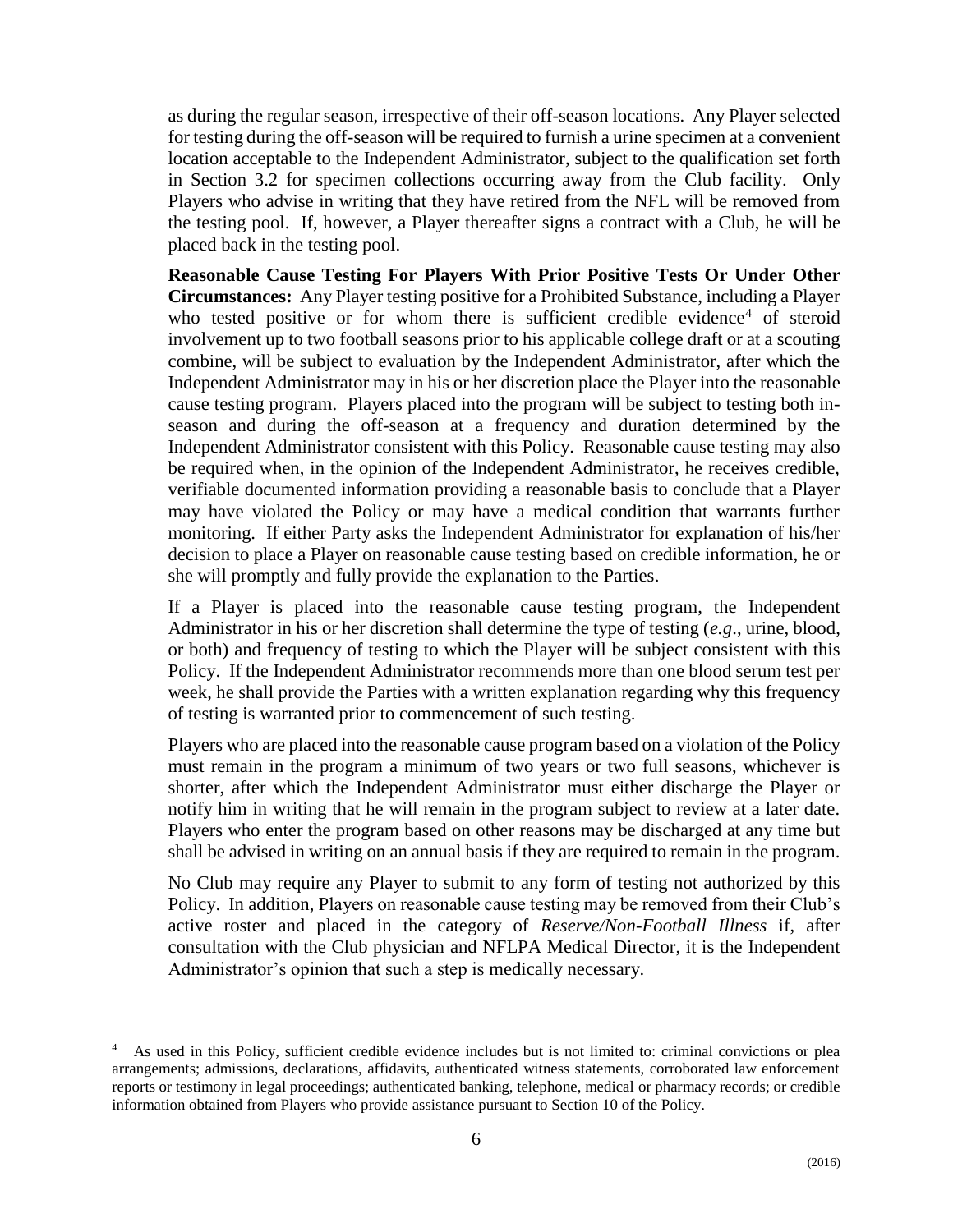# <span id="page-8-0"></span>**3.2 Notification and Collection Procedures**

Urine specimens may be collected on any day of the week. The collection of blood specimens is prohibited on game days unless the player's day off is scheduled for the day following a game day, in which case blood collections may occur following the conclusion of the game. To ensure that specimens are properly collected and accurately attributable to the selected Player, and to prevent evasive techniques, specimens will be collected, stored and transported to the testing laboratory according to the protocols referenced in Section 2.3. Except in specifically authorized circumstances by the Parties, in order to protect the privacy and confidentiality of the process for all stakeholders, recording of the collection process via any media (audio or visual) is not permitted.

Specimen collections occurring at a Club facility, stadium or scouting combine venue will be conducted at the discretion of the Independent Administrator and Collection Vendor without advance notice to the Player. Upon notification that he has been selected for testing, the Player shall furnish a specimen to the authorized specimen collector as soon as possible, but in no event more than three (3) hours following notification. Until the specimen is provided, the collector shall maintain specific knowledge of the Player's whereabouts and the Player may not leave the premises for any reason. If the collector reasonably believes that the Player is evading testing, he shall report the matter to the Collection Vendor and/or Independent Administrator for disciplinary review.

For specimen collections occurring away from the Club facility, the Independent Administrator and Collection Vendor may in their discretion contact the Player by telephone, voicemail or text message to notify him that he has been selected and schedule a collection time within twenty-four (24) hours at a site not more than forty-five (45) miles from the Player's location. Players must maintain accurate contact information in the form of a cellphone number, email address, physical address and travel plans for the Independent Administrator on the NFL PES Contact Information Website.

The Parties recognize that the collection protocols, policies and procedures exist for the purpose of ensuring the accuracy of test results and confidence in the testing methodology and processes.

# <span id="page-8-1"></span>**3.3 Failure or Refusal to Test/Efforts to Manipulate Specimen or Test Result**

An unexcused failure or refusal to appear for required testing, or to cooperate fully in the collection process, will warrant disciplinary action. (See Appendix H.) Any effort to substitute, dilute or adulterate a specimen, or to manipulate a test result to evade detection will be considered a violation of the Policy and may result in more severe discipline than would have been imposed for a positive test.

# <span id="page-8-2"></span>**3.4 Testing Laboratories**

The Independent Administrator will determine the most appropriate laboratory or laboratories to perform testing under the Policy. Currently, the UCLA Olympic Analytical Laboratory in Los Angeles and the Sports Medicine Research and Testing Laboratory in Salt Lake City have been approved to analyze specimens collected for Prohibited Substances. These laboratories have been accredited by ISO and the World Anti-Doping Association for anti-doping analysis and perform testing for the NCAA, the United States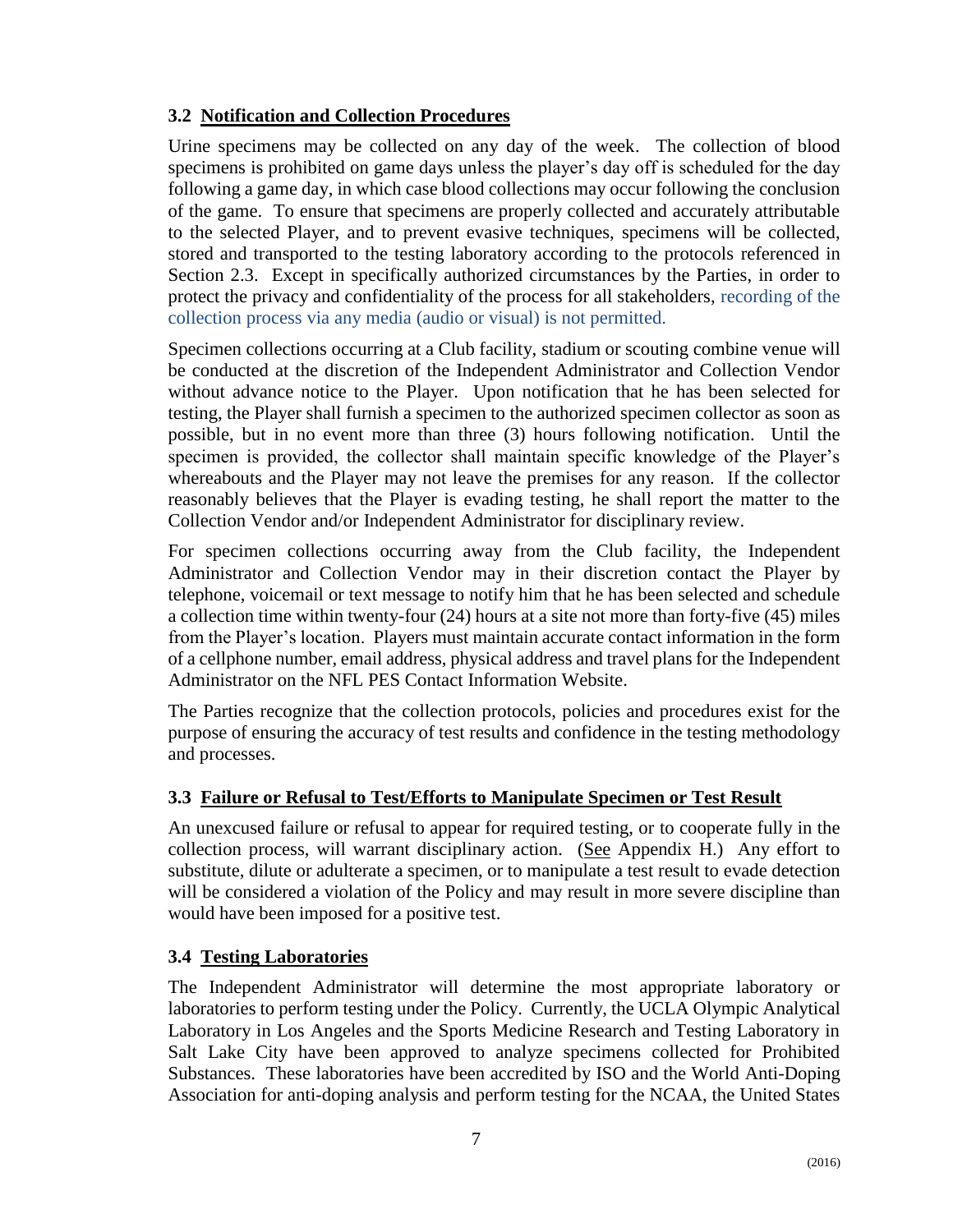Anti-Doping Agency and other sports organizations.

Screening and confirmatory tests will be done on state-of-the-art equipment and will principally involve use of GC/MS or LC/MS equipment. In addition, testing will be done for masking agents (including diuretics) as appropriate. The Parties shall, with the advice and consultation of the Chief Forensic Toxicologist and other advisors, endeavor to review the analytical methods to be utilized and make modifications as necessary in furtherance of the Policy.

Either Party will have the right to discharge a testing laboratory provided that written notice is provided by the discharging party six months prior to discharge. Upon issuance of a discharge notice, the Chief Forensic Toxicologist and Independent Administrator will recommend one or more potential successor laboratories after which the League, with appropriate consultation with and reasonable approval of the Players Association, will promptly select and engage the successor laboratory.

## <span id="page-9-0"></span>**3.5 Unknowing Administration of Prohibited Substances**

Players are responsible for what is in their bodies and a positive test will not be excused because a Player was unaware that he was taking a Prohibited Substance. Questions concerning dietary supplements should be directed to the Independent Administrator and/or the NFL Players Association's Director of Drug Policies at (800)-372-2000. **Having a Player's or Club's medical or athletic training staff member approve or indicate that a supplement's list of ingredients does not appear to contain a Prohibited Substance will not excuse a positive test result.**

# <span id="page-9-1"></span>**4. PROCEDURES IN RESPONSE TO POSITIVE TESTS OR OTHER EVALUATION**

#### <span id="page-9-2"></span>**4.1 Notice to Player**

Once a positive result is confirmed, the Independent Administrator will match the control identification number with the Player's name, notify the Player in writing of the positive result and request that the Player call him to discuss the result.

# <span id="page-9-3"></span>**4.2 "B" Sample Analysis**

The NFLPA shall maintain a non-exclusive list of approved, independent board-certified forensic toxicologists ("Observing Toxicologists"), which shall be compiled in consultation with the Chief Forensic Toxicologist and which may not include any person affiliated with a commercial laboratory. If the Player wishes to have an independent toxicologist who is not on the NFLPA list observe the "B" bottle analysis, the independent toxicologist must sign an appropriate nondisclosure and confidentiality agreement with the applicable testing laboratory prior to scheduling the "B" sample analysis. Any Player who receives written notification of an "A" positive may either accept the result and discipline, await the results of the scheduled "B" sample analysis, or have an Observing Toxicologist witness the "B" sample analysis if he makes a written request to the Independent Administrator within five (5) business days of receiving the notification.

If observation is requested, the Independent Administrator will coordinate with the laboratory and designated Observing Toxicologist to schedule the "B" sample analysis to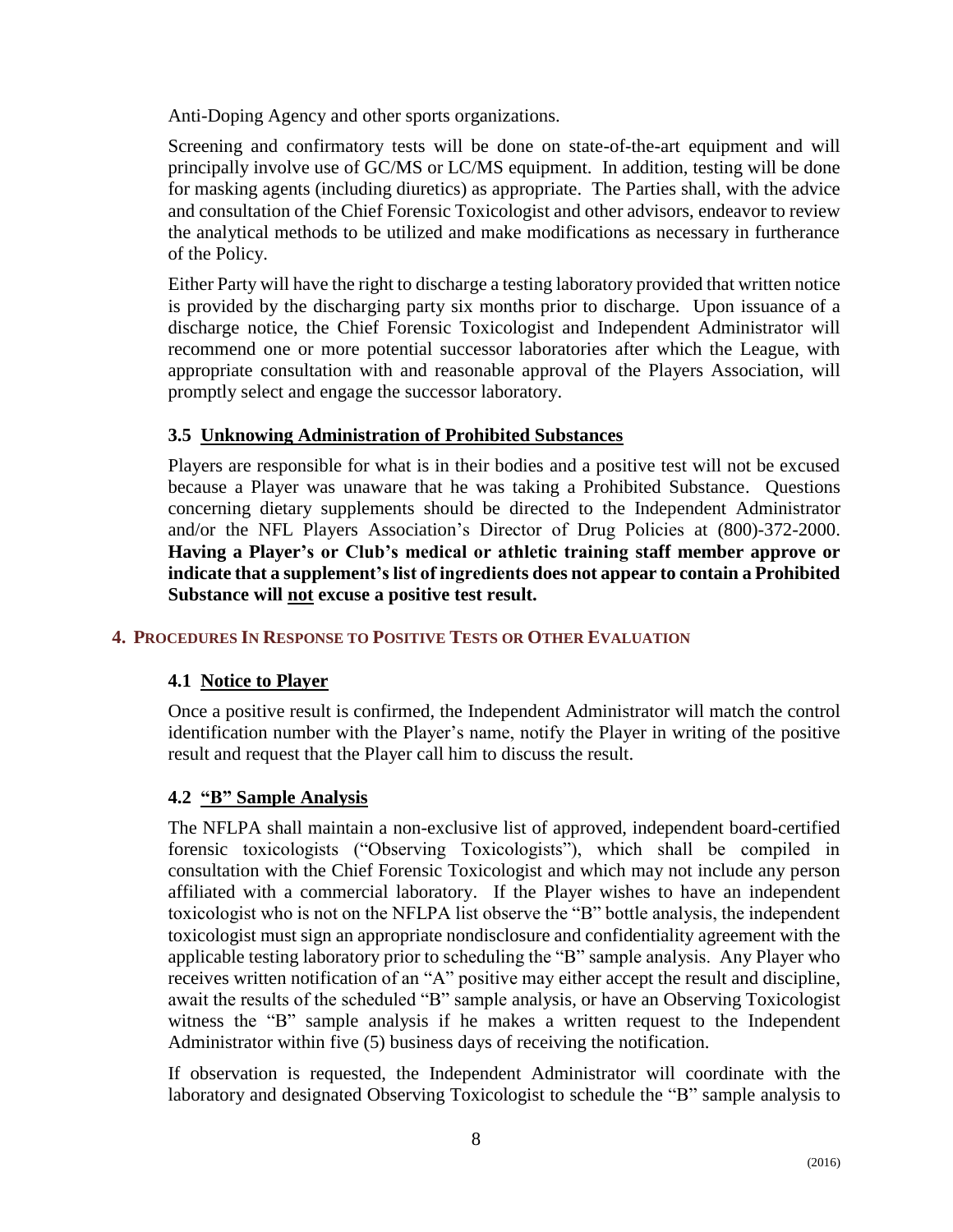occur within seven (7) business days of the Player's request. If observation is not requested, the laboratory will conduct the analysis as soon as is practicable.

The "B" sample analysis will be performed at the same laboratory that did the "A" sample analysis according to the established analytical procedures and by a technician other than the one performing the "A" confirmation test. The results will be reported to the Independent Administrator, who may review them with the Chief Forensic Toxicologist and the laboratory director as appropriate.

If the "B" sample analysis generates a positive result, and the Chief Forensic Toxicologist certifies that result, the Independent Administrator will provide written notice, together with a copy of the laboratory documentation, to the Player and Parties. (If the "B" bottle test does not confirm a positive result, only the Player will be notified in writing.) If the Player is subject to disciplinary action, the Management Council will notify him in writing with a copy to the Players Association.

With respect to Pre-Employment Testing, the procedure set forth above shall apply, except that: (a) the "B" test will be performed as soon as possible with no Observing Toxicologist permitted; and (b) upon confirmation of the positive test result, the Independent Administrator shall promptly notify the NFL Management Council and: (i) all Clubs in the case of a Combine test, or (ii) the requesting Club(s) in the case of a Free Agent test.

# <span id="page-10-0"></span>**4.3 Medical Evaluation**

A medical examination such as outlined in Appendix C may be required of any Player who tests positive. The Independent Administrator will arrange for the evaluation, and the results of this evaluation will be reported to the Player, the Independent Administrator and the Club physician. If medical treatment (including counseling or psychological treatment) is deemed appropriate, it will be offered to the Player. Players with a confirmed positive test result will also be placed on reasonable cause testing at a frequency to be determined by the Independent Administrator consistent with this Policy.

<span id="page-10-1"></span>The Player is responsible for seeing that he complies with the arrangements of the Independent Administrator for an evaluation as soon as practicable after notification of a positive test. This requirement is in effect throughout the year.

# **5. DISCIPLINE FOR VIOLATIONS OF LAW AND OTHER DOCUMENTED EVIDENCE-BASED VIOLATIONS**

Players or other persons within the NFL who: are convicted of or otherwise admit to a violation of law (including within the context of a diversionary program, deferred adjudication, disposition of supervision, or similar arrangement) relating to use, possession, acquisition, sale, or distribution of steroids, growth hormones, stimulants or related substances, or conspiring to do so; or are found through sufficient credible documented evidence (see footnote 4) to have used, possessed or distributed performance-enhancing substances, are subject to discipline at the discretion of the Commissioner, including suspension up to six games for a first violation or, if appropriate, termination of the individual's affiliation with an NFL Club.

Any suspension shall be without pay and served as set forth below. Longer suspensions may be imposed for repeat offenders. In addition, Players violating this Policy under this Section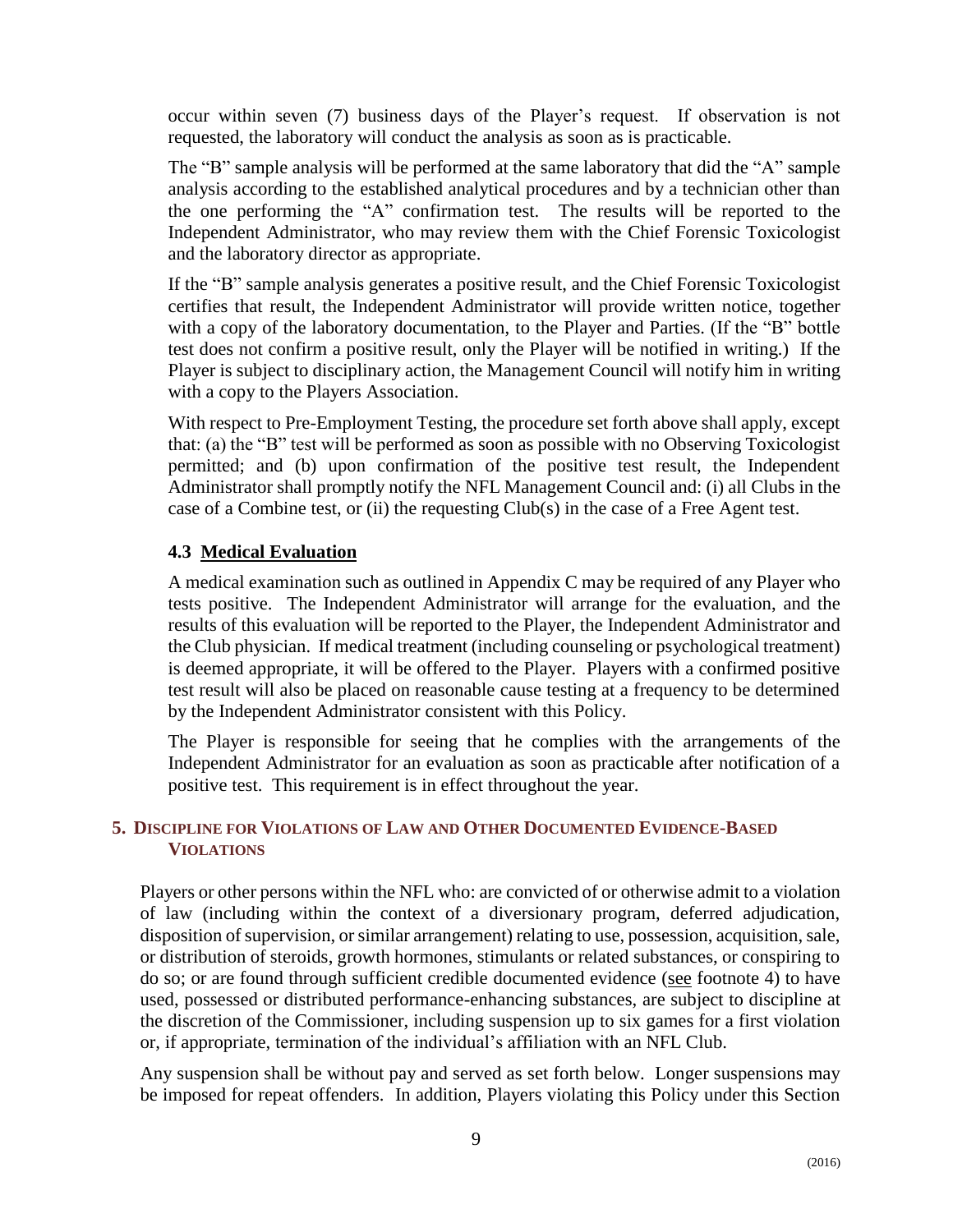will be appropriately placed or advanced to the next disciplinary step. In this respect, Players are reminded of federal legislation which criminalizes possession and distribution of steroids. (See Appendix F.)

#### <span id="page-11-0"></span>**6. SUSPENSION AND RELATED DISCIPLINE**

#### Players

 $\overline{a}$ 

Players who violate the Policy will be subject to discipline by the Commissioner as outlined below.

**Step One:** The first time a Player violates this Policy by testing positive for a Prohibited Substance; attempting to substitute, dilute or adulterate a specimen; manipulating a test result; or by violation of Section 5, he will be suspended without pay pursuant to the following schedule:

Positive Test Result for Diuretic or Masking Agent -- *two* regular and/or postseason games.

Positive Test Result for Stimulant<sup>5</sup> or Anabolic Agent -- *four* regular and/or postseason games.

Positive Test Result for a Prohibited Substance plus a Diuretic or Masking Agent/Attempt to Substitute, Dilute or Adulterate a Specimen/Attempt to Manipulate a Test Result/Violation of Section 5 -- *six* regular and/or postseason games.

Suspensions will begin when the Player accepts discipline or the decision on appeal becomes final. If fewer than the imposed number of games remains in the season, including any postseason games for which the Club qualifies, the suspension will carry over to the next regular season until the total number of games has been missed.

If the imposition of a suspension occurs prior to or during the preseason, the Player will be permitted to engage in all preseason activities. Upon the posting of final rosters, however, he will be suspended for the imposed number of regular-season games.

In addition, the Player will be subject to evaluation and counseling if, in the opinion of the Independent Administrator, such assistance is warranted.

**Step Two:** The second time a Player violates this Policy by testing positive for a Prohibited Substance; attempting to substitute, dilute or adulterate a specimen; manipulating a test result; or by violation of Section 5, he will be suspended without pay for *ten* regular and/or postseason games. The suspension will begin when the Player accepts discipline or his appeal becomes final. If there are fewer than ten regular and/or postseason games remaining in the season, including any postseason games for which the Club qualifies, the

<sup>&</sup>lt;sup>5</sup> If a test administered to a Player outside of the Playing Season generates a positive result for a stimulant listed on Appendix A, the Player will not be subject to discipline under this Policy, but will instead be treated as a behavioral referral to the Policy and Program on Substances of Abuse. The Playing Season shall be defined as the period beginning with the Player's first preseason game of the season and ending the week following his final regular or postseason game. For free agents, the Playing Season shall run from the League's first preseason game and end upon the conclusion of the Super Bowl.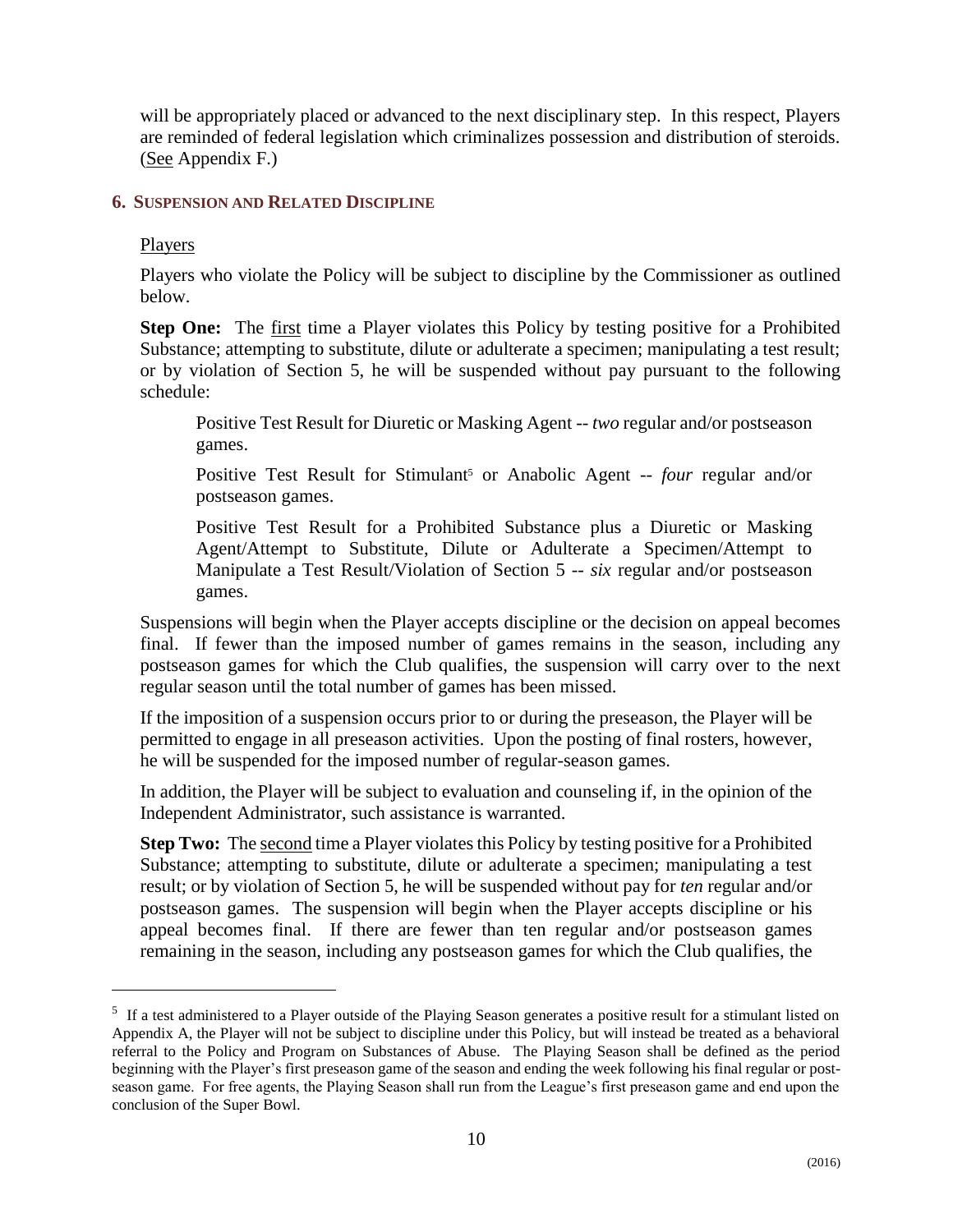suspension will continue into the next regular season until the total number of games has been missed.

**Step Three:** The third time a Player violates the Policy by testing positive for a Prohibited Substance; attempting to substitute, dilute or adulterate a specimen; manipulating a test result; or by violation of Section 5, he will be banished from the NFL for a period of at least *two* seasons, subject to any appeal. Such a Player may petition the Commissioner for reinstatement after 24 months. Reinstatement, and any terms and conditions thereof, shall be matters solely within the Commissioner's sound discretion.

Players who are suspended under this Policy will be placed on the *Reserve/Commissioner Suspension* list. During the suspension period (subject to the preseason activities permitted for Step One violations), the Player will not be paid, nor may he participate in team activities, use the Club's facilities or have contact with any Club officials except to arrange off-site medical treatment. Before a Player is reinstated following a suspension, he must test negative for all Prohibited Substances under this Policy in order to be approved for return to play by the Independent Administrator. In addition, the Player must be examined and approved as fit to play by the Club physician before he may participate in contact drills or in a game.

In addition to the suspension imposed on him, any Player suspended for a violation of the Policy will be ineligible for selection to the Pro Bowl, or to receive any other honors or awards from the League or the Players Association, for the season in which the violation is upheld (*i.e.,* following any appeals) and in which the suspension is served.

## Other Violators

Any coach, athletic trainer, Club physician or Club employee who uses, condones, encourages, supplies, or otherwise facilitates the improper use of Prohibited Substances shall be subject to discipline by the Commissioner. Any NFLPA Certified Contract Advisor or other person within the NFLPA's authority who engages in such conduct shall be subject to discipline by the NFLPA Executive Director.

# <span id="page-12-0"></span>**7. PROCEDURES REGARDING TESTOSTERONE, BLOOD TESTING**

#### Testosterone

The Independent Administrator is authorized to subject a percentage of all specimens to Carbon Isotope Ratio (CIR) testing to detect the use of exogenous steroids. Confirmation of the exogenous administration of testosterone shall be governed by the currently-applicable WADA Technical Document or Guideline governing the detection of endogenous anabolic androgenic steroids.

If the introduction of testosterone or the use or manipulation of any other substance results in increasing the ratio of the total concentration of testosterone to that of epitestosterone in the urine to greater than 4:1, the test will be considered presumptively positive and will be subjected to CIR analysis. If CIR testing confirms the presence of an exogenous steroid, the result will be referred for discipline. In addition, if a Player's epitestosterone level exceeds 200 ng/mL, it will be considered a positive test result regardless of the Player's T:E ratio.

Notwithstanding, when information available to the Independent Administrator suggests but is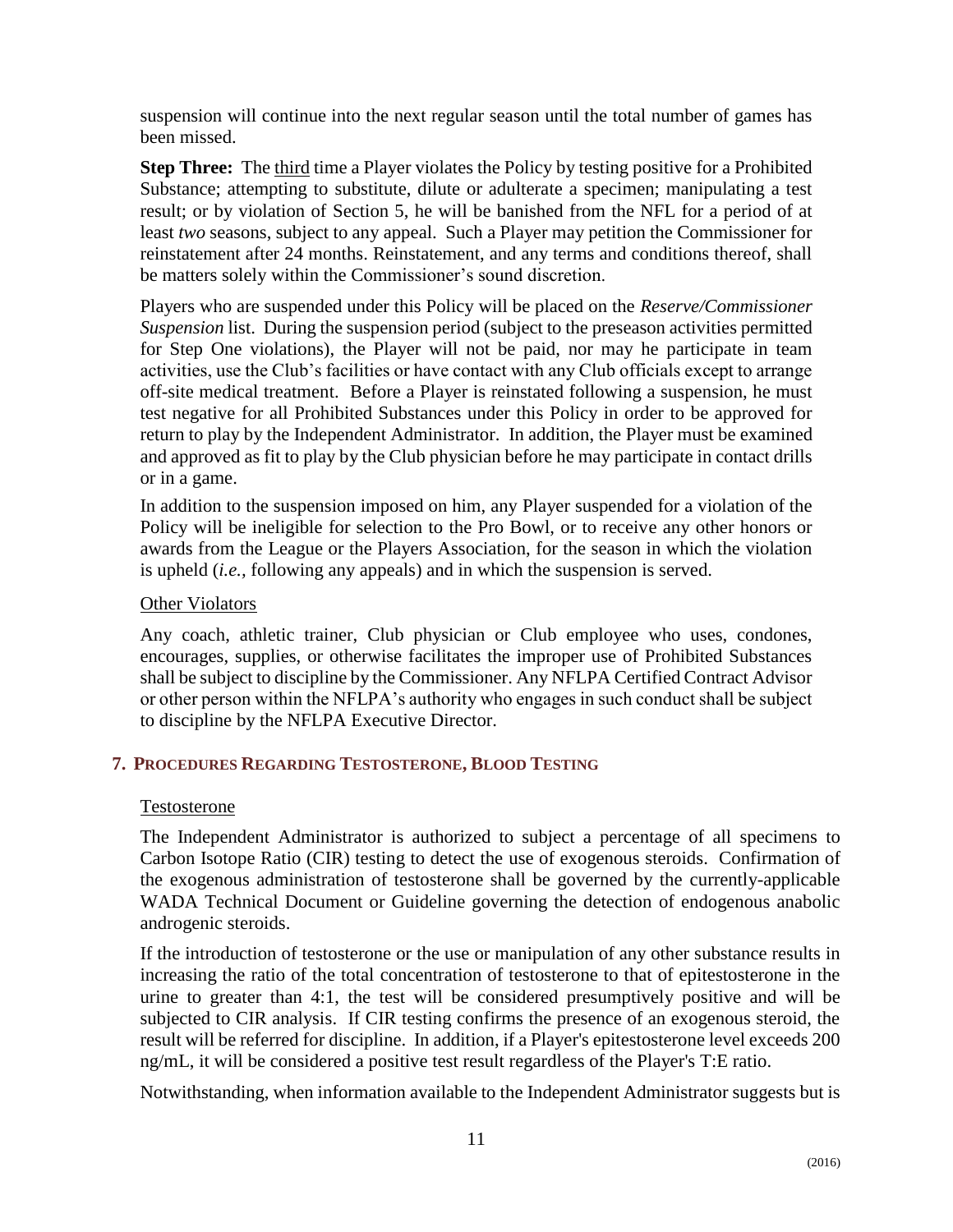not conclusive of steroid use, the Independent Administrator may require the Player to submit to ongoing reasonable cause testing and shall order other medical procedures including Carbon Isotope Ratio Testing or other diagnostic tests to confirm whether an exogenous steroid has been used in violation of the Policy. The Independent Administrator must inform the Parties if he/she intends to place a Player on reasonable cause testing on this basis prior to commencement of the reasonable cause testing. In addition, the Independent Administrator will be entitled to review any available past and/or current medical or testing records.

Such discipline may be imposed within the season of the year in which the positive test occurred, or, if the Independent Administrator prescribes follow-up measures that entail delay in the final determination, in a subsequent season.

#### Blood Testing

All Players shall be eligible to be tested for growth hormones through serum (blood) analysis using the isoform hGH test unless and until the Parties agree on use of another testing methodology.

Players who are not in reasonable cause testing shall not be subject to more than six blood tests per calendar year.

No blood testing will occur on game days, unless the player's day off is scheduled for the day following a game day, in which case blood testing may occur following the conclusion of the game.

Blood testing will take place under the following circumstances:

**Annual:** The Independent Administrator will, by means of a computer program, randomly assign twenty percent (20%) of each Club's Players selected for Annual Testing under Section 3.1 to receive serum testing in addition to urine testing.

**Preseason/Regular Season:** Each week during the preseason and regular season, by means of a computer program, five (5) Players from eight (8) randomly selected Clubs, who are selected for Preseason/Regular Season Testing under Section 3.1, will receive serum testing in addition to urine testing. Players will be required to submit to testing whenever they are selected, without regard to the number of times they have previously been tested consistent with the limits set in this Policy.

**Postseason:** Five (5) of the ten (10) Players selected for testing under Section 3.1 on every Club qualifying for the playoffs will receive serum testing in addition to urine testing as long as the Club remains active in the postseason.

**Off-Season:** By means of a computer program, the Independent Administrator will randomly assign ten percent (10%) of each Club's Players selected for Off-Season Testing under Section 3.1 to receive serum testing. Such testing may be in lieu of urine testing at the Independent Administrator's discretion.

**Pre-Employment:** Pre-employment tests may be administered to free agent Players (whether rookies or veterans). In addition, the Independent Administrator will randomly select thirty (30) Players for serum testing (in addition to urine testing) at the League's annual scouting combines.

**Reasonable Cause Testing:** Any Player subject to Reasonable Cause Testing pursuant to Section 3.1 shall be eligible for serum testing at the discretion of the Independent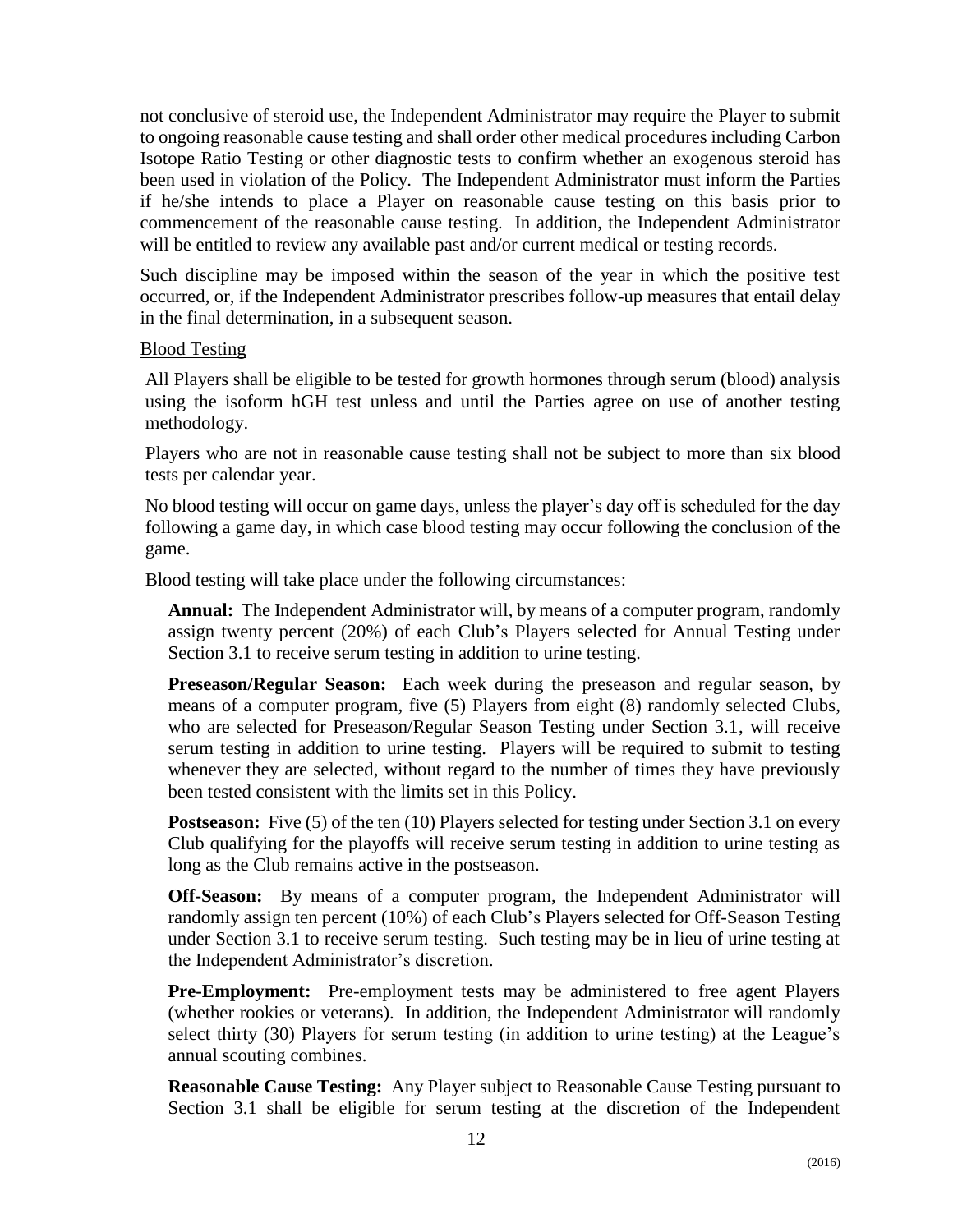Administrator (subject to the collectively-bargained maximum of 24 urine and/or blood tests per Player per year).

Players who test positive under this Section will be subject to discipline as set forth in Sections 3, 6 and 12 of the Policy.

Before discipline is imposed, Players will have the appeal rights set forth in Sections 10 and 11 of the Policy.

# <span id="page-14-0"></span>**8. MASKING AGENTS AND SUPPLEMENTS**

The use of so-called "blocking" or "masking" agents is prohibited by this Policy. These include diuretics or water pills, which have been used in the past by some Players to reach an assigned weight.

<span id="page-14-1"></span>In addition, a positive test will not be excused because it results from the use of a dietary supplement, rather than from the intentional use of a Prohibited Substance. Players are responsible for what is in their bodies. For more information concerning dietary supplements, see Appendices D and E.

## **9. ARBITRATION PANEL; APPEALS SETTLEMENT COMMITTEE**

All appeals under Section 6 of this Policy shall be heard by third-party arbitrators not affiliated with the NFL, NFLPA or Clubs.

The Parties shall jointly select and be equally responsible for compensating no fewer than three but no more than five arbitrators to act as hearing officers for appeals under Section 6 of this Policy. Such arbitrators shall have appropriate expertise in matters under this Policy and shall be active members in good standing of a state bar. Unless the Parties mutually determine otherwise, each arbitrator shall serve a minimum two-year term, after which he or she may be discharged by either Party upon written notice to the arbitrator and other Party. The arbitrators' fees and expenses shall be shared equally by the Parties.

The selected group of arbitrators shall designate one of its members to be the Notice Arbitrator, who also will be responsible for assignment of the appeals. Prior to the first preseason game, the Notice Arbitrator will ensure that at least one arbitrator is assigned to cover every Tuesday of the Playing Season through the Super Bowl. Appeals will automatically be assigned to the arbitrator assigned to cover the fourth Tuesday following the date on which the Player is notified of discipline. During the off-season, the Notice Arbitrator shall assign appeals on a rotating basis such that a hearing may be scheduled within thirty (30) days of the issuance of the notice of discipline.

An Appeals Settlement Committee consisting of the NFL Commissioner and the NFLPA Executive Director or their respective designees shall have authority to resolve any appeal under this Policy, which resolution shall be final and binding. Should the NFLPA believe that "extraordinary circumstances" exist which warrant reduced or vacated discipline, the Executive Director may raise them with the Commissioner. Consideration of an appeal by the Appeals Settlement Committee shall not in any way delay the appeals procedures outlined in this Policy, and no appeal may be resolved by the Appeals Settlement Committee once a decision on the appeal has been issued.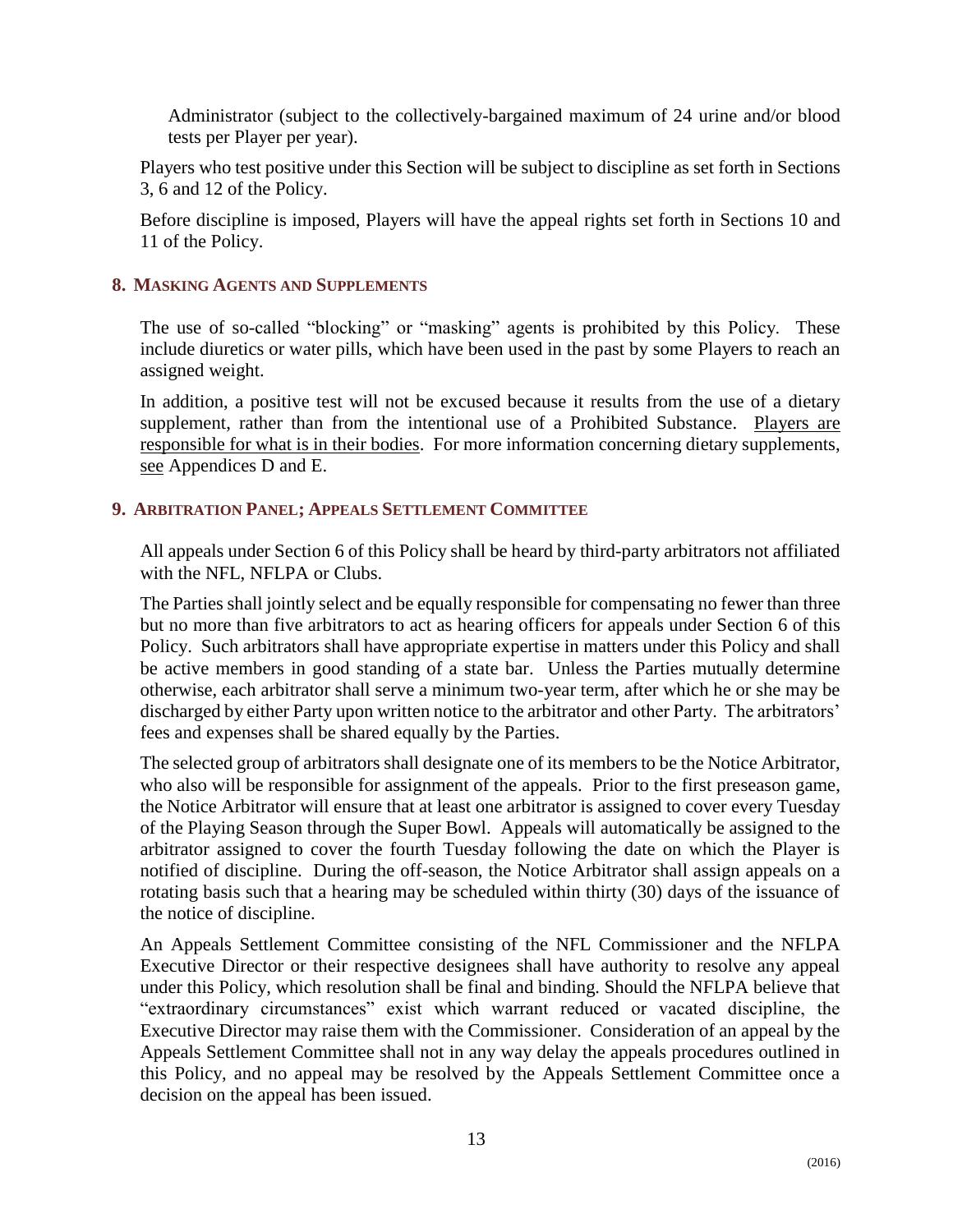#### <span id="page-15-0"></span>**10. APPEALS**

Except as is expressly set forth elsewhere in this Policy, any dispute concerning the application, interpretation or administration of this Policy shall be resolved exclusively and finally through the following procedures:

Section 5 Appeals. Appeals of discipline issued pursuant to Section 5 of this Policy shall be heard by the Commissioner or his designee.

For such appeals, a Player shall have a right to appeal a decision affirming discipline to a member of the Appeals Panel established under Article 15 of the CBA, subject to the provisions of this Section.

This right of appeal ("Due Process Appeal") is limited to claims only in the following circumstances:

- (a) The conduct of the appeal or hearing did not comport with one or more of the following established principles of industrial due process: (i) the Player was not provided with notice of the basis for the discipline; (ii) the Player was improperly denied an opportunity to present evidence or testimony in support of his appeal; (iii) the Player was improperly denied the opportunity to cross-examine a witness whose testimony was offered in the Section 5 appeal hearing in support of the discipline imposed; or (iv) the Player was improperly denied access to documents or other evidence in the possession of the League or a Club and unavailable to the Player or his representatives indicating that he did not violate the Policy or that a witness whose testimony was offered in the Section 5 appeal hearing was untruthful; or
- (b) The decision affirming the discipline subjected the Player to an increased and disparate sanction when compared to other similarly situated Players and the Hearing Officer failed to reasonably set forth the basis for the variation. Any discipline imposed that falls within a specified numerical limit set forth in the Policy shall have a rebuttable presumption that it is not disparate.

**Procedure:** A Due Process Appeal must be noticed within three (3) business days of the appeal decision, and must be initiated in writing to the Appeals Panel with a copy of the hearing transcript by overnight or electronic mail with copies of the notice to the Management Council and NFLPA. The Appeals Panel shall appoint one of its members to preside over the Due Process Appeal. The notice must set forth the specific basis of appeal under (a) or (b) above, with citations to the hearing transcript identifying the challenged decision or ruling. Within two (2) business days following the receipt of the notice, the Management Council and/or NFLPA may submit a responding letter brief. Absent instruction from the appointed Appeals Panel member, no other submissions will be permitted.

The appointed Appeals Panel member shall promptly determine whether to schedule a hearing or decide the Due Process Appeal based on the written submissions. If a hearing is directed, it shall take place via telephone conference call on the first Tuesday following receipt of the responding submissions (or the second Tuesday if the first Tuesday would be impracticable) and shall not include the introduction of any documentary evidence or testimony beyond the record and proffers made in the Section 5 appeal and any proffer of documents or other information alleged to be improperly denied under (a) above. The appointed Appeals Panel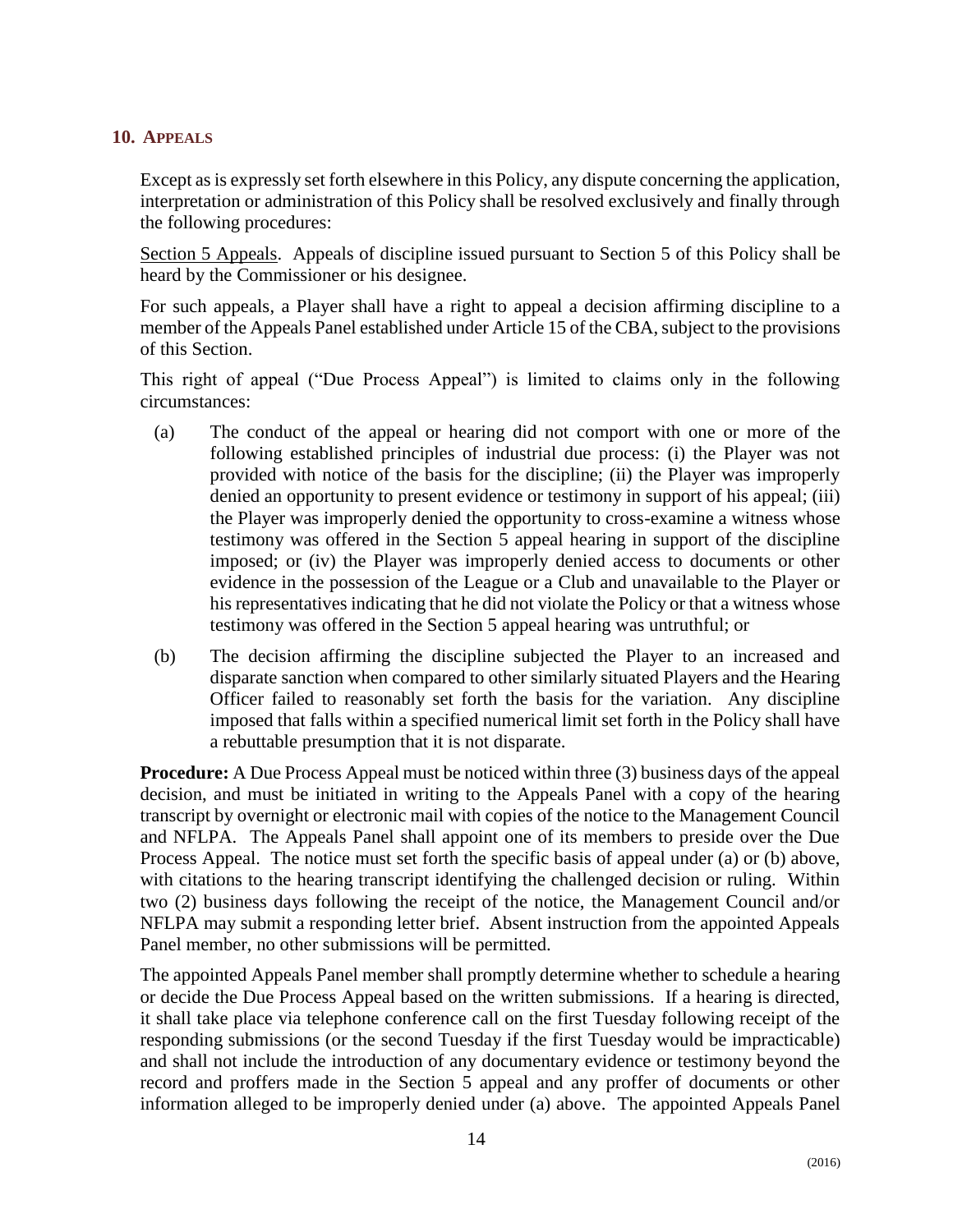member shall render a decision within three (3) business days following receipt of the parties' written submissions or the hearing, whichever is later. The decision may be a summary ruling followed by a formal decision.

**Standard of Review; Scope of Relief:** To prevail on a Due Process Appeal, the Player must demonstrate that the challenged decision or ruling was clearly erroneous and in manifest disregard of the principles of the Policy and the Player's rights thereunder. The Player's Due Process Appeal right will be deemed waived if no objection regarding the challenged decision or ruling was raised during the Section 5 appeal hearing. If the Due Process Appeal is premised on a matter that: (i) first appeared in the decision itself; or (ii) was discovered after the Section 5 appeal hearing and was unknown, and could not reasonably have been known, by the Player and his representatives at that time, the new information and the circumstances surrounding its discovery must be set forth in the notice of appeal or the appeal right will be deemed waived. In any Section 5 appeal or Due Process Appeal, all court records shall be fully admissible and any finding or judgment of a court shall be binding and not subject to challenge.

If the Player establishes his claim as set forth above, the appointed Appeals Panel member shall stay the discipline and remand the matter to the third-party Notice Arbitrator with instructions for further proceedings. The appointed Appeals Panel member shall have no authority to make substantive rulings on any matter addressed by the Policy including, without limitation, issues related to the administration of the Policy, identification of banned substances, a Player's status under the Policy, confidentiality, specimen collection, laboratory procedures and protocols, medical care or clinical assistance, the imposition of sanctions or discipline other than as provided in subsection (b) above and/or the disciplinary authority of the Commissioner or his designee as hearing officer.

On remand, the Notice Arbitrator or appointed third-party arbitrator shall decide the Player's claim and any discipline based on the record in the Section 5 appeal and any documents or other information determined to have been improperly denied. Such appeal shall not be *de novo*: the third-party arbitrator shall consider new evidence or testimony only if so directed by the appointed Appeals Panel member. In the event new testimony must be considered by the third-party arbitrator, such testimony must be presented by the first Tuesday immediately following remand (or the second Tuesday if the first Tuesday would be impracticable).

The decision of the appointed Appeals Panel member, and any subsequent decision by a thirdparty arbitrator on remand, will constitute full, final and complete disposition of the Due Process Appeal under this Section and will be binding upon the parties.

Section 6 Appeals. Any Player who is notified by the NFL Management Council that he is subject to a fine or suspension for violation of the terms of this Policy may appeal such discipline in writing within five (5) business days of receiving notice from the NFL that he is subject to discipline.

Appeal hearings will be scheduled to take place on the fourth Tuesday following issuance of the notice of discipline. Upon agreement of the Parties, the hearing may be rescheduled to another date. In the absence of an agreement, a party may request a conference call to move for a new date based on extenuating circumstances. In such case, should the arbitrator conclude that a new date is warranted, a new date may be scheduled, but in no instance shall the rescheduled date fall more than one week after the originally scheduled date unless otherwise ordered by the arbitrator.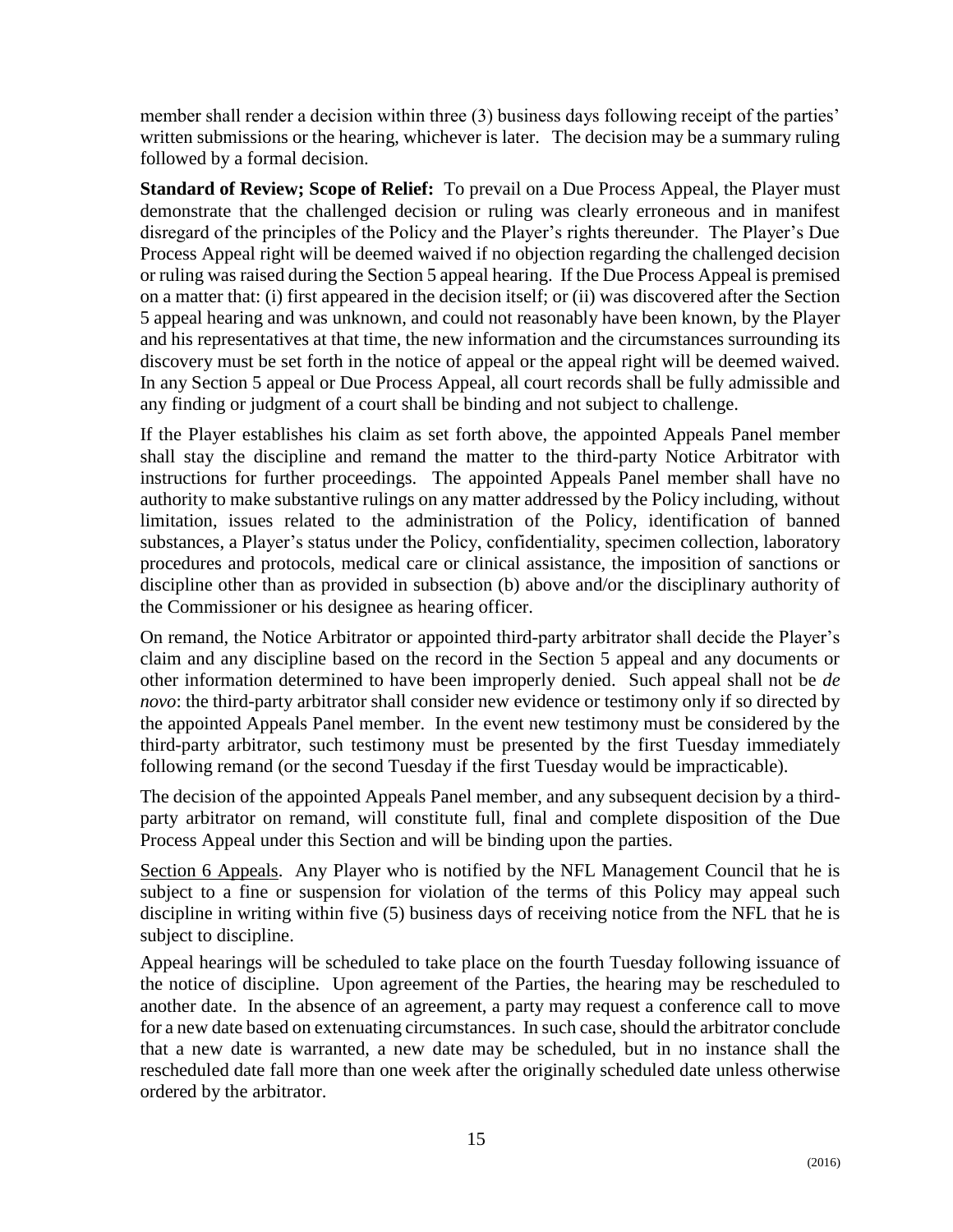At the appeal hearing the Player may be accompanied by counsel and may present relevant evidence or testimony in support of his appeal. Additionally, the NFLPA may attend and participate notwithstanding the Player's use of other representation. The hearing may be conducted by conference call upon agreement of the Parties.

The decision of the arbitrator will constitute a full, final, and complete disposition of the appeal and will be binding on all parties. The arbitrator shall not, however, have authority to: (1) reduce a sanction below the minimums established under the Policy; or (2) vacate a disciplinary decision unless the arbitrator finds that the charged violation could not be established.

Pending completion of the appeal, the suspension or other discipline will not take effect.

The NFL Management Council may, prior to the conclusion of a Player's appeal, reduce the length of the suspension and corresponding bonus forfeiture by up to 50% when the Player has provided full and complete assistance (including hearing testimony if required) to the Management Council which results in the finding of an additional violation of the Policy by another Player, coach, trainer or other person subject to this Policy.

Other Appeals. Any Player who has a grievance over any aspect of the Policy other than discipline under Sections 5 or 6, including but not limited to suspensions and fines for failure to appear for testing (see Appendix H), must present such grievance to the Players Association (with a copy to the Management Council) within five (5) business days of when he knew or should have known of the grievance. The NFLPA will endeavor to resolve the grievance in consultation with the Management Council. Thereafter, the NFLPA may, if it determines the circumstances warrant, present such grievance to: (i) the designated third party arbitrator selected pursuant to Section 9 for final resolution for any disciplinary action; or (ii) the Commissioner for any other matter. Such appeal must be presented no later than thirty (30) calendar days after the Player's presentment of the grievance to the NFLPA.

# <span id="page-17-0"></span>**11. BURDENS AND STANDARDS OF PROOF; DISCOVERY**

Burden of Proving the Violation. In any case involving an alleged violation due to a Positive Test, the Management Council shall have the burden of establishing the Positive Test Result and that it was obtained pursuant to a test authorized under the Policy and was conducted in accordance with the collection procedures and testing protocols of the Policy and the protocols of the testing laboratory (herein collectively "the Collection Procedures"). The Management Council is not required to otherwise establish intent, negligence or knowing use of a Prohibited Substance on the Player's part.

The Management Council may establish that a test result was "positive" by introducing analytical findings provided by the testing laboratory and verified by the Chief Forensic Toxicologist, and by demonstrating that the test result was for a Prohibited Substance as identified in Appendix A of the Policy at the level required by the testing protocols. The specimen collectors, Independent Administrator, Chief Forensic Toxicologist and testing laboratories will be presumed to have collected and analyzed the Player's specimen in accordance with the Policy. In that respect, the Management Council may rely solely on the information contained in the standard laboratory documentation package (see Appendix G) provided to the Parties, which shall be admissible without regard to hearsay challenge, to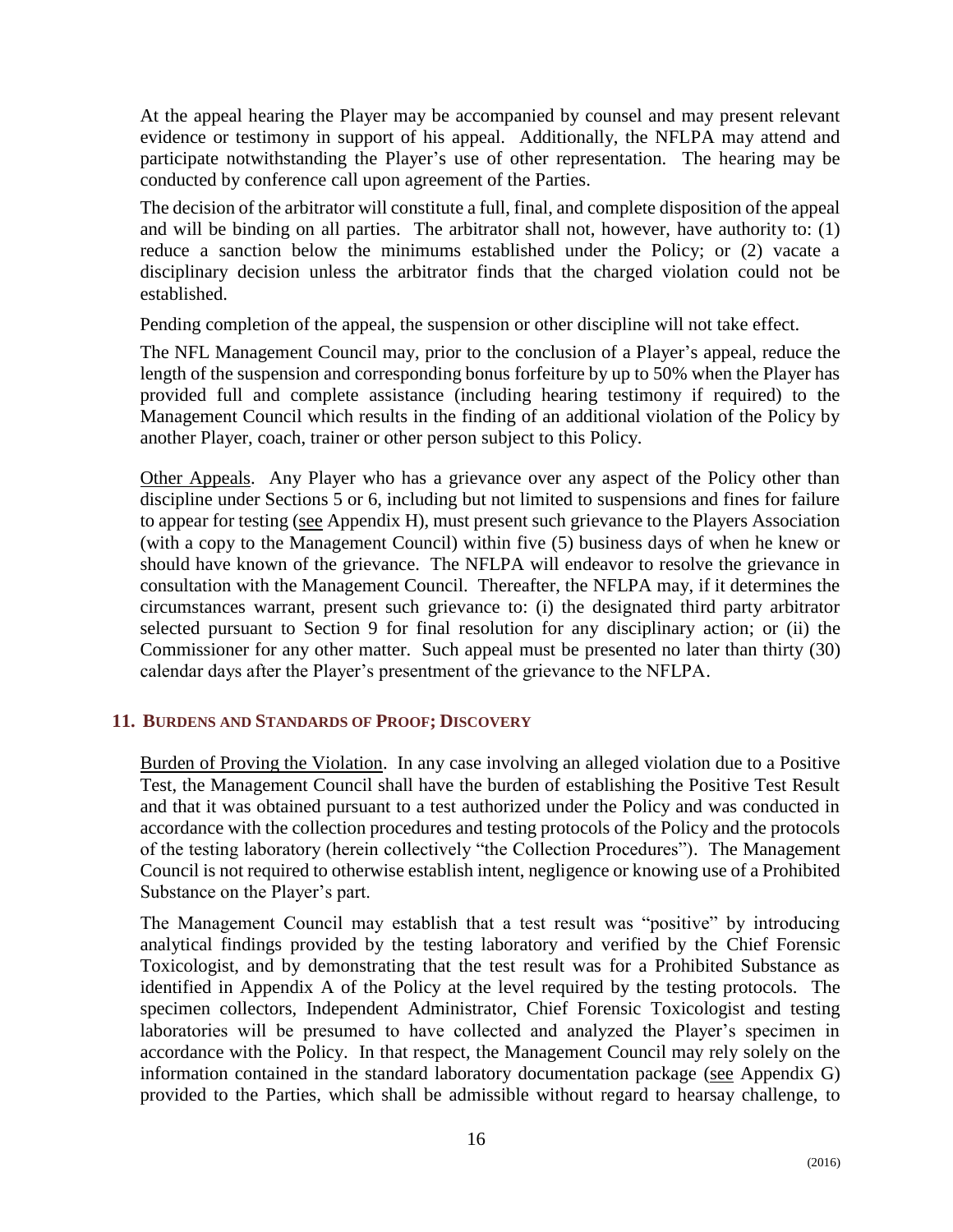demonstrate that the test was conducted in accordance with the Collection Procedures, including, without limitation, that the chain of custody of the specimen was maintained.

In addition, in any case involving a positive test result for hGH, the Management Council shall have the burden of establishing the presence of hGH in the Player's blood specimen. As part of meeting that burden, the Management Council shall be required to establish the accuracy and reliability of the blood test administered to the Player. The Players Association and the Player may present any evidence in response, and the Parties' agreement to allow the test to be conducted shall be irrelevant to the arbitrator's determination as to whether the Management Council has met that burden. The Management Council is not required to otherwise establish intent, fault, negligence, or knowing use of hGH on the Player's part to establish a violation.

Challenges to the Proof of the Violation. The Player may challenge the initial showing by the Management Council that the result was "positive" or that it was obtained pursuant to a test authorized under the Policy or was conducted in accordance with the Collection Procedures. If the Player alleges a deviation from the Collection Procedures with credible evidence, the Management Council will carry its burden by demonstrating that: (a) there was no deviation; (b) the deviation was authorized by the Parties; or (c) the deviation did not materially affect the accuracy or reliability of the test result.

In any case involving a positive test result for hGH, the Player has a right to challenge any aspect of the science of the isoforms test, including but not limited to challenges to the decision limits and any population studies used to establish them, but neither the absence of a joint NFLPA/NFL population study nor the election to forgo such a study shall be relevant or admissible for any purpose or imposed as a remedy by the hearing officer in any appeal.

A Player is not in violation of the Policy if the presence of the Prohibited Substance in his test result was not due to his fault or negligence. The Player has the burden of establishing this defense. A Player cannot satisfy his burden merely by denying that he intentionally used a Prohibited Substance; that he was given the substance by a Player, doctor or trainer; or that he took a mislabeled or contaminated product, and the Player must provide objective evidence in support of his denial.

A Player may challenge a positive test result at any time on the basis of newly-discovered scientific evidence that questions the accuracy or reliability of the result. Such a challenge may be brought even if the result previously has been upheld on appeal. Such a challenge may not be based on a decision by the Parties to employ a different testing technology at a later time. Should such a challenge be upheld, the arbitrator may direct a payment to a Player to make him whole for lost salary at the time the suspension was served. Any such payment will count against the total Player Cost for the year in which the payment is made.

Pre-Hearing Discovery. Within seven (7) business days of issuing a notice of discipline, the League shall provide the Player with an indexed binder containing the relevant correspondence and documentation. Within four (4) business days of receipt of the binder, the Player and League shall make any written requests for additional discovery sought. If there is no objection to the request, documents will be provided within five (5) business days or as soon as the documents are obtained. Objections will be promptly submitted via conference call to the arbitrator for decision.

No later than four (4) business days prior to the hearing, the Player will complete and submit a statement setting forth the specific grounds upon which the appeal is based with supporting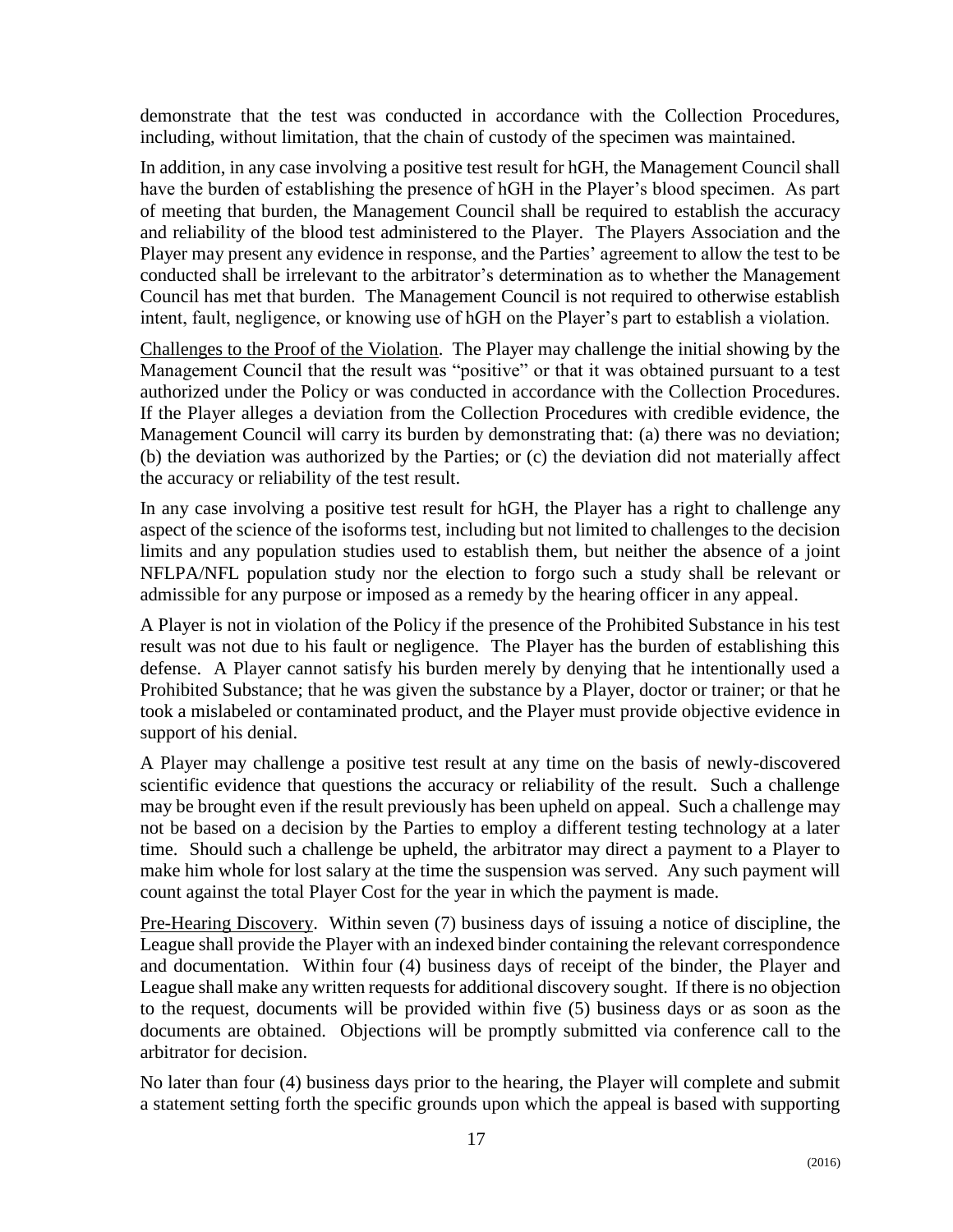facts in the form of proffered testimony or documentary evidence ("Basis of Appeal"). Once submitted, evidence on issues outside the scope of the Basis of Appeal shall not be permitted absent a showing by the requesting party of extraordinary circumstances justifying its inclusion. The Parties shall also be permitted to seek preclusion of evidence on any issue for which insufficient supporting facts are alleged or for which arbitral precedent previously has been established.

No later than four (4) business days prior to the hearing, the League and Player's representative will exchange copies of any exhibits upon which they intend to rely and a list of witnesses expected to provide testimony. The failure to do so shall preclude the introduction of the late or non-produced exhibits barring extraordinary circumstances as determined by the arbitrator. (This shall not preclude the introduction of rebuttal evidence.) Following the exchange, the arbitrator may permit the parties to provide further supplementation as appropriate.

In presenting an appeal under this Policy a Player is not entitled to production of or access to records, reports or other information concerning other Players or the Policy's bargaining history. Notwithstanding, this provision does not limit the Players Association's access to appropriate information concerning all violations under this Policy.

Decision; Post-Hearing Briefs. Within three (3) business days after the hearing or the receipt of the transcript (whichever is later), the arbitrator will evaluate the evidence and issue a summary ruling. A formal written opinion shall be issued within ten (10) business days after the hearing or the receipt of the transcript (whichever is later). The failure of the arbitrator to timely issue the ruling and opinion will result in the arbitrator's preclusion from handling further appeals for the remainder of the season in question. Post-hearing briefs will not be permitted, except that an arbitrator may request briefing on a specific issue or issues. If the arbitrator requests such briefing, he/she will set a submission deadline of not more than five (5) business days after the hearing or receipt of the transcript and a page limit of no more than ten (10) pages.

# <span id="page-19-1"></span><span id="page-19-0"></span>**12. CONFIDENTIALITY**

#### **12.1 Scope**

All Players (including authorized representatives), NFL employees, Club employees, NFLPA employees, Certified Contract Advisors, and persons involved in the administration of the Policy are subject to the confidentiality provisions of this Policy. The confidentiality of the matters under this Policy shall be protected. Except as allowed in this Policy or otherwise agreed to by the Parties, public disclosure, directly or indirectly, of information concerning positive tests, appeals or other violations of this Policy is not permitted.

The Management Council may publicly announce or acknowledge disciplinary action against a Player when a suspension is upheld or if the allegations relating to a Player's violation of the Policy previously are made public through a source other than the Management Council or a Club (or their respective employees or agents).

In addition, the Management Council may publicly disclose information relating to the discipline of a Player to correct inaccurate public claims made by that Player or his representatives about the discipline.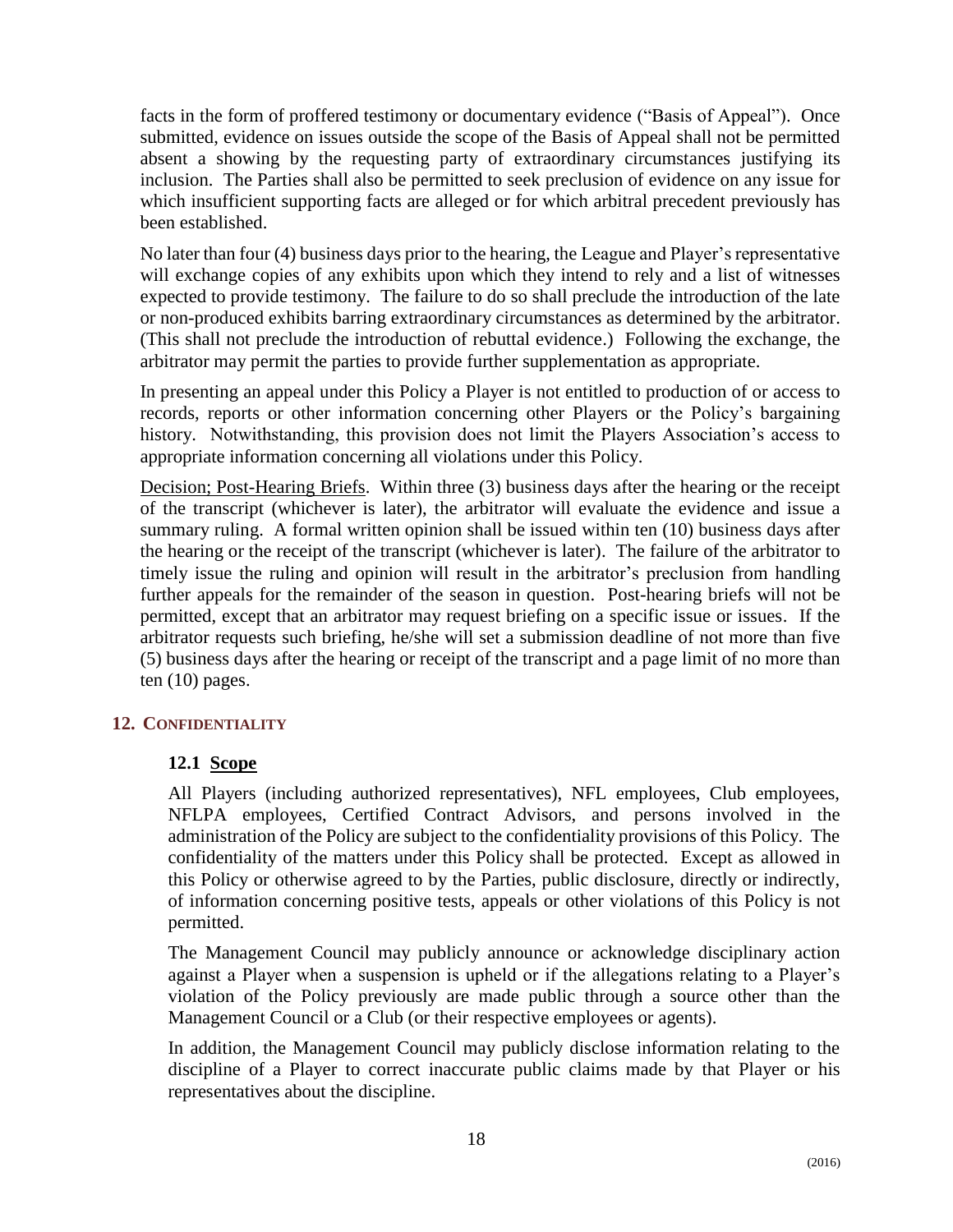Finally, the Parties will discuss the possibility of periodically disseminating de-identified, aggregated information (including the nature of violations and/or substances involved) concerning the administration of the Policy.

# <span id="page-20-0"></span>**12.2 Discipline for Breach**

The Parties may, in appropriate cases, agree to retain an independent investigator to investigate and report on alleged breaches of confidentiality.

Any Player, Club or Club employee who breaches the confidentiality provisions of this Policy shall be subject to a fine of up to \$500,000 by the Commissioner.

Any NFLPA employee or other person subject to the Executive Director's authority who breaches these provisions shall be subject to a fine of up \$500,000 by the Executive Director. Any Certified Contract Advisor who breaches these provisions shall be subject to discipline under the NFLPA Regulations for Certified Contract Advisors.

Any other person involved in the administration of this Policy who breaches these provisions shall be subject to termination of services or other appropriate action.

The provisions of this Section shall be the sole remedy available to a Player or other party aggrieved by an alleged violation of the Policy's confidentiality provisions.

## <span id="page-20-1"></span>**13. FINE MONEY**

Fines will be collected in accordance with Article 46, Section 5 of the Collective Bargaining Agreement.

# <span id="page-20-2"></span>**14. BONUS FORFEITURE**

<span id="page-20-3"></span>Players who are suspended pursuant to this Policy shall be required to forfeit any applicable bonus amounts in accordance with Article 4, Section 9 of the Collective Bargaining Agreement. The Parties acknowledge the inapplicability of "facial invalidity" claims on forfeitures based on violations of the Policy.

# **15. ELIGIBILITY OF PERSONS SUSPENDED BY OTHER ORGANIZATIONS**

Any person who has been suspended from competition by a recognized sports testing organization based on: (a) a positive test result reported by a World Anti-Doping Agency accredited laboratory for a substance banned under this Policy; (b) an effort to substitute, manipulate or otherwise fail to cooperate fully with testing; or (c) a violation of law or admission involving the use of steroids or other performance-enhancing substances, shall be permitted to enter into an NFL Player Contract or Practice Contract. Such person, however, will be placed on reasonable cause testing.

#### <span id="page-20-4"></span>**16. RETENTION AND DESTRUCTION OF SPECIMENS**

The Independent Administrator and Chief Forensic Toxicologist will work with the testing laboratories to develop procedures for the handling of NFL Player specimens following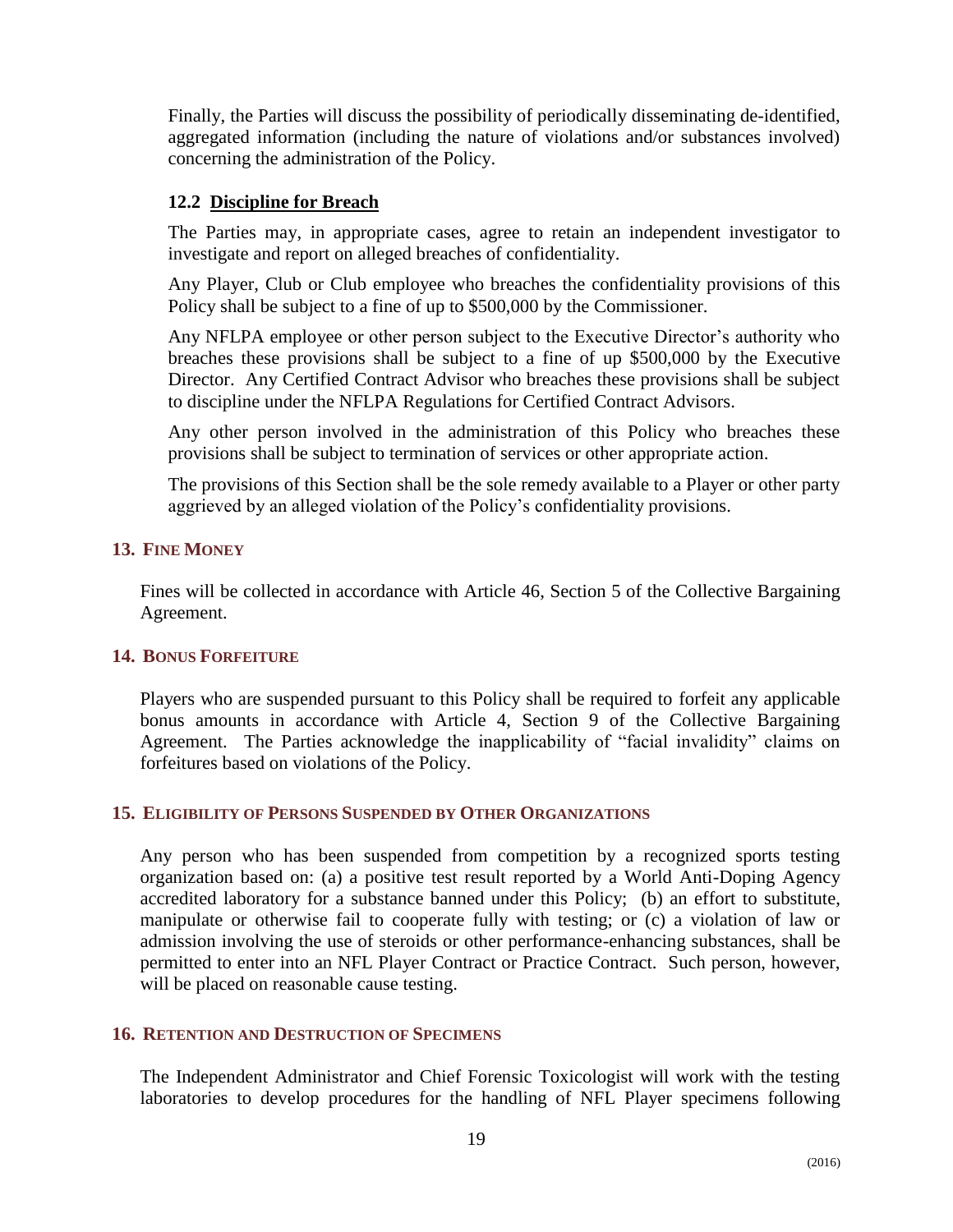<span id="page-21-0"></span>laboratory analysis, which procedures shall be subject to approval by the Parties. These procedures will ensure the destruction of negative specimens within 90 days of analysis and positive specimens within 30 days of final adjudication of a Player's discipline. Blood specimens may not be used for any purpose other than the testing delineated in this Policy. Certification of destruction of blood samples in compliance with the Policy must be sent to the Parties semi-annually. Once the procedures are developed, the Chief Forensic Toxicologist will monitor compliance and promptly report any confirmed or suspected failures to adhere to the retention and destruction procedures.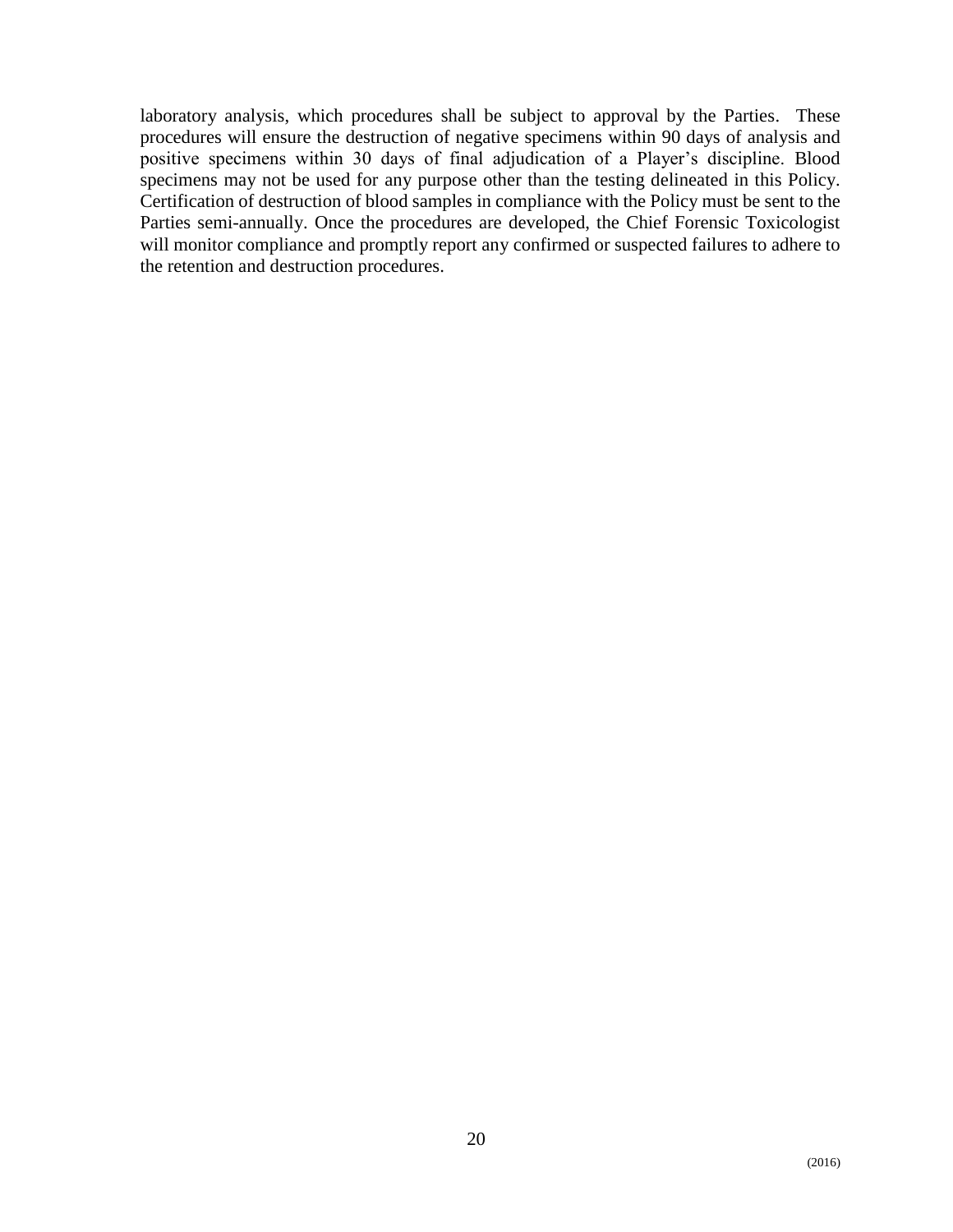#### **APPENDIX A**

# **List of Prohibited Substances**

The following substances and methods are prohibited by the National Football League:

# **I. ANABOLIC AGENTS**

#### A. ANABOLIC/ANDROGENIC STEROIDS:

Generic Name Brand Names (Examples) Androstenediol Androstederm Androstenedione Androstan, Androtex Androsterone 1-Androstenediol 1-AD 1-Androstenedione ---5α-androst-2-ene-17-one (Delta-2-androst-17-one) Delta-2 Bolandiol and the set of the set of the set of the set of the set of the set of the set of the set of the set of the set of the set of the set of the set of the set of the set of the set of the set of the set of the set of Bolasterone Myagen Boldenone Equipoise, Parenabol Boldione Calusterone ---Clostebol Turinabol, Steranabol Danazol Cyclomen, Danatrol Dehydrochloromethyltestosterone Oral-Turinabol Dehydroepiandrosterone DHEA, Prasterone Desoxymethyltestosterone DMT, Madol Dihydrotestosterone DHT, Stanolone Drostanolone Drolban Epi-dihydrotestosterone Epitestosterone Ethylestrenol Maxibolin, Orabolin Etiocholanolone Fluoxymesterone Halotestin Formebolone Esiclene, Hubernol Furazabol Miotolon Gestrinone Tridomose 17-Hydroxypregnenedione --- 17-Hydroxyprogesterone Hydroxytestosterone --- 4-Hydroxytestosterone 17-Keto-DHEA Mestanolone ---

21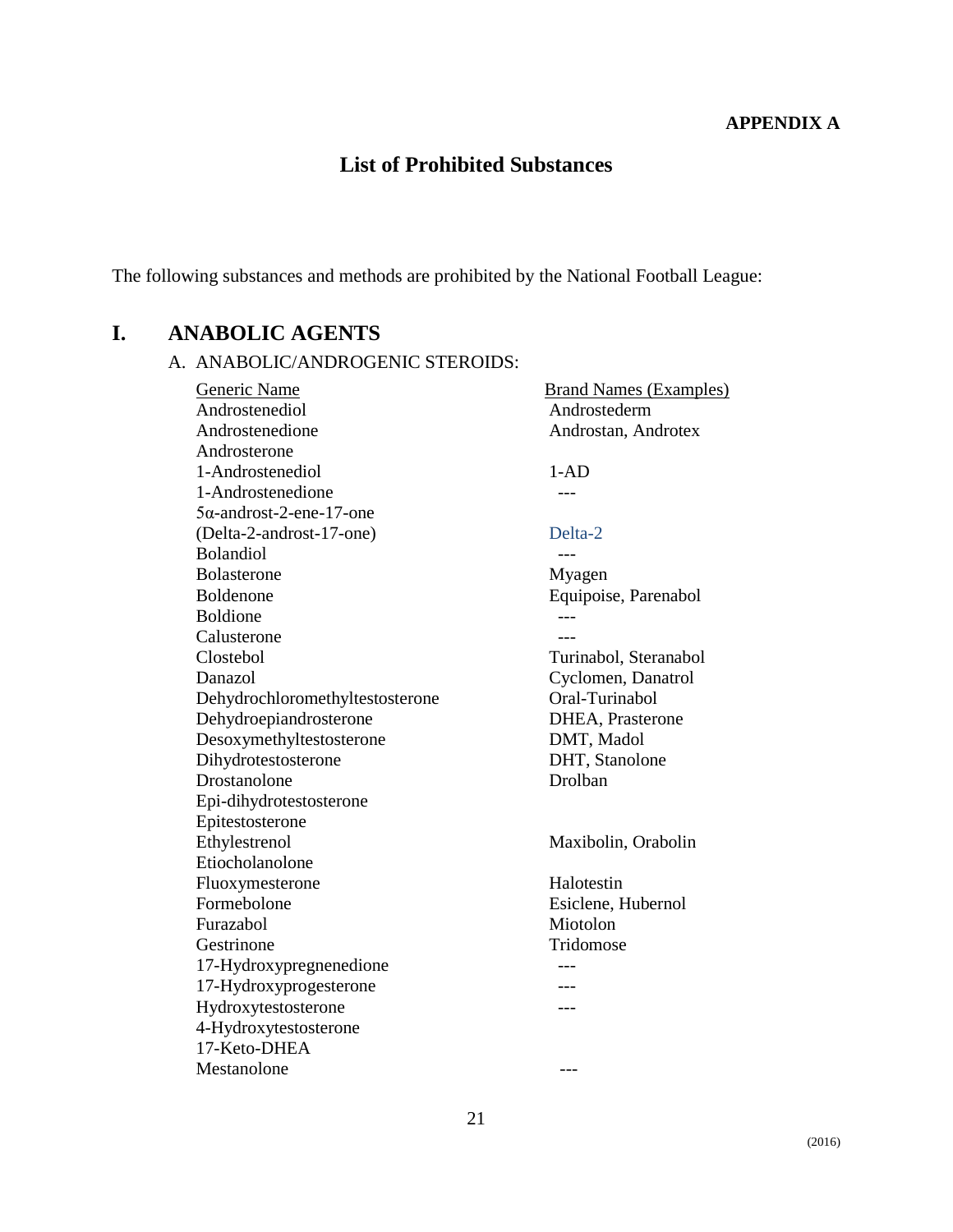Methasterone Mesterolone Proviron Generic Name<br>
Brand Names (Examples) Methandienone Danabol, Dianabol Methandriol **Androdiol Androdiol** Methandrostenolone Dianabol Methenolone Primobolan Methyldienolone Methyltestosterone Metandren Methyl-1-testosterone M1T 7α-Methyl-19-nortestosterone MENT Methylnortestosterone ---Methyltrienolone ---Metribolone ---Mibolerone Testorex Nandrolone --- 19-Norandrostenediol 19-Diol 19-Norandrostenedione 19 Nora Force 19-Norandrosterone Norboletone Genabol Norclostebol ---Norethandrolone Nilevar 19-Noretiocholanolone Normethandrolone ---19-Nortestosterone (Nandrolone) Deca-Durabolin Oxabolone ---Oxandrolone Anavar, Lonovar 6-Oxoandrosterone 6-Oxo Oxymesterone Oranabol Oxymetholone Anadrol Prostanazol and the contract of the contract of the contract of the contract of the contract of the contract of the contract of the contract of the contract of the contract of the contract of the contract of the contract o Prostanozol Quinbolone Anabolicum Vister Progesterone ---Stanozolol Stromba, Winstrol Stenbolone --- Testosterone Andronate 1-Testosterone --- Tetrahydrogestrinone THG Trenbolone Finaject

*and other substances with a similar chemical structure and similar biological effect(s)*

#### B. PROTEIN AND PEPTIDE HORMONES:

Generic Name Brand Names (Examples) Human Growth Hormone (hGH) Saizen, Humatrope, Nutropin AQ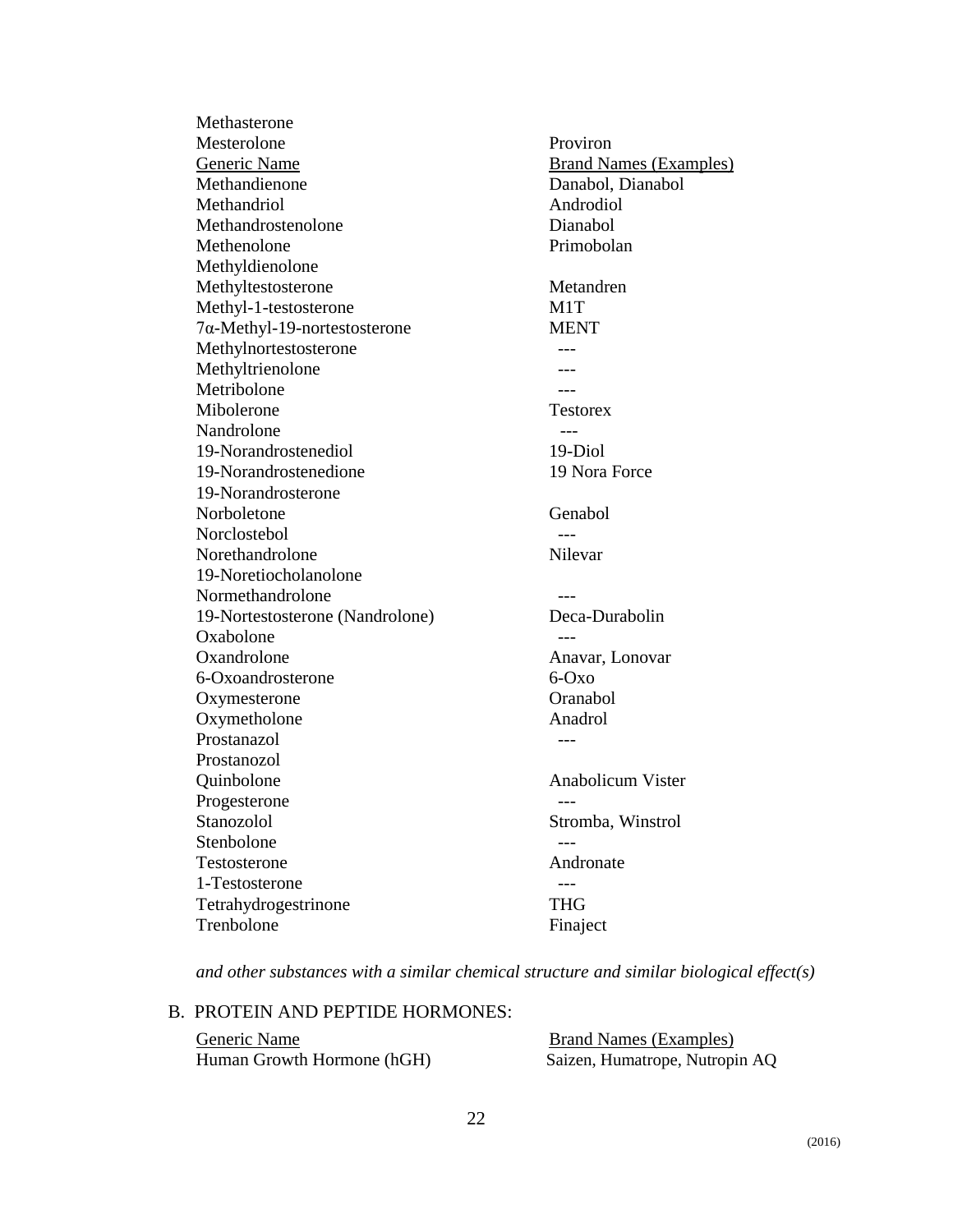Animal Growth Hormones --- Human Chorionic Gonadotropin (hCG) Novarel, Menotropins Insulin Growth Factor (IGF-1) --- Erythropoietin (EPO) --- Generic Name<br>
Brand Names (Examples) Growth Hormone Releasing Hormones (GHRH) CJC-1295, Sermorelin, Tesamorelin

Growth Hormone Releasing Peptides (GHRP) Alexamorelin, GHRP-6, Hexarelin,

Growth Hormone Secetagogues (GHS) Ghrelin, Ghrelin mimetics (Anamorelin, Ipamorelin) Pralmorelin (GHRP-2)

#### C. OTHER ANABOLIC AGENTS (INCLUDING BETA-2-AGONISTS)

| Generic Name      | <b>Brand Names (Examples)</b> |
|-------------------|-------------------------------|
| Clenbuterol       |                               |
| <b>Zilpaterol</b> | Zilmax                        |
| Tibolone          |                               |
| Zeranol           |                               |

#### D. ANTI-ESTROGENIC AGENTS:

| Generic Name                  | <b>Brand Names (Examples)</b> |
|-------------------------------|-------------------------------|
| Aminoglutethimide             | Cytadren                      |
| Anastrozole                   | Arimidex                      |
| Androsta-3,5-diene-7,17-dione | Arimistane                    |
| 4-androstene-3,6,17 trione    | $6-0x0$                       |
| Clomiphene                    | Clomid                        |
| Cyclofenil                    |                               |
| Exemestane                    | Aromastin                     |
| Fadrozole                     | Afema                         |
| Formestane                    | Lentarone                     |
| <b>Fulvestrant</b>            | Faslodex                      |
| Letrozole                     | Femara                        |
| Raloxifene                    | Evista                        |
| Tamoxifen                     |                               |
| Testolactone                  | Teslac                        |
| Toremifene                    | Acapodene                     |
| Vorazole                      | Rivizor                       |
|                               |                               |

E. SELECTIVE ANDROGEN RECEPTOR MODULATORS (SARMs) (LGD-4033, etc.) (brand names include Andarine, Ostarine)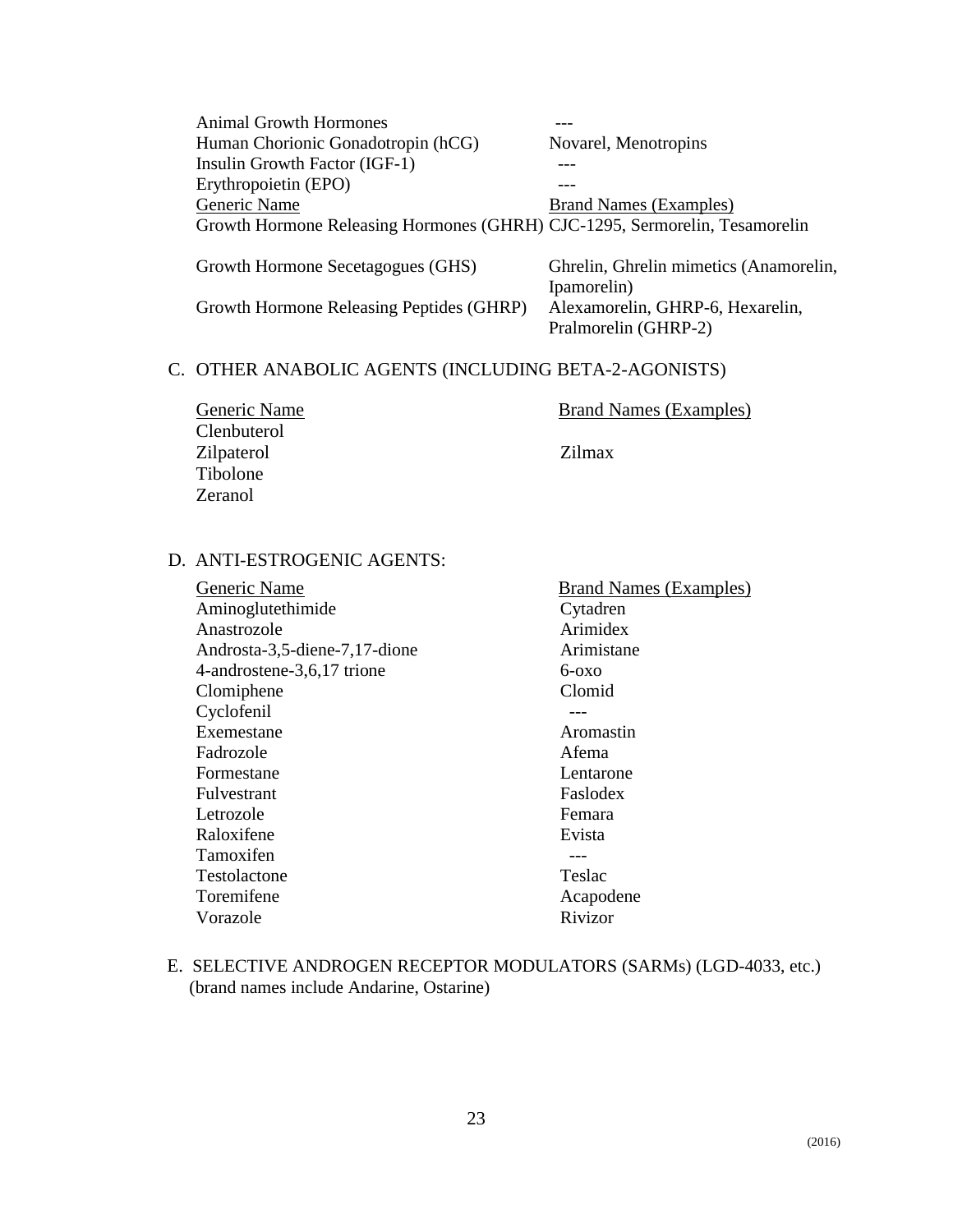# **II. MASKING AGENTS**

A. DIURETICS

| Generic Name        | <b>Brand Names (Examples)</b> |
|---------------------|-------------------------------|
| Acetazolamide       | Amilco                        |
| Amiloride           | Midamor                       |
| Bendroflumethiazide | Aprinox                       |
| <b>Generic Name</b> | <b>Brand Names (Examples)</b> |
| <b>Benzthiazide</b> | Aquatag                       |
| Bumetanide          | <b>Burine</b>                 |
| Canrenone           |                               |
| Chlorothiazide      | Diuril                        |
| Chlorthalidone      |                               |
| Cyclothiazide       | Anhydron                      |
| Ethacrynic Acid     | Edecrin                       |
| Flumethiazide       |                               |
| Furosemide          | Lasix                         |
| Hydrochlorothiazide | Aprozide                      |
| Hydroflumethiazide  | Leodrine                      |
| Indapamide          | Lozol, Natrilix               |
| Methyclothiazide    | Aquatensen                    |
| Metolazone          | Zaroxolyn                     |
| Polythiazide        | Renese                        |
| Probenecid          | Benemid                       |
| Quinethazone        | Hydromox                      |
| Spironolactone      | Aldactone                     |
| Triamterene         | Jatropur, Dytac               |
| Trichlormethiazide  | Anatran                       |

*and other substances with a similar chemical structure and similar biological effect(s)*

# **III. STIMULANTS**

| Adrafinil<br>Adrenaline<br>Amfepramone<br>Amiphenazole | Generic Name | <b>Brand Names (Examples)</b> |
|--------------------------------------------------------|--------------|-------------------------------|
|                                                        |              |                               |
|                                                        |              |                               |
|                                                        |              |                               |
|                                                        |              |                               |
|                                                        | Amphetamine  | Greenies, Speed, Adderall     |
| Amphetaminil                                           |              |                               |
| Armodafinil<br>Nuvigil                                 |              |                               |
| <b>Benfluorex</b>                                      |              |                               |
| Benzphetamine                                          |              |                               |
| Benzylpiperazine                                       |              |                               |
| <b>Bromantan</b>                                       |              |                               |
| Cathine                                                |              |                               |
| Clobenzorex                                            |              |                               |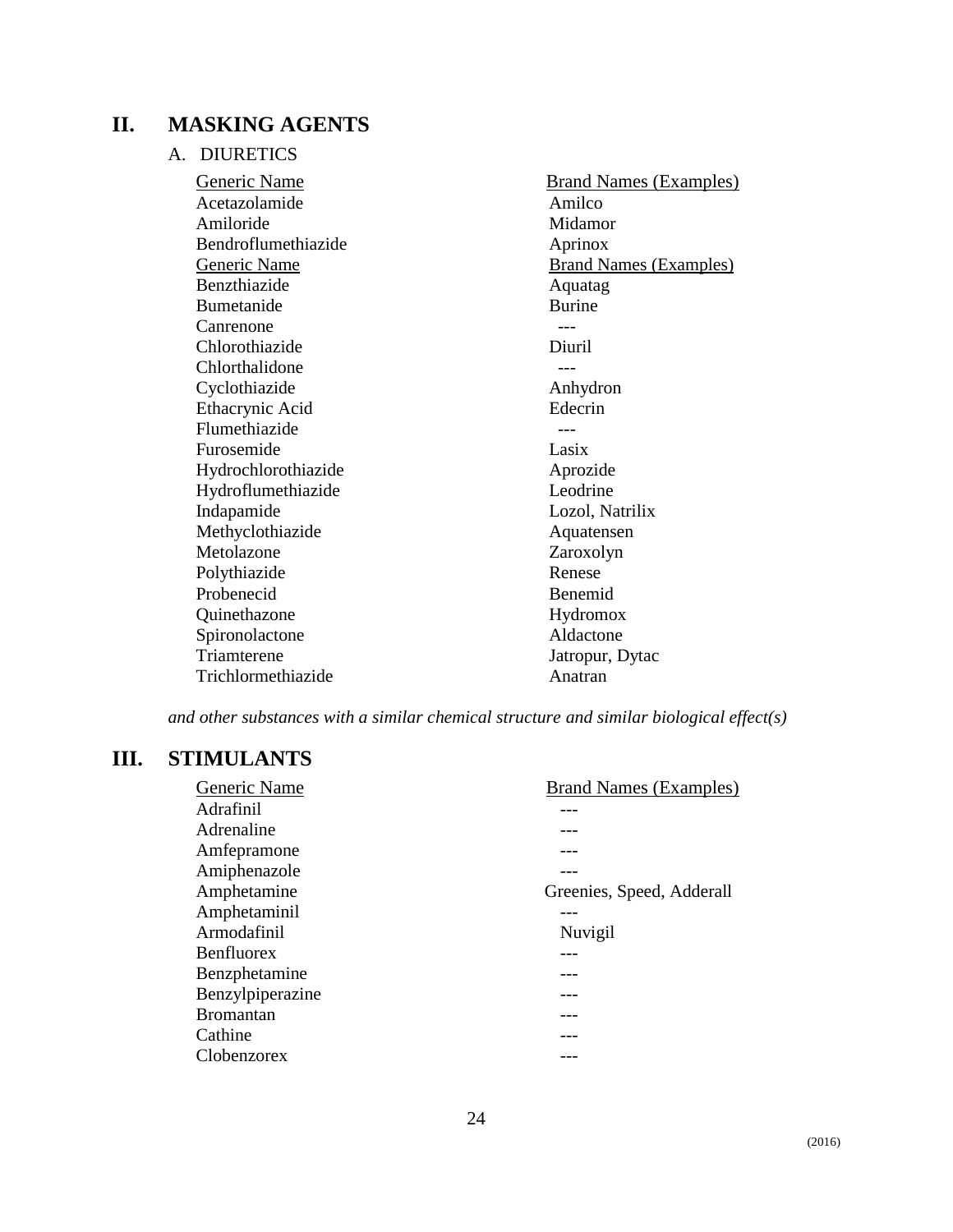| Cropropamide                            |                                       |
|-----------------------------------------|---------------------------------------|
| Crotetamide                             |                                       |
| Dimethylamphetamine                     |                                       |
| Ephedrine                               | Ma Huang, Chi Powder                  |
| Etamivan                                |                                       |
| Etilamphetamine                         |                                       |
| Etilefrine                              |                                       |
| Famprofazone                            |                                       |
| Fenbutrazate                            |                                       |
| Generic Name                            | <b>Brand Names (Examples)</b>         |
| Fencamfamin                             |                                       |
| Fencamine                               |                                       |
| Fenetylline                             |                                       |
| Fenfluramine                            | Phen-Fen, Redux Fenetylline           |
| Fenproporex                             | ---                                   |
| Furfenorex                              |                                       |
| Heptaminol                              |                                       |
| Isometheptene                           |                                       |
| Levmetamfetamine                        |                                       |
| Lisdexamfetamine                        | Vyvanse                               |
| Meclofenoxate                           |                                       |
| Mefenorex                               |                                       |
| Mephentermine                           |                                       |
| Mesocarb                                |                                       |
| Methamphetamine                         |                                       |
| 2-amino-6-methylheptane                 | Octodrine                             |
| P-Methylamphetamine                     |                                       |
| Methylenedioxyamphetamine               |                                       |
| Methylephedrine                         |                                       |
| Methylhexaneamine (Dimethylpentylamine) |                                       |
| Methylphenidate                         | Ritalin, Daytrana, Metadate, Methylin |
| Modafinil                               | Provigil                              |
| Nikethamide                             |                                       |
| Norfenefrine                            | ---                                   |
| Norfenfluramine                         |                                       |
| Octopamine                              |                                       |
| Oxilofrine                              |                                       |
| Parahydroxyamphetamine                  |                                       |
| Pemoline                                |                                       |
| Pentetrazol                             |                                       |
| Phendimetrazine                         |                                       |
| Phenmetrazine                           |                                       |
| Phenpromethamine                        |                                       |
| Phentermine                             | Fastin, Adipex, Ionamin               |
| Prenylamine                             |                                       |
| 4-Phenylpiracetam                       | Carphedon                             |
| Prenylamine                             |                                       |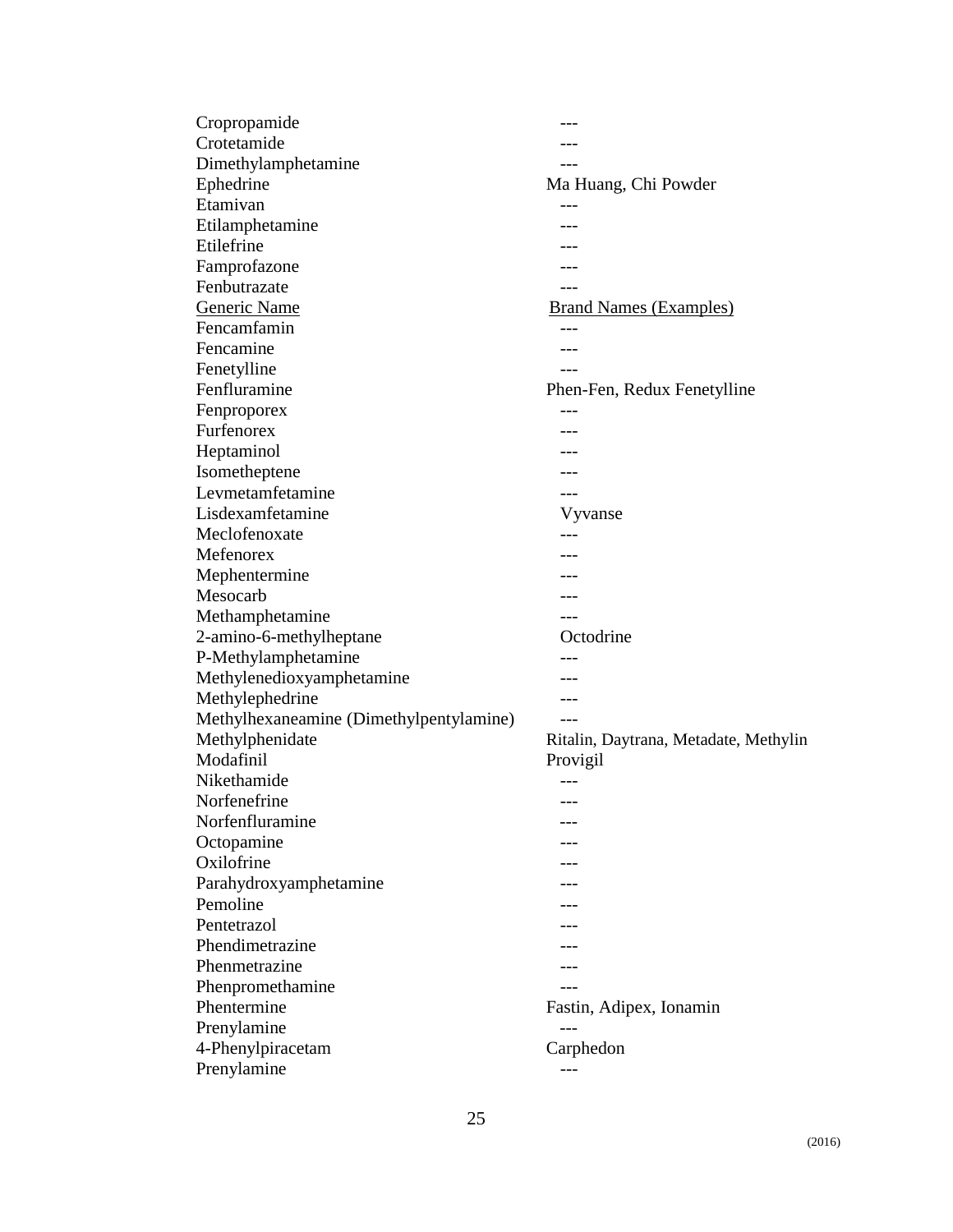| Prolintane        |                                        |
|-------------------|----------------------------------------|
| Propylhexedrine   |                                        |
| Pseudoephedrine * | Sudafed, Actifed                       |
| Selegiline        |                                        |
| Sibutramine       |                                        |
| Strychnine        |                                        |
| Synephrine        | <b>Bitter Orange, Citrus Aurantium</b> |
| Tuaminoheptane    |                                        |

\* Except as properly prescribed by Club medical personnel.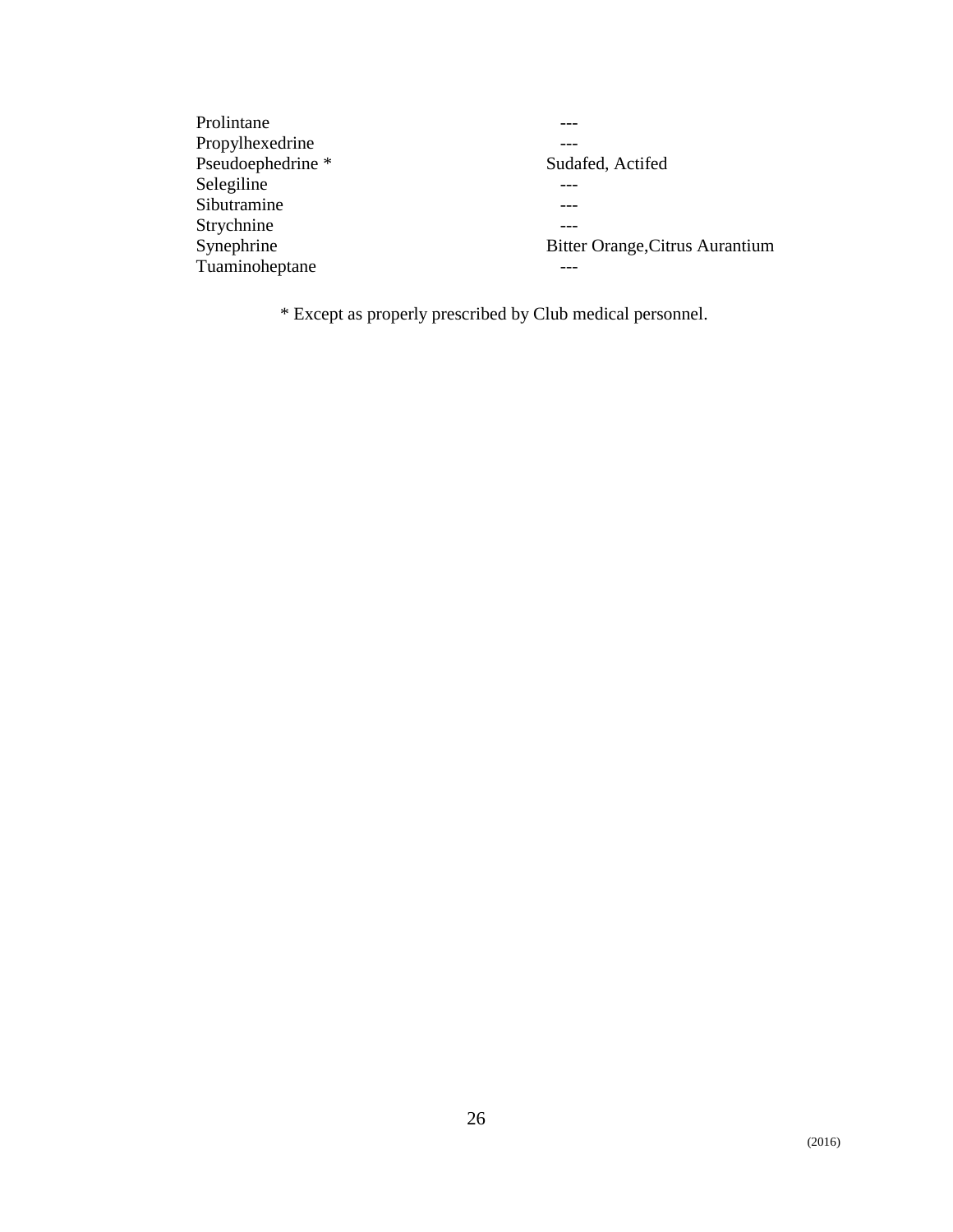# **IV. DOPING METHODS**

A. Introduction of a Prohibited Substance into the body by any means, including but not limited to the introduction of a Prohibited Substance, or the ingestion or injection of a supplement or other product containing a Prohibited Substance.

Pharmacological, chemical or physical manipulation by, for example, catheterization, urine substitution, tampering, or inhibition or renal excretion by, for example, probenecid and related compounds.

#### B. ENHANCEMENT OF OXYGEN TRANSFER

The following are prohibited:

- 1. Blood doping, including the use of autologous, homologous, or heterologous blood or red blood cell products of any origin. (This prohibition is not intended to prohibit the use of platelet replacement procedures, except as they involve the use of a Prohibited Substance.)
- 2. Artificially enhancing the uptake, transport, or delivery of oxygen, including, but not limited to, perfluorochemicals, efaproxiral (RSR13) and modified haemoglobin products (e.g. haemoglobin-based blood substitutes, microencapsulated haemoglobin products), excluding supplemental oxygen.

#### C. CHEMICAL AND PHYSICAL MANIPULATION

The following are prohibited:

- 1. Any effort to substitute, dilute or adulterate or otherwise tamper with a specimen, or to manipulate a test result to evade detection will be considered a violation of this Policy. These include but are not limited to catheterization and urine substitution.
- 2. Intravenous infusions are prohibited except for those legitimately received, medically indicated and administered under the supervision of a licensed physician (MD/DO)s. Any other use of intravenous infusions requires a TUE.
- 3. Sequential withdrawal, manipulation, and reinfusion of whole blood into the circulatory system is prohibited.

#### D. GENE DOPING

The following, with the potential to enhance sport performance, are prohibited:

- 1. The transfer of nucleic acids or nucleic acid sequences;
- 2. The use of normal or genetically modified cells;
- 3. The use of agents that directly or indirectly affect functions known to influence performance by altering gene expression. For example, Peroxisome Proliferator Activated Receptor δ (PPARδ) agonists (e.g. GW 1516) and PPARδ-AMPactivated protein kinase (AMPK) axis agonists (e.g. AICAR) are prohibited.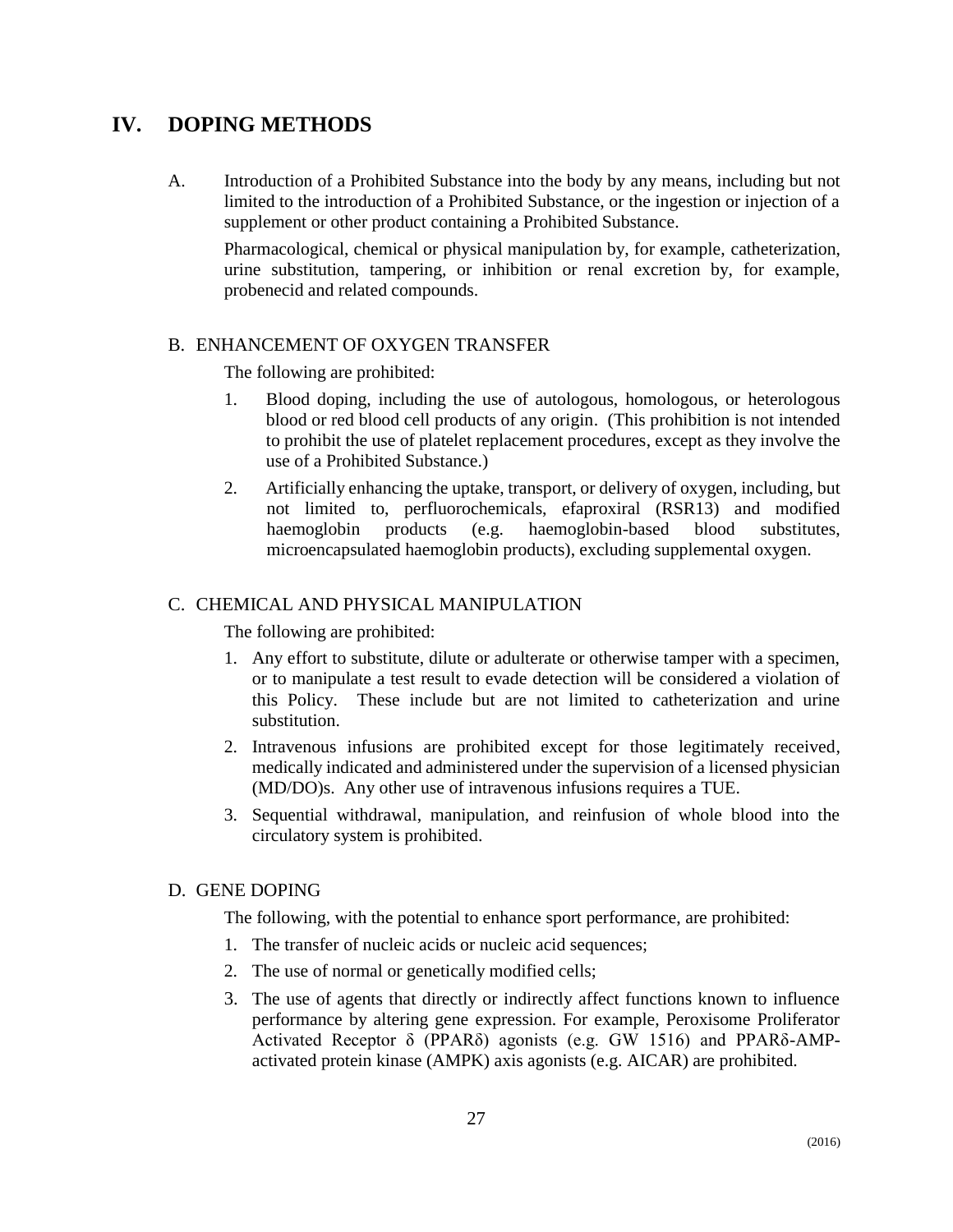# **Personnel**

<span id="page-29-0"></span>The Independent Administrator of the NFL Policy on Performance-Enhancing Substances is Dr. John Lombardo, who was previously Professor and Chair of the Department of Family Medicine at the Ohio State University College of Medicine, Medical Director of Ohio State University Sports Medicine, and Head Team Physician for the Ohio State University Athletic Department. He is currently a member of the World Anti-Doping Agency Therapeutic Use Exemption Expert Group. He also was previously a member of the faculty at the Sports Medicine Center of the Cleveland Clinic and has served as team physician to the Cleveland Cavaliers of the NBA and as an advisor on steroid issues to both the NCAA and the U.S. Olympic Committee.

Pursuant to agreement of the Parties, on an interim basis, the function and designated responsibilities of the Chief Forensic Toxicologist shall be performed by the Directors of the UCLA Olympic Laboratory and the Sports Medicine Research and Testing Laboratory.

The Parties agree that the roles and responsibilities of the Independent Administrator and Chief Forensic Toxicologist are intended to provide expert medical and scientific oversight of testing procedures to ensure that NFL Players receive the highest level of protection permitted in the administration of the Policy.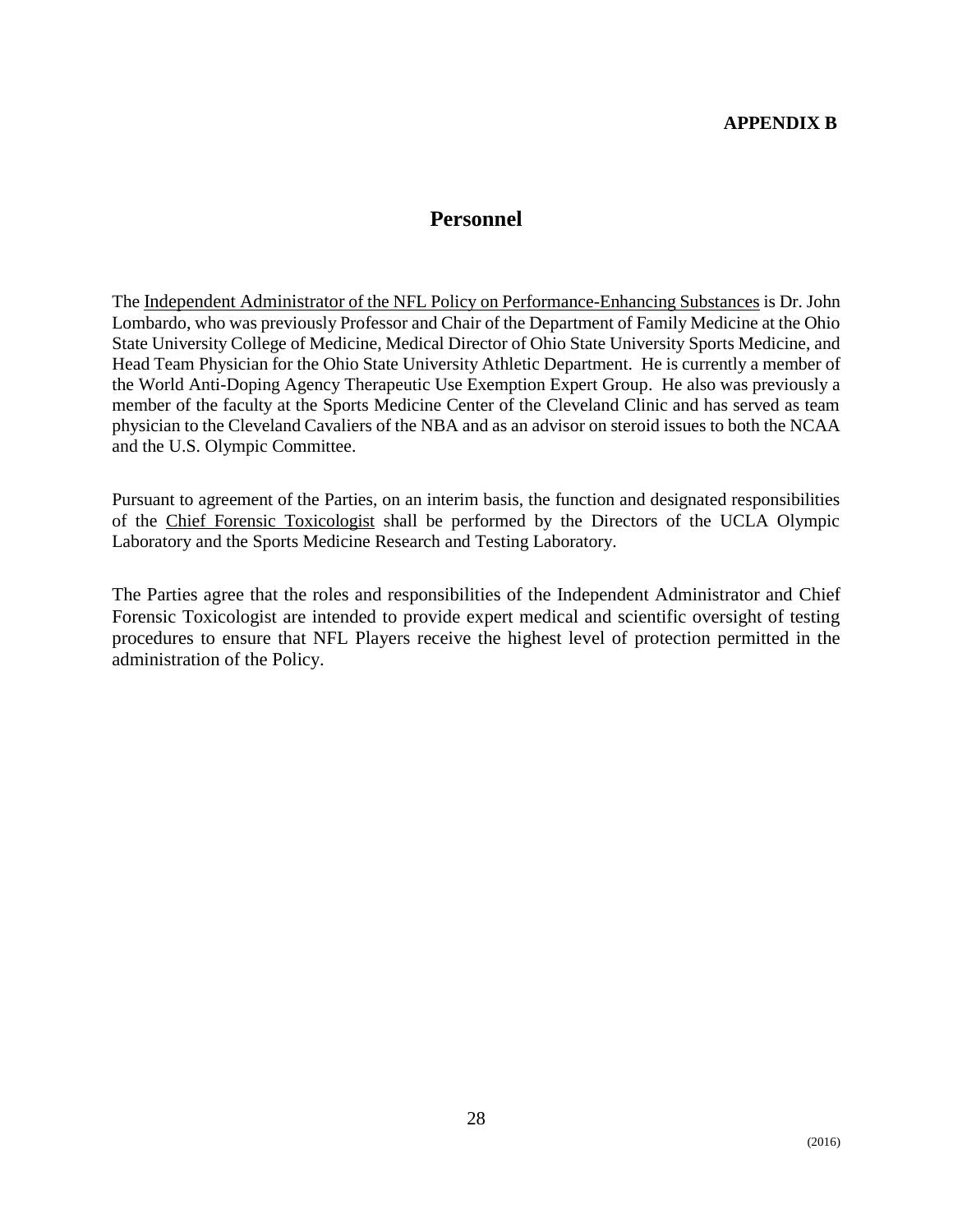#### **APPENDIX C**

# **Examples of Medical Evaluations**

#### <span id="page-30-0"></span>**A. Initial Positive Test**

#### History and Physical

Emphasize: Cardiovascular Abdominal Genitourinary (testicle, prostate, impotence, sterility) Psychological (aggressiveness, paranoia, dependency, mental status) Immune system (masses, infections, lymphadenopathy)

#### Testing

CBC with Differential General chemistry panel Electrolytes, BUN/Creatinine, Glucose, Liver enzymes Lipid Assay Triglycerides/cholesterol, HDL-C, LDL-C Urinalysis Cardiovascular EKG Chest X-ray Stress test Echocardiogram Semen analysis Endocrine Profile TSH, LH, FSH, T4, TBG, Testosterone, SHBG (TBG), Cortisol, ACTH, Serum, Beta hCG Liver scan (either MRI or CT or Ultrasound or liver/spleen Scan) CT scan of chest/abdomen MRI of brain (with attention to pituitary gland) Ultrasound of testes

#### **B. Repeat Positive Test Evaluation+**

History and Physical - as above

Testing - Lab as above

| CV <sub></sub>  | As indicated by time since last test and |
|-----------------|------------------------------------------|
| Liver scan $\}$ | by history and physical                  |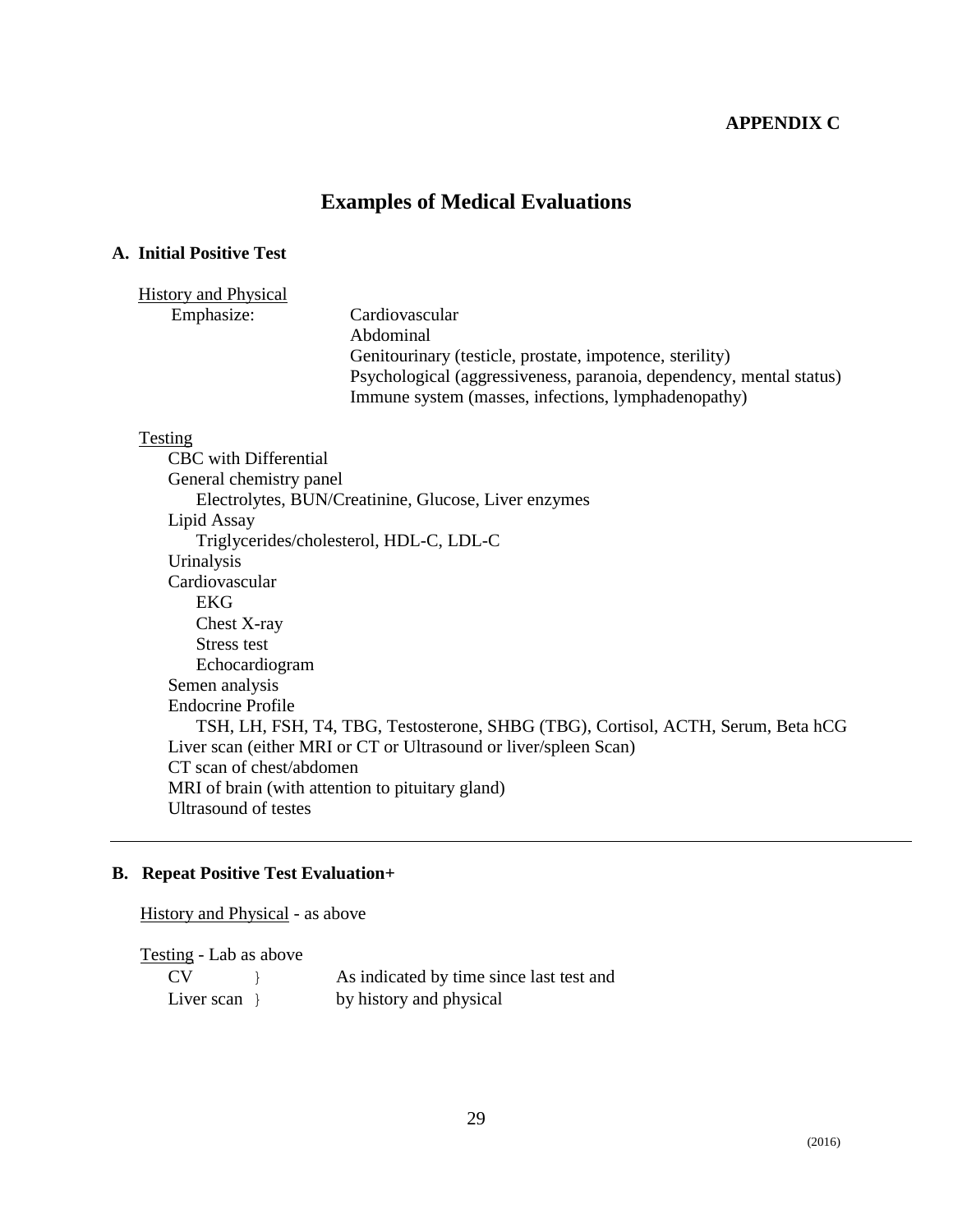# <span id="page-31-0"></span>**POLICY ON PERFORMANCE-ENHANCING SUBSTANCES -Use of Supplements-**

Over the past several years, we have made a special effort to educate and warn Players about the risks involved in the use of "nutritional supplements." Despite these efforts, several Players have been suspended even though their positive test result may have been due to the use of a supplement. Subject to your right of appeal, **if you test positive or otherwise violate the Policy, you** *will* **be suspended.** You and you alone are responsible for what goes into your body. Claiming that you used only legally available nutritional supplements will not help you in an appeal.

As the Policy clearly warns, supplements are not regulated or monitored by the government. This means that, even if they are bought over-the-counter from a known establishment, there is currently no way to be sure that they:

- (a) contain the ingredients listed on the packaging;
- (b) have not been tainted with prohibited substances; or
- (c) have the properties or effects claimed by the manufacturer or salesperson.

Therefore, if you take these products, you do so AT YOUR OWN RISK! For your own health and success in the League, we strongly encourage you to avoid the use of supplements altogether, or at the very least to be extremely careful about what you choose to take.

Take care and good luck this season.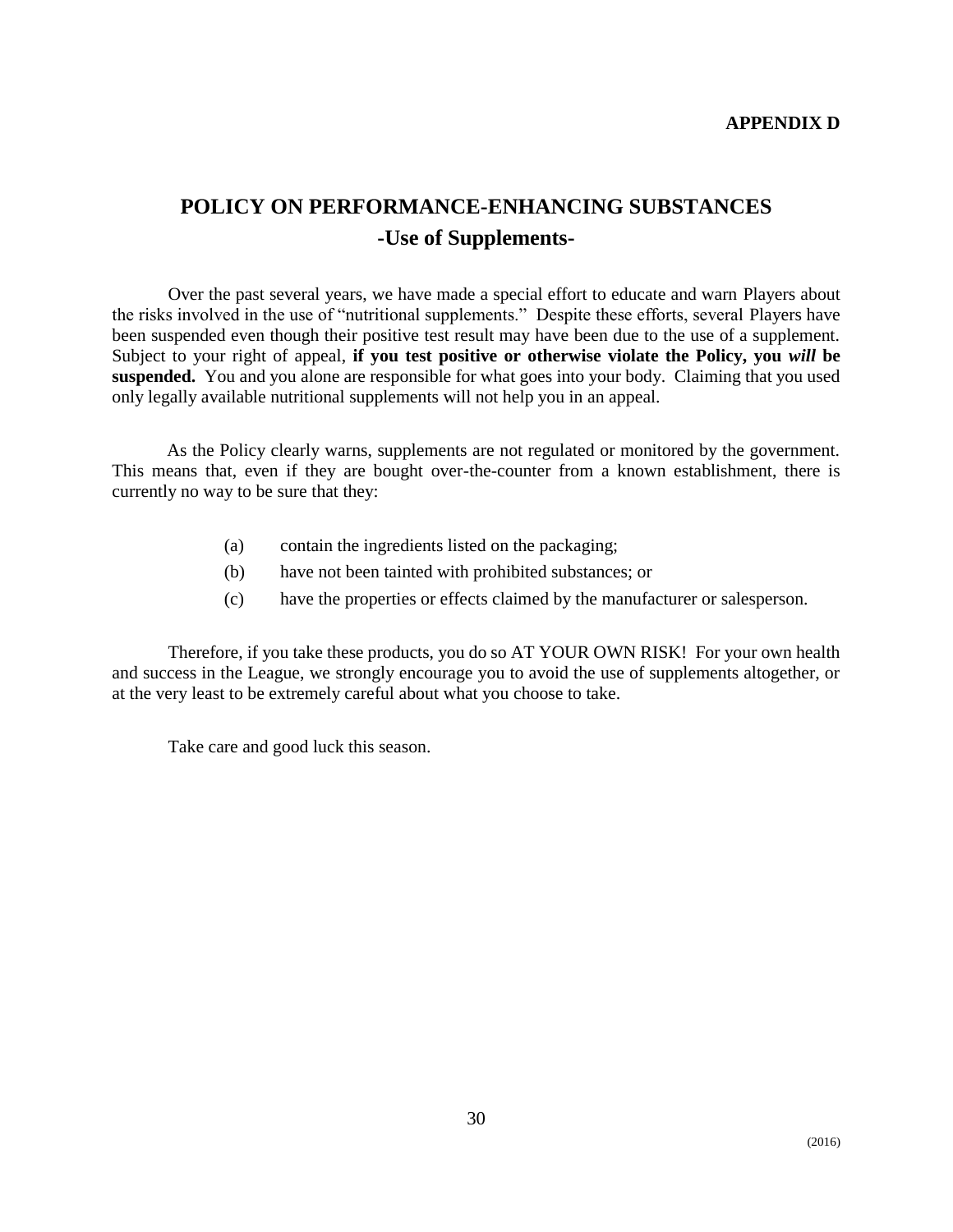

# NATIONAL FOOTBALL LEAGUE

# **Supplements July 2016**

<span id="page-32-0"></span>Dietary supplements are marketed as products that will enhance your health, your stamina, your performance, etc. **Dietary supplements are not approved by the FDA as to effectiveness, adverse effects or tested for ingredients**. When supplements combine multiple ingredients, there has been no research as to the benefits or risks of these mixtures of ingredients.

The NFL Policy for Performance Enhancing Substances is a strict liability policy ‐ **you are responsible for what is in yourbody**.

Since the ingredients of supplements are not tested by the FDA or any independent agency, you cannot be certain that the supplement you take contains the ingredients listed on the label. **Prohibited substances have been found in supplements that were not listed on the label in many research studies**.

Players have the following resources for information concerning supplements:

- 1. NSF Certified for Sport for list of supplements tested for ingredients and prohibited substances: **[http://www.nsfsport.com/listings/certified\\_products.asp](http://www.nsfsport.com/listings/certified_products.asp)**
- 2. USADA supplement website: **<http://www.usada.org/supplement411>**
- 3. Independent Administrator, John Lombardo,MD (jlombardo@drjalombardo.com)**.**

I encourage you to avoid these products but if you choose to take a supplement, use the resources available to gain further information before making your decision. Remember, you are responsible for what is in your body.

If you have any questions, please contact me via e‐mail at [jlombardo@drjalombardo.com](mailto:jlombardo@drjalombardo.com) or via phone at614‐620‐6052.

Shira Bonbards

John A. Lombardo, M.D. Independent Administrator of the NFLPolicy for Performance Enhancing Substances

**1953 Lytham Road, Columbus, OH 43220 Tel 614.620.6052 E‐mail: [jlombardo@drjalombardo.com](mailto:jlombardo@drjalombardo.com)**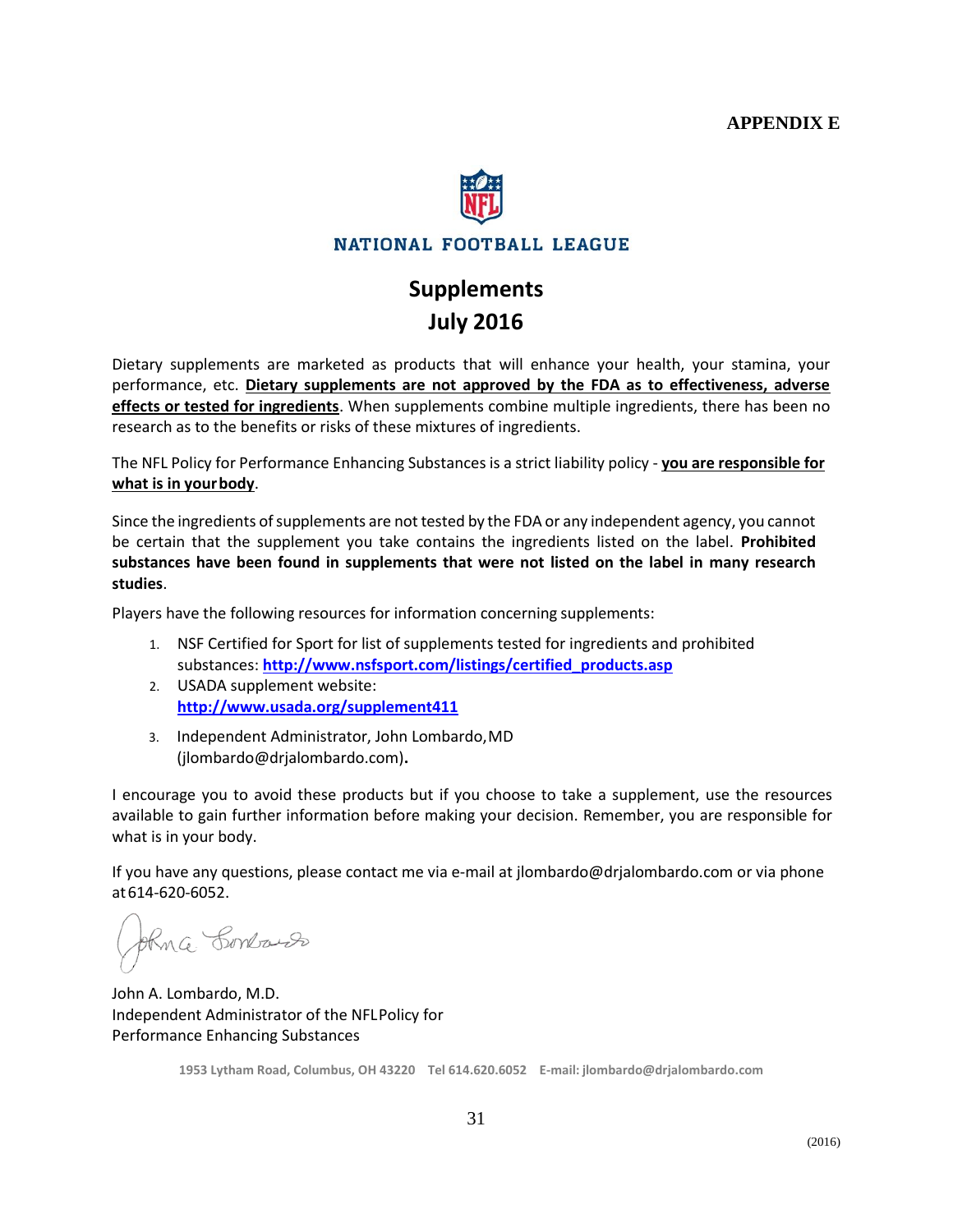#### **APPENDIX F**

<span id="page-33-0"></span>

**U.S. Department of Justice** Drug Enforcement Administration

Office of the Administrator

Washington, D.C. 20537

July 15, 2008

Mr. Roger Goodell Commissioner National Football League 280 Park Avenue New York, New York 10017

Dear Commissioner Goodell:

Thank you for your concern regarding the policies of the Drug Enforcement Administration (DEA) in enforcing the Anabolic Steroid Control Act of 1990, as amended in 2004, and the National Football League's (NFL) policies to eliminate the use of anabolic steroids in the NFL.

Your program of random and reasonable cause testing for steroids reinforces the provisions of the Anabolic Steroid Control Act. Under this law, DEA has the responsibility to regulate all aspects of the legitimate steroid industry, including doctors and pharmacists.

To those who use anabolic steroids, including professional athletes, I should emphasize that under the Act, possession of even personal use quantities not validly prescribed by a doctor is a federal crime. The maximum penalty for simple possession (possession not for sale), is one year in a federal prison and a minimum \$1,000 fine.

DEA will also investigate and prosecute violations involving the unlawful manufacture, distribution, and importation of anabolic steroids. Doctors who prescribe anabolic steroids for other than legitimate purposes will be prosecuted. Pharmacists who dispense anabolic steroids without a doctor's prescription or with one that they know is fraudulent or not issued for a legitimate medical purpose will also be prosecuted.

While DEA's primary focus is law enforcement, we also recognize the importance of public education on matters such as these. I would thus appreciate it if you would make this letter directly available to each NFL team, its players, physicians, trainers, and other personnel.

Sincerely, pointerf donhar Acting Administrato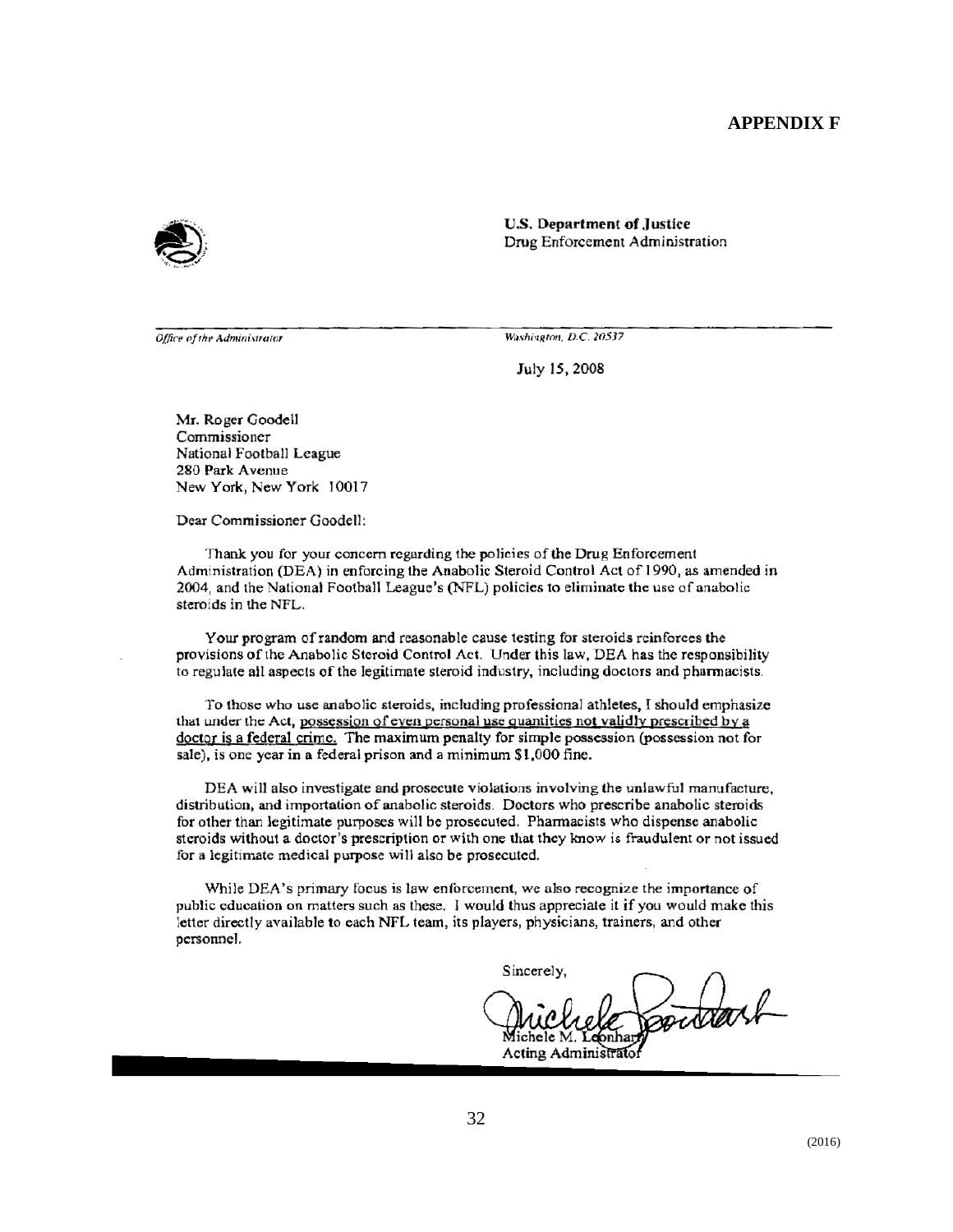## **APPENDIX G**

# **Standard Form of Documentation Package**

#### <span id="page-34-0"></span>**Tab Item(s)**

- 1. Cover Sheet
- 2. Table of Contents
- 3. General Overview of Laboratory Procedures
- 4. Custody and Control Forms
	- a. External Chain of Custody Form
	- b. Specimen Chain of Custody (Bottle and Aliquot)
- 5. Initial Test Information (A-Bottle)
- 6. Confirmation Test Information
	- a. Confirmation Test Description
	- b. Chain of Custody Documents
	- c. Confirmation Aliquot Chain of Custody Log
	- d. Specimen ID Verification Report
	- e. Analytical Data
- 7. Certification Information
	- a. Pending Positive Report (Certifying Scientist Worksheet)
	- b. Laboratory Report
- 8. Re-Test Information (B-Bottle)
	- a. Chain of Custody Pull List
	- b. Confirmation Aliquot Chain of Custody Log
	- c. Specimen ID Verification Report
	- d. Analytical Data
- 9. Re-Test Certification Information
	- a. Pending Positive Report (Certifying Scientist Worksheet)
	- b. Laboratory Report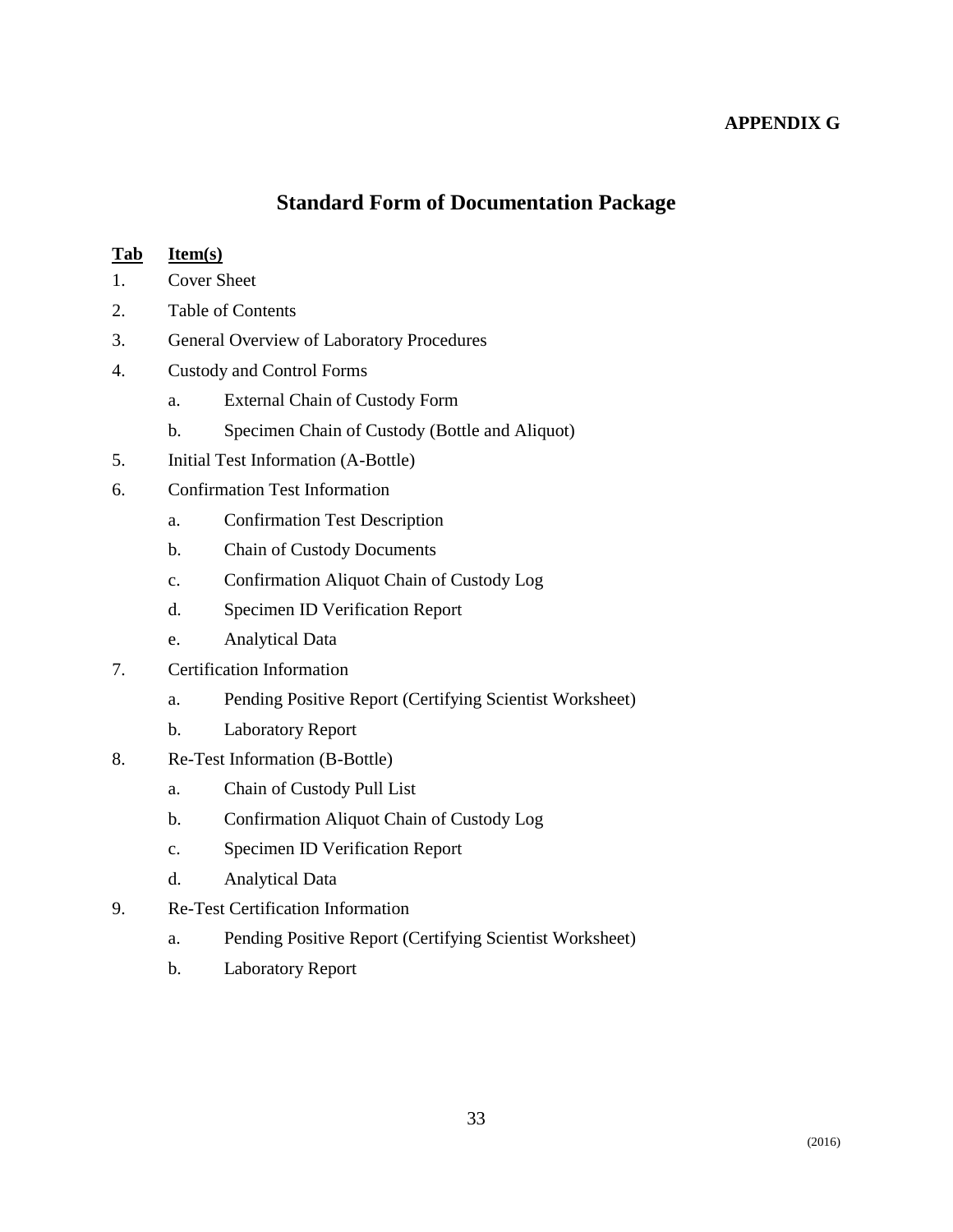# **APPENDIX H**

## **Procedures for Failure to Appear for Testing**

<span id="page-35-0"></span>Players who are selected for Testing must present and provide a specimen within the time periods set forth in Section 3.2 of this Policy. Players who fail to do so without a valid reason as determined by the Independent Administrator will be subject to discipline as set forth below.

When a Player fails to appear for testing, the Parties, in consultation with the Independent Administrator, will determine the nature of the failure and the degree of the Player's culpability. If the failure to appear is determined to have been a deliberate effort to evade or avoid testing, then the failure will be treated as a Section 6 violation, subject to appeal. For other cases, the failure will be treated as follows:

Unless a warning is issued, the *first* time a Player fails to appear for testing, he will be fined up to \$25,000 under his NFL Player Contract and will be placed into the reasonable cause testing program.

A *second* failure to appear for testing will result in a fine of 2 weeks' pay.

A *third* violation will result in a 4-game suspension without pay.

All disputes in connection with these procedures may only be reviewed pursuant to the Other Appeals procedures set forth in Section 10 of the Policy.

Nothing in these procedures shall be meant to include failures to cooperate with testing other than the failure to appear for testing within the applicable time period. Deliberate efforts to substitute or adulterate a specimen, alter a Test Result, evade testing or engage in prohibited doping methods will be considered Positive Tests and will be subject to the discipline set forth in Section 6 of the Policy.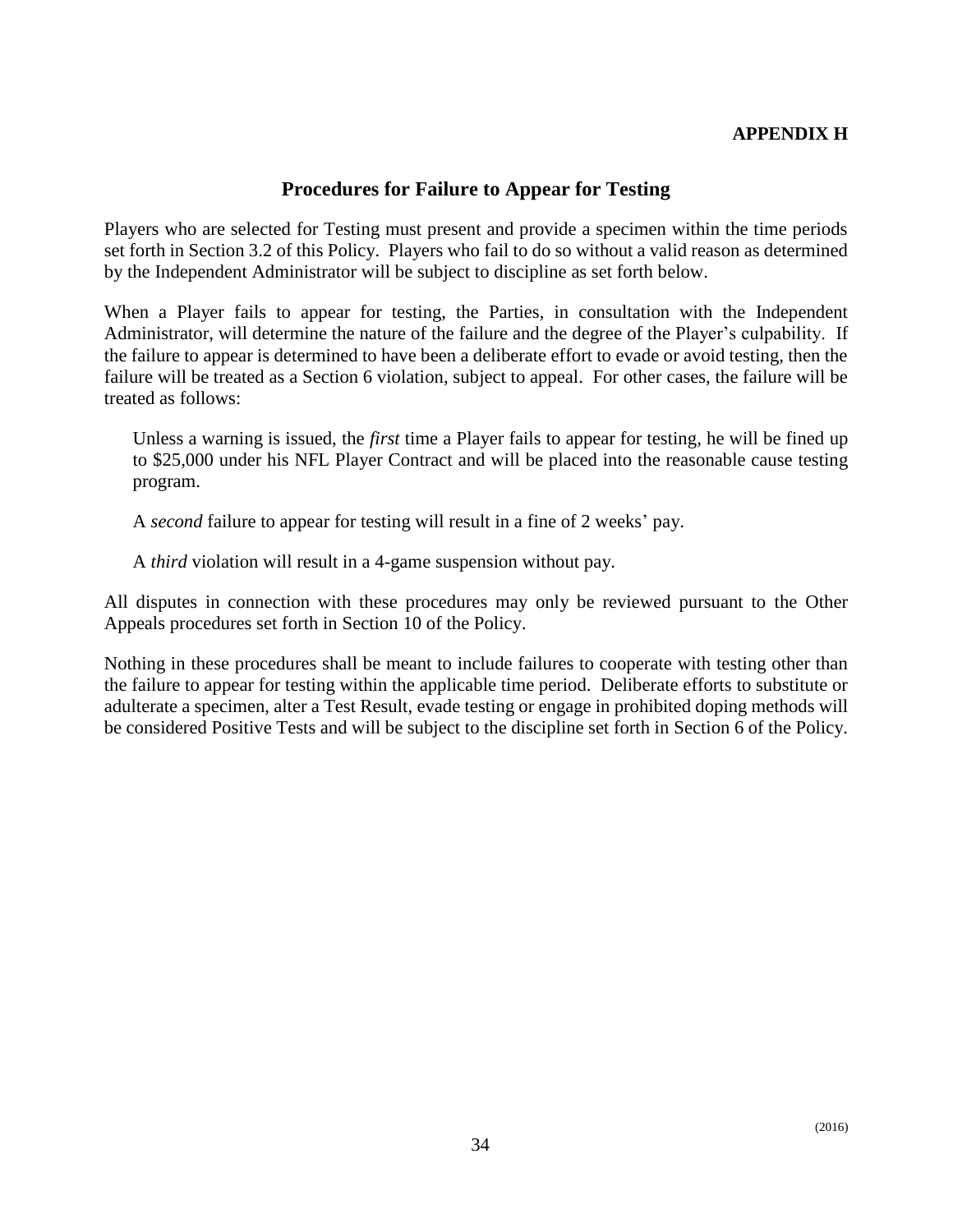# **APPENDIX I**

# **Therapeutic Use Exemptions**

<span id="page-36-0"></span>The NFL recognizes that within the list of prohibited substances there are medications that are appropriate for the treatment of specific medical conditions. For athletes who require the use of a prohibited substance to treat an appropriately diagnosed medical problem, a

Therapeutic Use Exemption (TUE) may be requested. In reviewing a TUE request, the Independent Administrator of the NFL Policy on Performance-Enhancing Substances and the Medical Advisor for the Policy and Program on Substances of Abuse have sole discretion to require medical evidence beyond that normally necessary to initiate treatment by the medical community.

TUEs may be granted by the Independent Administrator and/or Medical Advisor after review of a player's TUE application. The TUE application should be filled out and submitted by the player's treating physician and should include all pertinent medical records documenting the diagnosis. After review of each case, the advisors may require further diagnostic testing or previous medical records, and/or may utilize the services of expert consultants. The advisors will have the final decision whether to grant a TUE.

The following general requirements apply to all TUE requests:

- 1. The medication must be necessary and indicated for treatment of the specific medical problem for which it has been requested;
- 2. Acceptable alternative treatments with medications that are not prohibited were attempted but failed, or reasons for not prescribing these alternative treatments have been presented;
- 3. Appropriate evaluation has been completed and all medical records documenting the diagnosis have been submitted for review; and
- 4. The applicant may not begin use of the prohibited substance until after the TUE is granted.

Effective immediately, a TUE may be granted retroactively only if emergency use of the prohibited substance is necessary to avoid morbidity or mortality of disease or disorder. TUEs for draft-eligible players will continue to be reviewed and granted prior to or following pre-employment tests at Combine or during visits to individual team facilities.

In addition, specific requirements have been established and must be satisfied in order to obtain a TUE for the following conditions:

- ADD/ADHD
- hypertension
- hormonal deficiency due to either primary or secondary hypogonadism and/or hypopituitarism.

**Any player who seeks to be treated by a physician with a prohibited substance for any condition must have that physician file a TUE application with the Independent Administrator. If a player tests positive for a prohibited substance without having been granted a TUE, this constitutes a positive test and will be referred for administrative action.**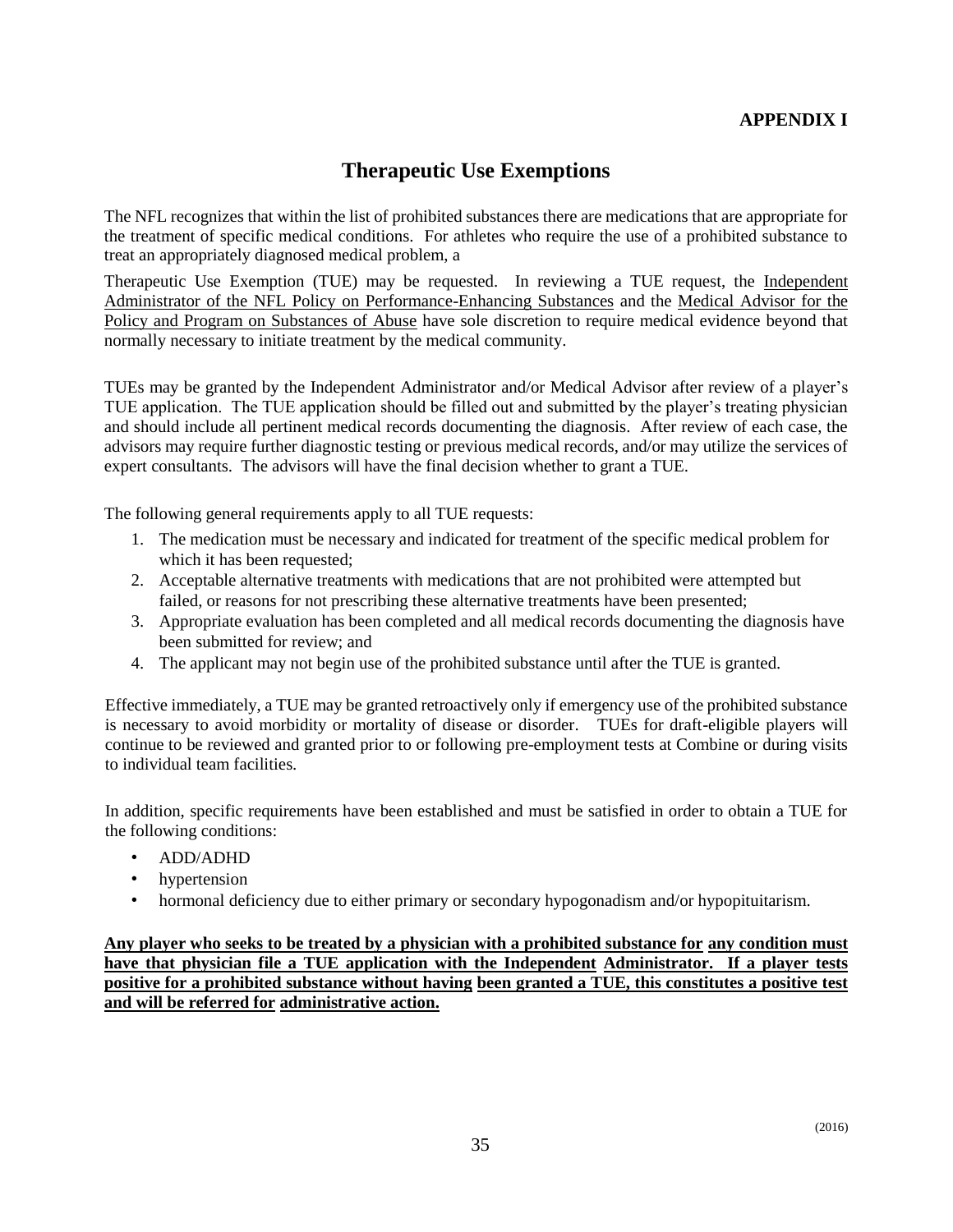

# 2016 Therapeutic Use Exemption (TUEs) Application Form

|                                              |                                                                                                                                                                                                                                | <b>Team:</b> Position: Position: Provided a Position: Provided a Position: Provided a Position: Provided a Position: Provided a Position: Provided a Position: Provided a Position: Provided a Position: Provided a Position: Provi |
|----------------------------------------------|--------------------------------------------------------------------------------------------------------------------------------------------------------------------------------------------------------------------------------|-------------------------------------------------------------------------------------------------------------------------------------------------------------------------------------------------------------------------------------|
|                                              |                                                                                                                                                                                                                                |                                                                                                                                                                                                                                     |
|                                              |                                                                                                                                                                                                                                |                                                                                                                                                                                                                                     |
|                                              |                                                                                                                                                                                                                                |                                                                                                                                                                                                                                     |
|                                              |                                                                                                                                                                                                                                | Medical Information (Medical records must be included that document diagnosis & treatments)                                                                                                                                         |
|                                              | Diagnosis: Diagnosis: Participate of the Contract of the Contract of the Contract of the Contract of the Contract of the Contract of the Contract of the Contract of the Contract of the Contract of the Contract of the Contr |                                                                                                                                                                                                                                     |
|                                              |                                                                                                                                                                                                                                |                                                                                                                                                                                                                                     |
|                                              |                                                                                                                                                                                                                                | Dose: Route: Frequency: Duration of treatment:                                                                                                                                                                                      |
|                                              |                                                                                                                                                                                                                                | Alternative treatments with non-prohibited substances attempted: _______________                                                                                                                                                    |
|                                              |                                                                                                                                                                                                                                |                                                                                                                                                                                                                                     |
|                                              |                                                                                                                                                                                                                                |                                                                                                                                                                                                                                     |
|                                              |                                                                                                                                                                                                                                |                                                                                                                                                                                                                                     |
|                                              |                                                                                                                                                                                                                                |                                                                                                                                                                                                                                     |
| <b>Physician Information and Declaration</b> |                                                                                                                                                                                                                                |                                                                                                                                                                                                                                     |
|                                              |                                                                                                                                                                                                                                |                                                                                                                                                                                                                                     |
|                                              | I certify that the above treatment is medically appropriate and that the use of alternate<br>medication not on the prohibited list would be unsatisfactory for this condition.                                                 |                                                                                                                                                                                                                                     |
|                                              |                                                                                                                                                                                                                                |                                                                                                                                                                                                                                     |
|                                              |                                                                                                                                                                                                                                |                                                                                                                                                                                                                                     |
|                                              |                                                                                                                                                                                                                                |                                                                                                                                                                                                                                     |
|                                              |                                                                                                                                                                                                                                | City: Zip: 21 March 2014 2015 19:30 State: 21 March 21 March 21 March 21 March 21 March 21 March 21 March 21 March 21 March 21 March 21 March 21 March 21 March 21 March 21 March 21 March 21 March 21 March 21 March 21 March      |
|                                              |                                                                                                                                                                                                                                |                                                                                                                                                                                                                                     |
|                                              |                                                                                                                                                                                                                                |                                                                                                                                                                                                                                     |
|                                              |                                                                                                                                                                                                                                |                                                                                                                                                                                                                                     |
|                                              |                                                                                                                                                                                                                                |                                                                                                                                                                                                                                     |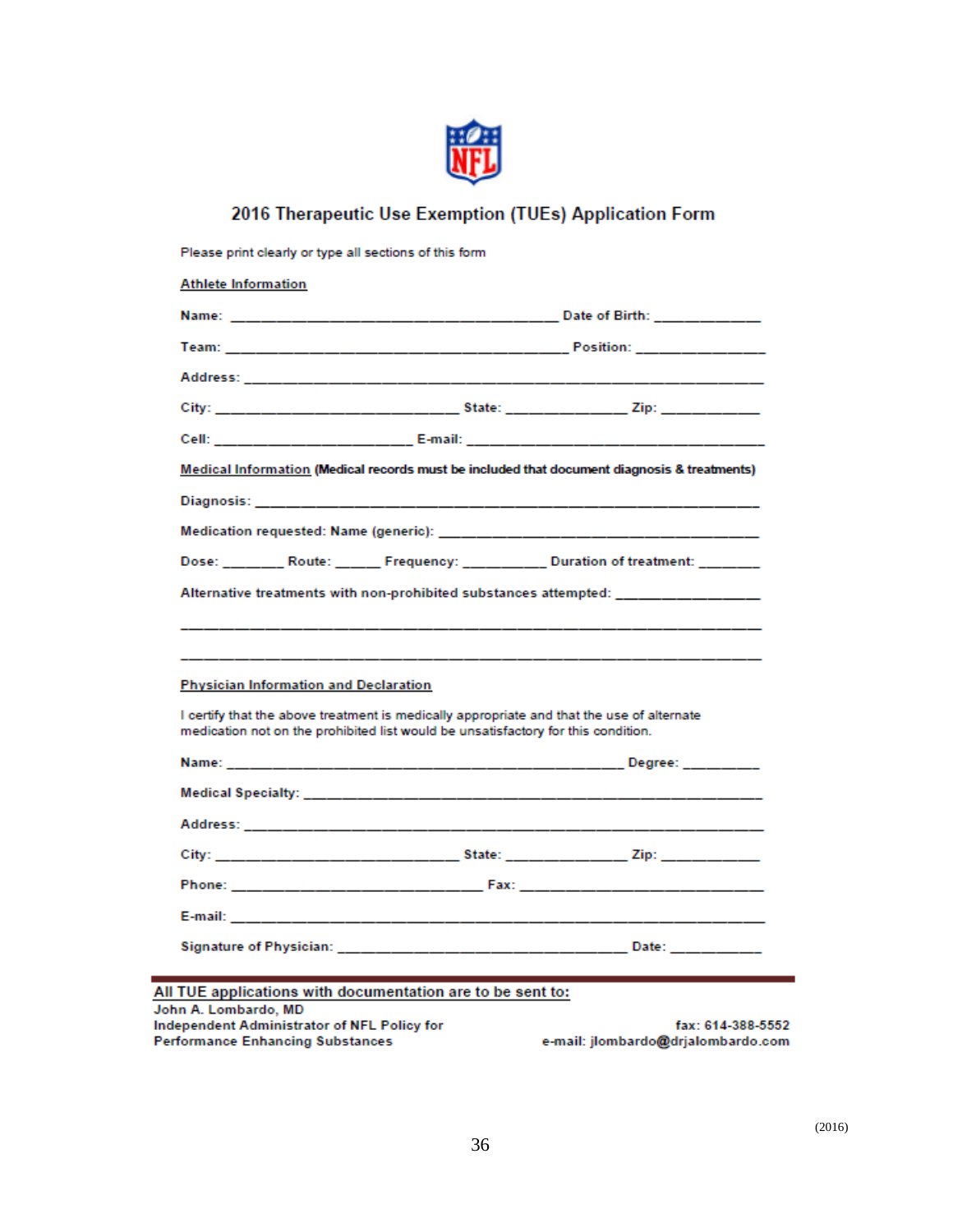# **NFL Requirements for Therapeutic Use Exemption(TUE): Attention Deficit and Attention DeficitHyperactivity Disorders (ADHD)**

ADHD is a neurobehavioral disorder characterized by a persistent pattern of inattention and/or hyperactivity. To determine the diagnosis of ADHD, the medical evaluation must include:

- 1. Evaluation for co-morbidities, including laboratory tests, neurocognitive testing and appropriate screening tests (there is no one specific test which is diagnostic for ADHD) to determine the diagnosis and treatment plan; and
- 2. Complete history, including interviews with player and preferably with family member;
- 3. Establishment of DSM-V criteria met by player for the diagnosis of ADHD through complete evaluation and use of Adult ADHD Clinician Diagnostic Scale (ACDS) v1.2 and Barkley Functional Impairment Scales (BFIS);

#### **INITIAL TUE APPLICATION**

As a reminder, all TUE applications must be sent to the Independent Administrator prior to the initiation of treatment.

The following specific requirements must be satisfied in order to grant a TUE for ADHD:

- 1. Evaluation by a NFL certified psychiatrist.
- 2. Pertinent and current history, physical examination and testing, which must be reported including:
	- a. Complete history and physical examination, which must include a thorough neurological evaluation, including a thorough and complete concussion history with appropriate brain imaging if indicated and any neuropsychological testing performed to distinguish between post concussive symptoms and ADHD;
	- b. The presence or absence of other mental health disorders should be established via longitudinal clinical psychiatric history
	- c. Any evaluation or testing for medical and mental health co-morbidities (hypothyroidism, depression, etc.), including laboratory tests, imaging studies or neuropsychological testing (does not replace longitudinal psychiatric or concussion history);
	- d. ADHD comprehensive diagnostic scale must be completed and submitted assessing symptoms and impairment used to support the diagnosis of ADHD, including:
		- i. Adult ADHD Clinician Diagnostic Scale (ACDS) v1.2; and
		- ii. Barkley Functional Impairment Scales (BFIS) from player and other individual (parental report is highly recommended if available and if parent not available then other family member) in addition; BFIS are required if needed to document impairments;
	- e. Neurocognitive testing as indicated:
		- i. Intelligence test;
		- ii. Cognitive ability test;
		- iii. Specific tests of executive function and impulse control; and
		- iv. Appropriate testing to assess learning disabilities as indicated in clinical history.
- 3. All available records from previous evaluations that document diagnosis, including any previous test results, previous treatments that have been attempted (include doses and duration of treatment) and the results of such treatment trials;
- 4. Specification of the DSM-V criteria that are present to diagnose ADHD; and
- 5. Management plan, to include:
	- (2016) a. Medication prescribed, including dosage and frequency of medication; Treatment with non-prohibited substances should be included; extended release preparations, e.g Adderall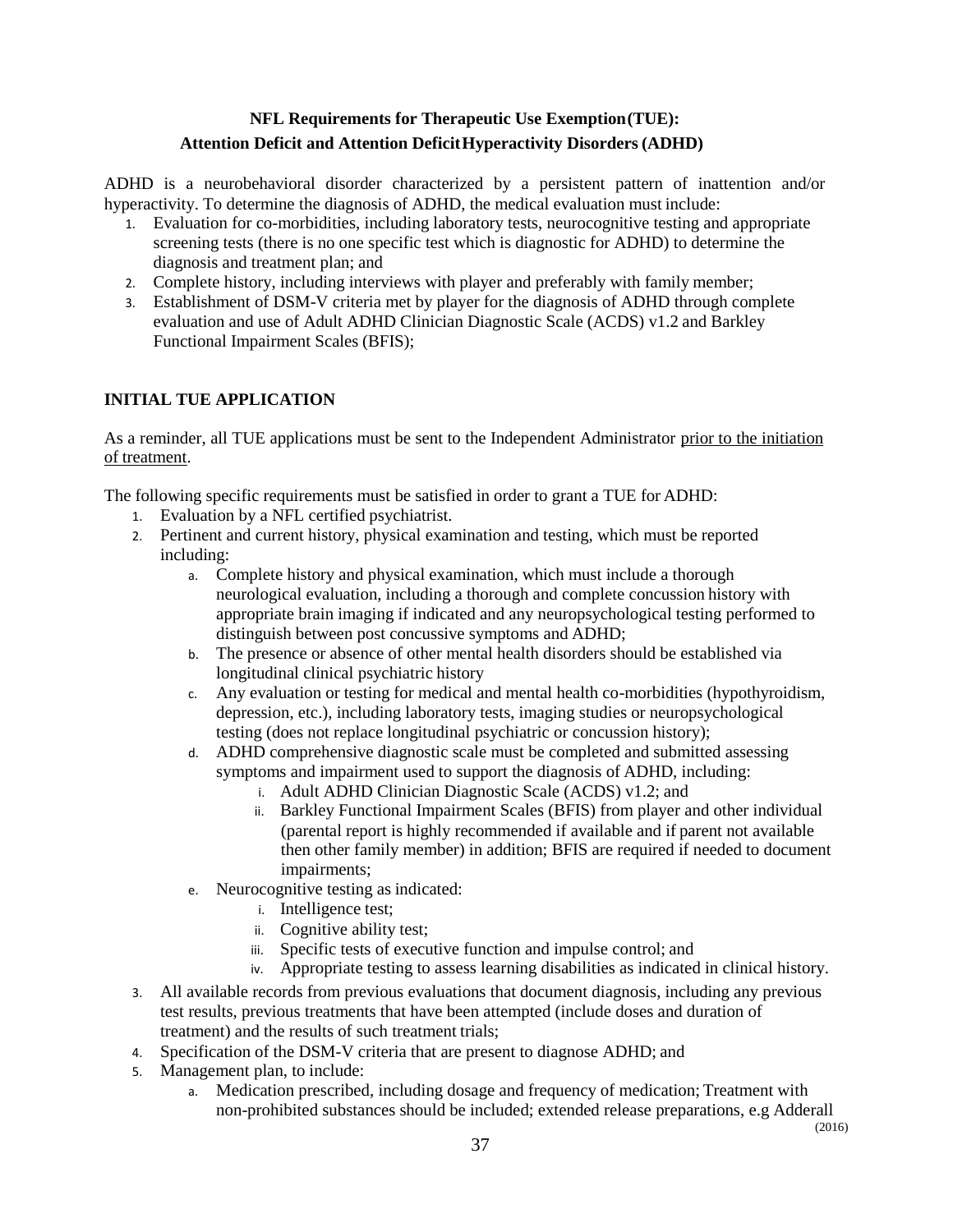XR, Vyvanse, Concerta, Focalin XR, Methylphenidate LA, Ritalin LA must be utilized unless there is a pressing clinical indication for immediate release medication.

- b. Mechanism to be used to document treatment effectiveness (e.g., you may use rating scales, such as the World Health Organization's Adult ADHD Self Report Scale (ASRS v1.1). Symptom Checklist can be given before beginning treatment and at follow-up visits). **These symptom scales can be used for documentation of treatment but not for diagnosis.**
- c. Further testing or treatment of co-morbidities; and
- d. Plans for follow-up visits.
- 6. Completed 2016 NFL TUE application form.

#### **ANNUAL REVIEW**

All TUEs for ADHD require an annual renewal. The following must be submitted annually prior to July 1, 2016:

- 1. Documentation of all follow-up visits (minimum of 2 with the most recent follow-up visit taking place within 60 days of the TUE renewal application) documenting:
	- a. Symptoms as related to ADHD and adverse effects which may occur with the treatment;
	- b. Efficacy of treatment;
	- c. Pertinent history from previous year especially related to head injury, other mental health disorders, i.e. anxiety, depression and treatment of co-morbid conditions;
	- d. Physical exam with emphasis of blood pressure and cardiovascular system, neurological system.
- 2. Results of any pertinent testing that was completed during the previous year (may include the mechanism used to document treatment effectiveness (e.g., rating scales such as the World Health Organization's Adult ADHD Self Report Scale (ASRS v1.1)); and
- 3. Documentation of adequate medication adherence (should include player report, pharmacy records (state medication reporting system should be utilized)
- 4. Treatment plan for the coming year, including medication(s) prescribed, tests ordered and plans for follow-up visits.
- 5. Completed 2016 NFL TUE application form.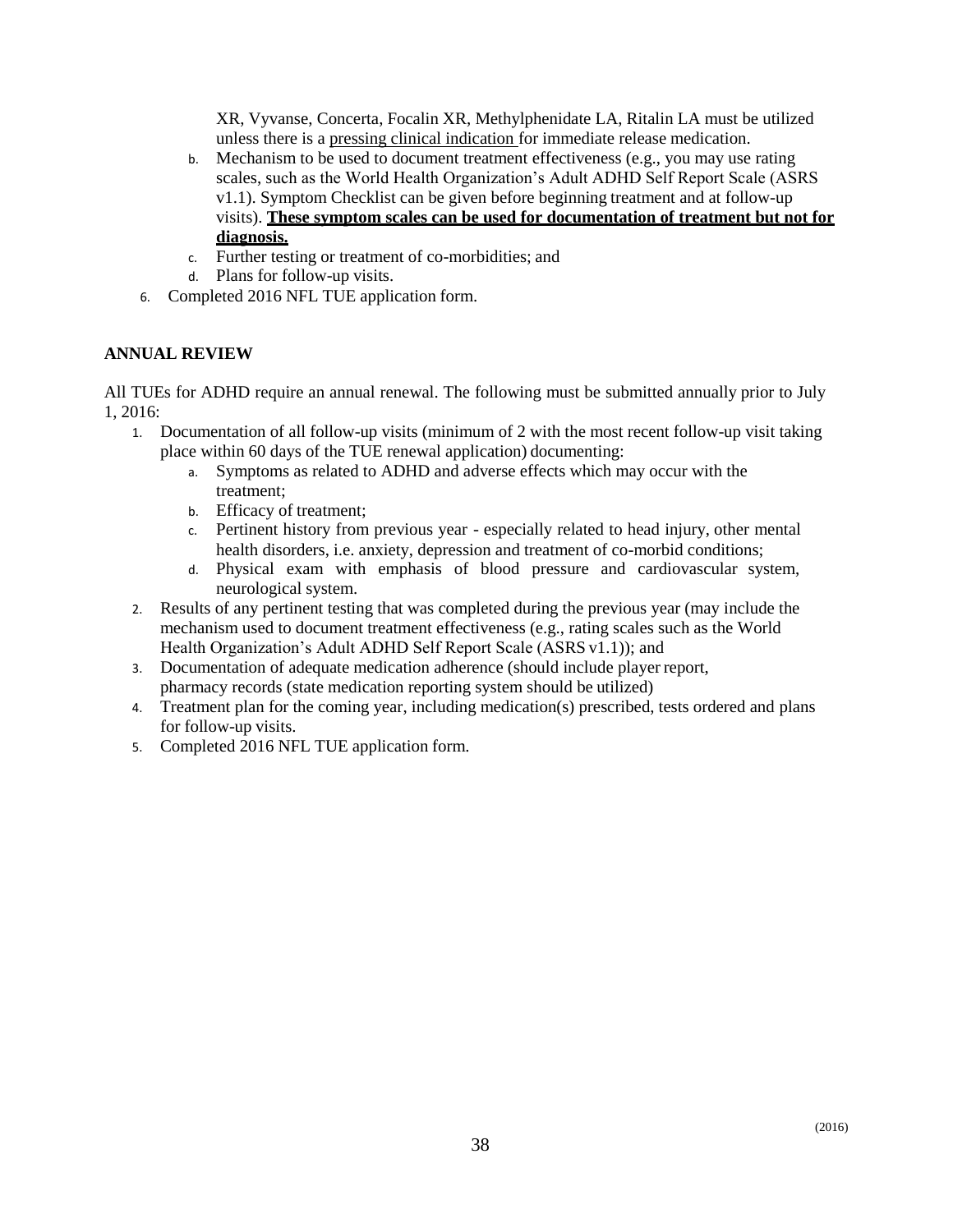#### **NFL Requirements for Therapeutic Use Exemption (TUE):**

#### **Diuretics in the Treatment of Hypertension**

Systemic hypertension is the most common cardiovascular condition observed in competitive athletes and is defined as a having a blood pressure measurement above 140/90 on two separate occasions. There are many factors or conditions which affect blood pressure including excess body weight, excess sodium intake, renal disease, sleep apnea and other diseases. In addition, certain medications and foods can cause elevated blood pressure including, non-steroidal antiinflammatory medication, stimulants, corticosteroids, anti-depressant medication and alcohol. Lifestyle, medications and presence of causative diseases should be included in the evaluation and treatment of an individual with hypertension. The use of diuretics as part of the treatment of NFL players with hypertension requires a TUE.

#### **Initial TUE application**

As a reminder, all TUE applications must be sent to the Independent Administrator prior to the initiation of treatment.

The following specific requirements must be satisfied in order to grant a TUE for the use of diuretics for hypertension:

- 1. History and physical examination with blood pressure measured on at least two independent occasions with an adequate sized cuff;
- 2. Laboratory testing must include:
	- a. 12 lead electrocardiogram
	- b. Urinalysis
	- c. Electrolytes including Calcium
	- d. BUN/Creatinine
	- e. Urinalysis
- 3. Testing as indicated including:
	- a. 24 hour urine for protein and creatinine
	- b. Renal imaging
	- c. Echocardiography
	- d. EKG stress testing
- 4. Management plan including:
	- a. Treatments previously attempted including lifestyle modification and medication (including dose, frequency and duration of trial of treatment). Trial with a nonprohibited substance (e.g. ACE-I, ARB, calcium channel blocker, etc) is required before the use of a diuretic will be approved.
	- b. Medication suggested with dose, route and frequency
	- c. Plan for monitoring including frequency of visits and follow-up testing

#### **Annual Renewal**

All TUEs for hypertension require annual renewal. The following must be submitted prior to July 1:

1. Documentation of all follow-up visits including effect of treatment, adverse effects and results of all laboratory tests. The latest visit should be within 60 days of renewal; and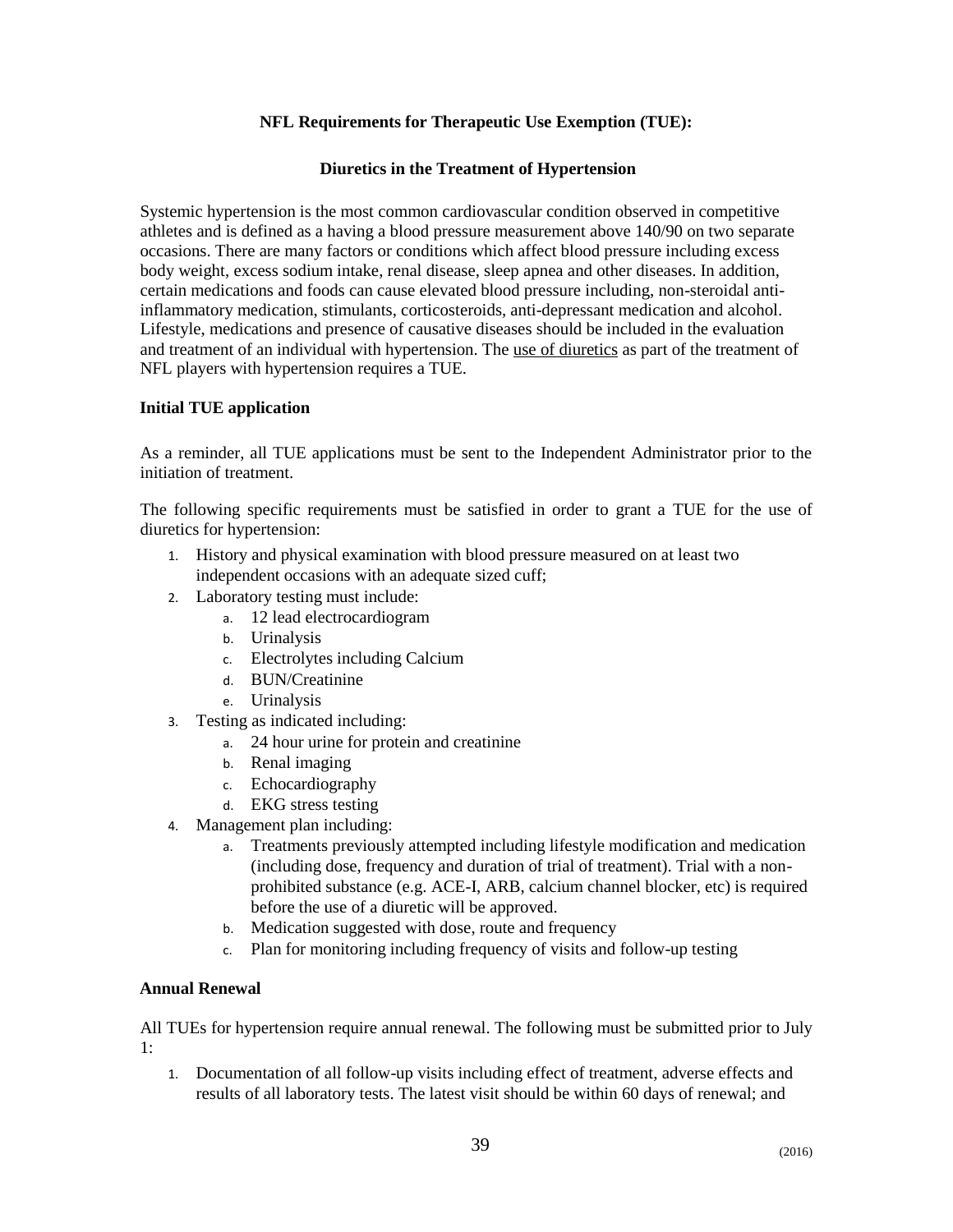- 2. Management plan for the year, including:
	- a. Medication suggested with dose, route and frequency
	- b. Plan for monitoring including frequency of visits and follow-up testing.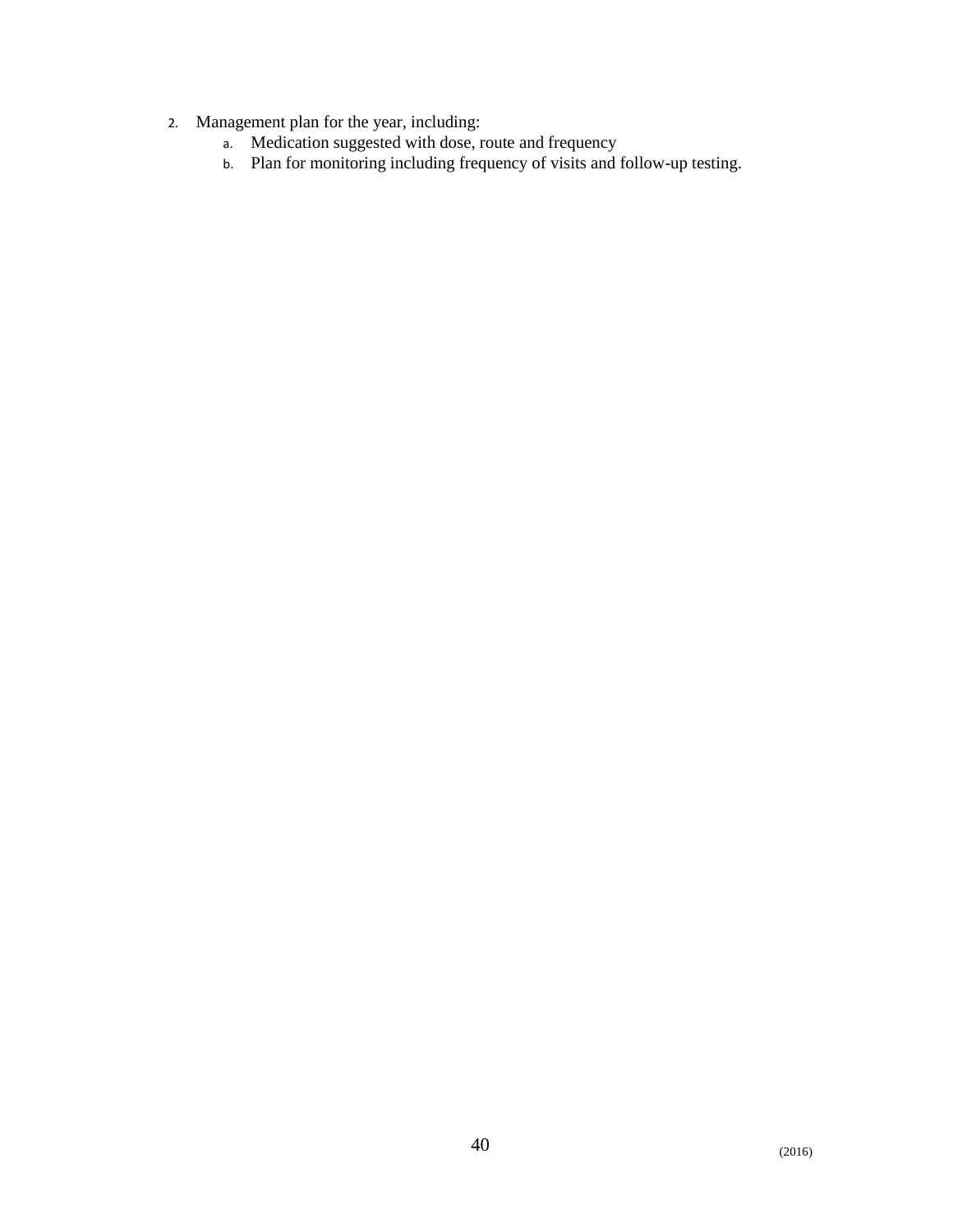#### **NFL Requirements for Therapeutic Use Exemption (TUE):**

#### **Hypogonadism**

Hypogonadism is the absent or decreased function of the testes resulting in decreased production of testosterone and/or decreased production of spermatozoa. Hypogonadism can be primary, a problem in the testes with etiologies such as Klinefelter's syndrome, Leydig cell aplasia, bilateral anorchia, testicular infection, trauma, etc. Hypogonadism can also be secondary with normal testes but lack of the stimulatory signals (gonadatropic hormones LH and/or FSH). Examples of the medical conditions or treatments that may cause hypogonadotropic hypogonadism include isolated LH deficiency, hypopituitarism due to tumor, infection or trauma, medications, etc. The etiology of the hypogonadism is either organic with a pathological change in the structure of an organ or within the hypothalamic-pituitary-testicular axis or functional in which there is no observable pathological change in the structure of an organ or within the hypothalamic-pituitarytesticular axis. TUEs will be granted for organic etiologies of hypogonadism.

Previous use of exogenous androgens may result in decreased pituitary and/or gonadal function and TUE is not indicated for this condition. Additionally, low normal levels of gonadal hormones and/or gonadotropins are not indications for granting a TUE for hypogonadism.

#### **Initial TUE application**

As a reminder, all TUE applications must be sent to the Independent Administrator prior to the initiation of treatment. Additionally because expanded drug testing is required during evaluation process (see below), the Independent Administrator should be notified when diagnosis is being considered.

The following specific requirements must be satisfied in order to grant a TUE for hypogonadism:

- 1. History and physical examination performed by an endocrinologist and all
	- medical records which document the diagnosis;
- 2. Laboratory testing must include:
	- a. Free (dialysis method) and Total testosterone drawn before 10 AM repeated 3 times over 4 weeks
	- b. LH and FSH drawn with testosterone each time
	- c. Sex hormone binding globulin (SHBG)
	- d. TSH and free T4
	- e. Estradiol
	- f. Prolactin
	- g. IGF-1
- 3. If clinically indicated, testing must include:
	- a. Testicular imaging
	- b. Semen analysis
- 4. If hypogonadotropic hypogonadism is the presumptive diagnosis, then stimulation testing and imaging must be performed including:
	- a. Glucagon stimulation test or GHRH for HGH
	- b. HCG stimulation test
	- c. MRI of brain with pituitary (sella) cuts with and without contrast
- 5. Drug testing under the NFL Policy on Performance Enhancing Substances to coincide with the administration of repeated tests for testosterone (to be arranged through the Independent Administrator)
- 6. Management plan including:
	- a. Medication suggested with dose, route and frequency and who will